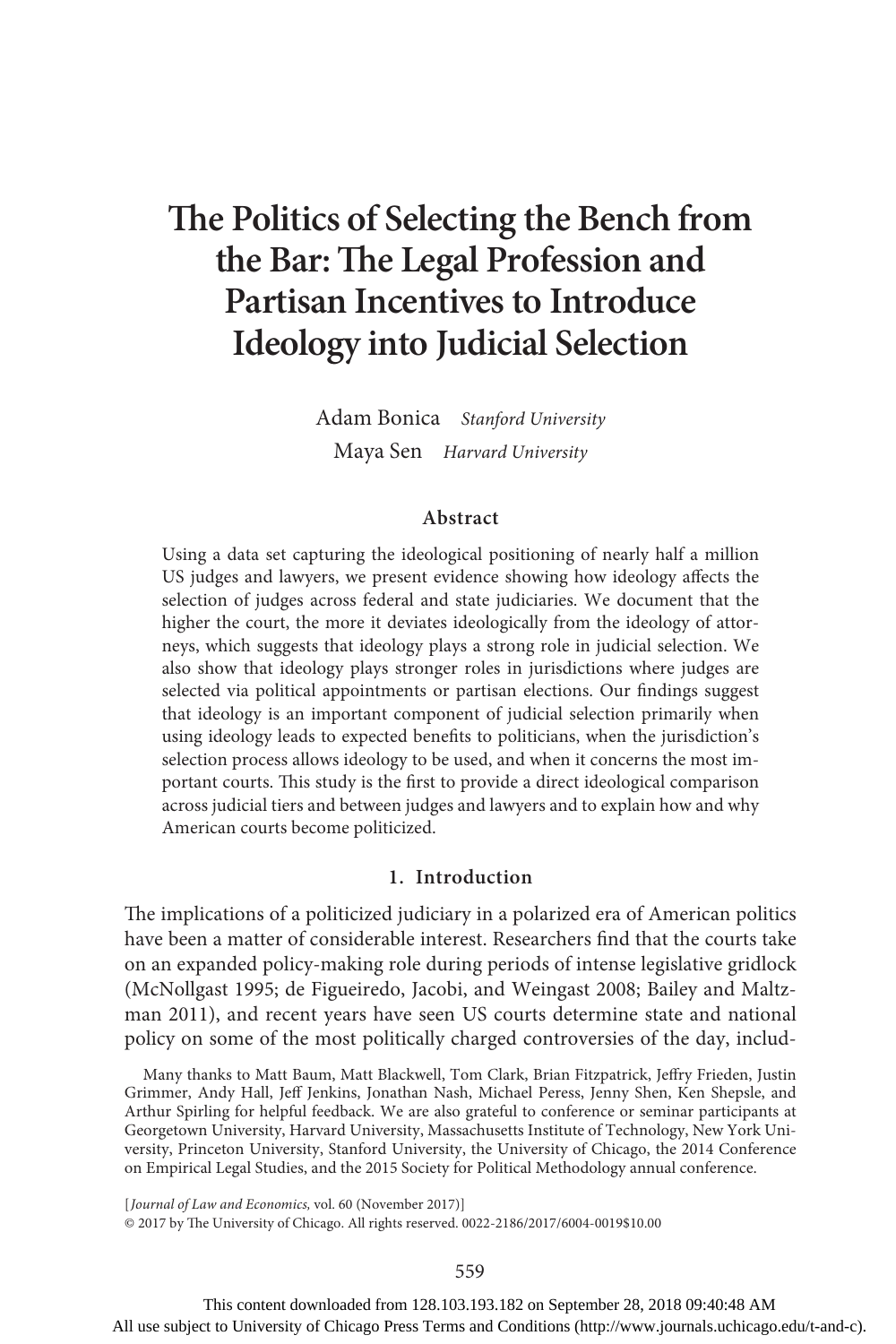ing affirmative action, health-care reform, and same-sex marriage. The business of selecting judges has also become ideologically contentious at both the state and federal levels. The American Bar Association (ABA), for example, has long maintained that judges should be chosen strictly on merit-oriented criteria, while many on the right have challenged whether the ABA is truly nonpartisan and emphasize the need to correct for political imbalances in the legal community. These battles have gone all the way to the White House. In 2001, for example, the administration of George W. Bush announced that it would no longer rely on what it perceived to be liberally biased ABA judicial ratings, while Democrats sided with the ABA and accused the White House of interjecting politics into judicial selection. More recently, the administration of Donald Trump has followed the example set by the Bush administration in declaring that the ABA would not be consulted in the selection of federal judges.

However, despite the possible role of politics in the selection of judges, our knowledge of how and why American courts develop ideological leanings or become politicized is limited. Indeed, although important scholarship has looked closely at ideology, particularly at the US Supreme Court (Martin and Quinn 2002; Bailey 2007; Clark and Lauderdale 2010; Lauderdale and Clark 2014) and other federal courts (Epstein et al. 2007), and its strong relationship with decision making (for example, Epstein, Landes, and Posner 2013), studying ideologically based judicial selection across the tiers of both federal and state courts has proved challenging from an empirical standpoint. In addition, although it is clear that ideology is important in the selection of judges, it has been difficult to develop a consistent theory that also takes into account different judicial selection systems and variation in the ideological composition of the candidate pool. Nonetheless, as the examples of same-sex marriage and health-care reform show, understanding how ideology comes to play a role in the selection of judges is of fundamental importance and provides the necessary context for the more well-studied relationship between ideology and judicial decision making (see, for example, Epstein, Landes, and Posner 2013; Sunstein et al. 2006).

In this paper, we develop both a theory and the first comprehensive exploration of how ideology influences the selection of judges in the United States. We gain traction on the question by starting with the important fact that all judges in the United States are drawn from the legal community—that is, attorneys. Our theory of ideologically based judicial selection then posits that the ideological composition of the judiciary is a function of, among other things, two key inputs: the ideological distribution of attorneys who serve as the pool from which judges are drawn and political forces (for example, politicians) attempting to shape the judiciary. Left to a judicial selection process devoid of ideological considerations, America's courts should, after controlling for relevant demographic characteristics, closely resemble the population of attorneys in the jurisdiction from which they are drawn. However, as ideology becomes an increasingly important consideration in judicial selection, the ideological profile of the courts will deviate from that of attorneys and start to look more like that of the relevant political actors.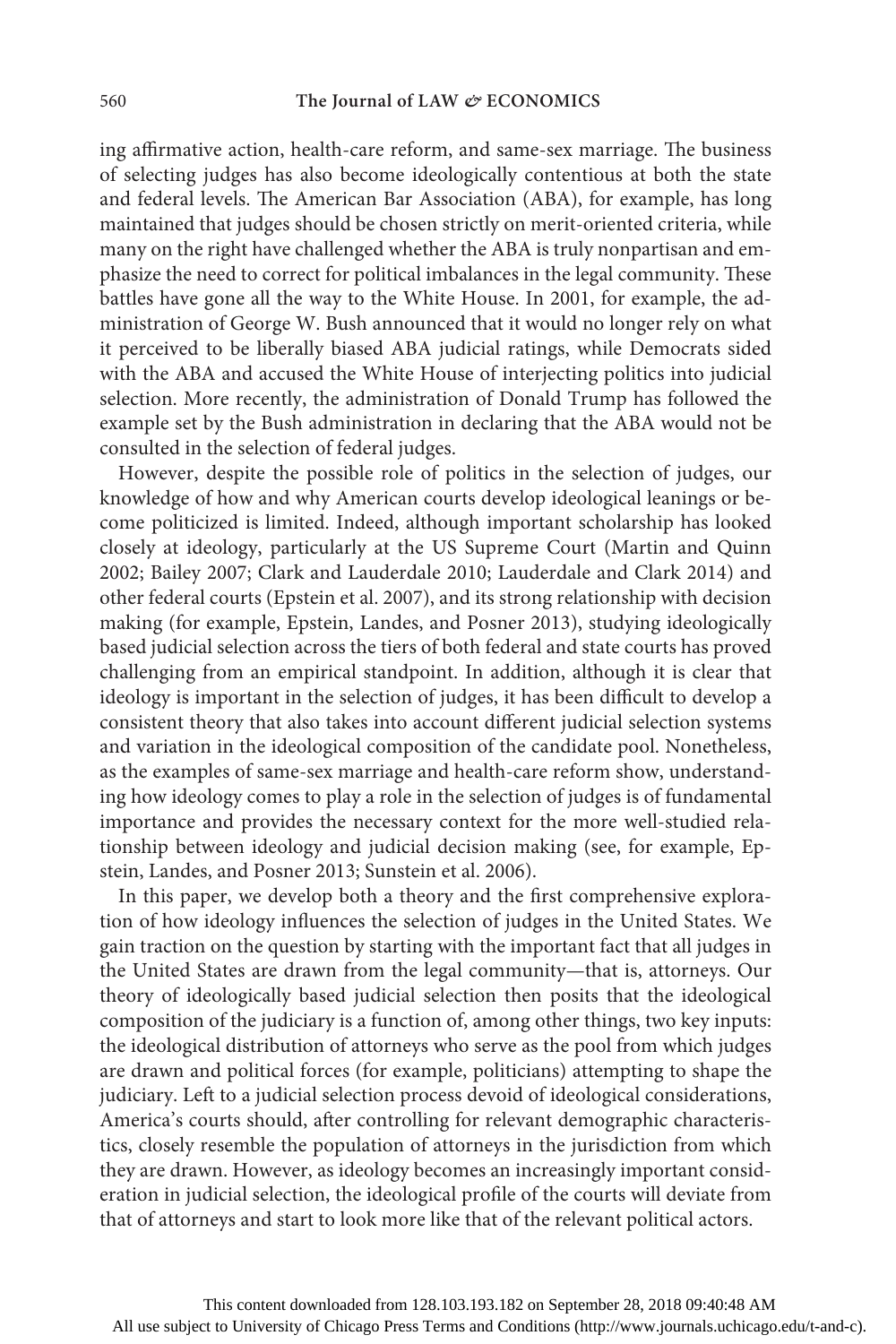#### **Judicial Selection** 561

We use this intuition to explore how, why, and to what extent political actors draw on ideology in judicial selection across jurisdictions. We do so by linking two sources of data. The first is a data set that includes nearly all of the nation's attorneys and is gathered from the Martindale-Hubbell legal directory. The second is the Database on Ideology, Money in Politics, and Elections (DIME) (Bonica 2016). Combined, these data allow us to identify the campaign contributions and corresponding ideological common-space campaign finance scores—for 395,234 US lawyers and judges. These data represent the first comprehensive, consistently measured set of ideological estimates for judges across the judicial hierarchy (Bonica and Sen 2016). The data allow us not only to compare the ideologies of various tiers of the American judicial system but also to compare judges to attorneys at the state and national levels.

We use these data to make several contributions. First, as an empirical matter, we show that lawyers are more liberal than the US population but that judges as a whole are more conservative than attorneys. This is particularly likely to be true for judges who sit in higher, more politically important courts—such as state high courts and the US courts of appeals—and among judges who are appointed via gubernatorial or legislative appointments. Moreover, we find that some states show signs of politicization while others do not. We explain this by showing that, after controlling for attorney ideology, judicial ideology is highly sensitive to the preferences of politicians when judges are selected via gubernatorial appointments or partisan elections but insensitive to the preferences of politicians when selected via merit commissions or nonpartisan elections. This in turn suggests that not only do political actors (and voters) rely on ideology in the selection of judges onto courts but that they do so in a manner consistent with our theory of strategic selection. In particular, parties move to increase the use of ideology in judicial selection (that is, to politicize) when there exist expected ideological benefits to their party, when the jurisdiction's selection process affords them the opportunity to do so, and when it concerns the most important courts.

## **2. The Role of Ideology in Judicial Selection**

We start the inquiry with a broad question: to what extent, if at all, does ideology matter in the selection of judges? Many thinkers and lawyers' organizations have expressed the belief that, while Congress and other elected bodies are and should be political in nature, the judiciary is distinctive. For example, the ABA rates candidates to the federal bench not according to their ideology or likely rulings but "strictly on professional qualifications: integrity, professional competence and judicial temperament" (American Bar Association 2009, p. 1). The claim that judges should be chosen on the basis of qualifications, as opposed to ideology or political beliefs, has also been made by numerous legal commentators and political actors (for example, Carter 1994).<sup>1</sup>

<sup>1</sup> In addition, judicial candidates routinely refuse to answer questions pertaining to political or policy positions, which supports the notion that selections should be made on the basis of qualifi-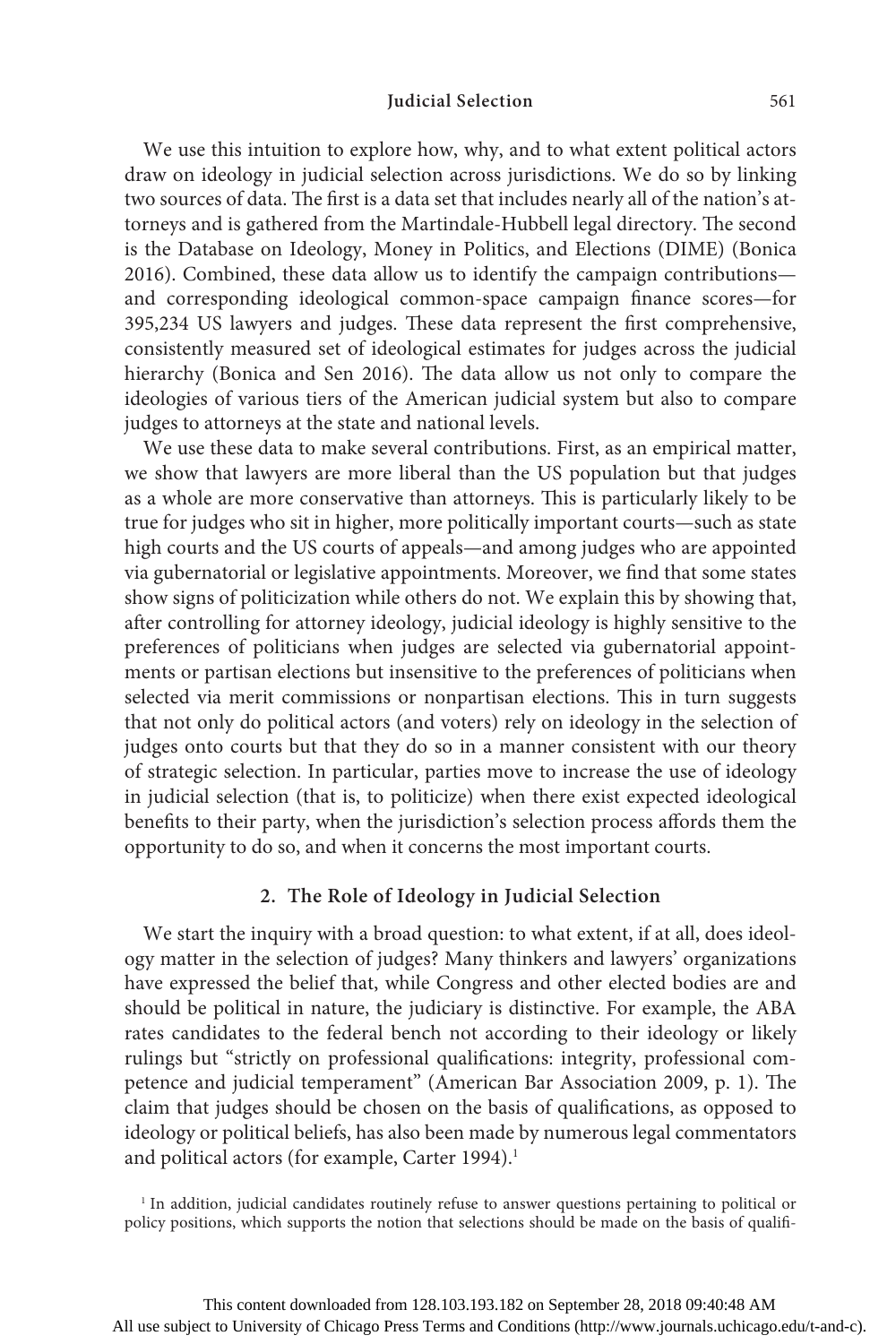Despite the widely held view that judges should be selected on the basis of qualifications, studies have shown that ideology strongly predicts how judges decide cases. The literature here is long-standing, dating back to seminal work such as Pritchett (1948). More recent studies on federal courts show that ideology is strongly predictive of decision making on the US Supreme Court (for example, Segal and Spaeth 2002), the US courts of appeals (for example, Sunstein et al. 2006; Epstein, Landes, and Posner 2013), and the US district courts (for example, Epstein, Landes, and Posner 2013). At the state level, other studies have shown that ideology (measured in various ways) is predictive of how judges rule (for example, Brace, Langer, and Hall 2000).<sup>2</sup>

Given the widely accepted belief that judges can have a significant impact on policy implementation and that ideology is an important component of judicial decision making, political actors—and their respective parties—have strong incentives to seat judges who share their preferences (Ferejohn 2002; Epstein and Knight 1998; Maltzman, Spriggs, and Wahlbeck 2000). However, there are two complications that serve to constrain political actors from seating judges who reflect their preferences perfectly. The first is that nearly all judges are former lawyers. The practice is historical, dating back to Anglo-American common law, and the United States has never deviated from this norm. Today, all state supreme court justices are former lawyers, and 48 states explicitly require that their highcourt justices be former lawyers. All judges currently serving on the federal courts are former lawyers, as are all nine justices sitting on the US Supreme Court. The result, some argue, is that the judiciary has essentially evolved to reflect the interests of the legal profession (Barton 2011). And the legal profession, in turn, exercises influence over the composition of the judiciary across many jurisdictions by way of merit-oriented commissions (Fitzpatrick 2009), bar association qualifications ratings (Stratmann and Garner 2004; Sen 2014), and judicial codes of conduct. Indeed, selecting the bench from a narrowly defined population, comprising just .4 percent of the voting-age population, has broad implications for the politics of the judiciary that have yet to be fully explored.

The bar's influential role is further complicated by the fact that lawyers appear to have their own ideological leanings and policy priorities. For example, McGinnis, Schwartz, and Tisdell (2004) examine campaign contributions made by law professors at elite institutions and find that they overwhelmingly tend to be made to extremely liberal political actors, a finding consistent with Bonica et al. (2017). More broadly, Bonica, Chilton, and Sen (2016) use data from

cations as opposed to ideology or political beliefs. This is a point that has been confirmed—and critiqued—by a number of legal scholars (see, for example, Kagan 1995; Post and Siegel 2006).

<sup>&</sup>lt;sup>2</sup> This includes studies on the predictive value of ideology in the context of incumbent challenges (Bonneau and Hall 2003), the constitutional protections for criminal defendants (Howard, Graves, and Flowers 2006), the connection between retention rules and the ideological direction of justices' votes (Savchak and Barghothi 2007), the influence of attorneys' contributions on judges' voting patterns in Wisconsin and Georgia (Williams and Ditslear 2007; Cann 2007), and courts' adoption of rules on expert testimony (Kritzer and Beckstrom 2007). In sum, the political leanings of judges are highly important in determining the nature of judicial rulings.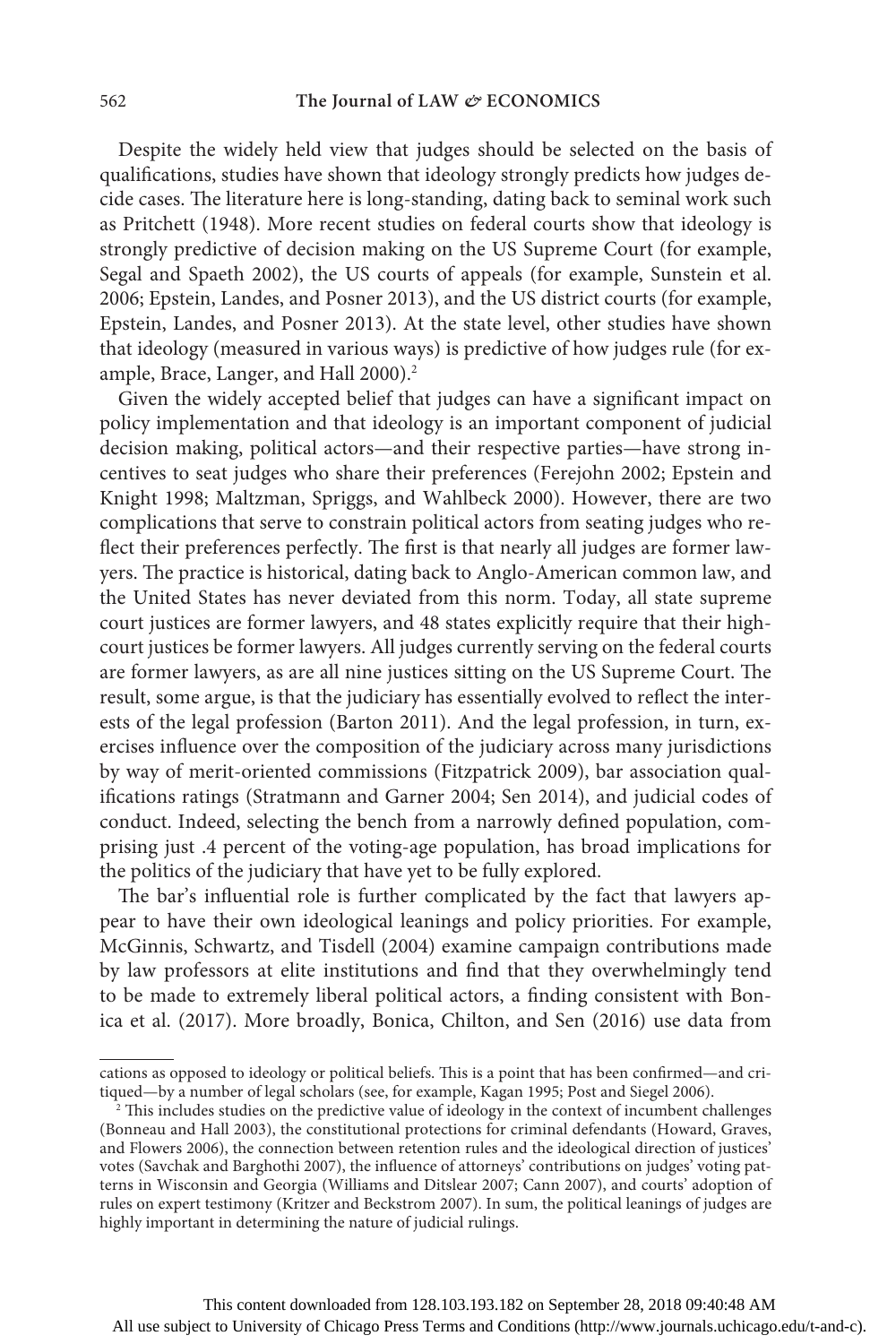#### **Judicial Selection** 563

DIME and the Martindale-Hubbell legal directory and find evidence that lawyers are more liberal than other similarly educated professionals, although just how liberal varies across jurisdiction, educational background, and practice area. However, although several studies examine the leanings of lawyers, what these ideological leanings mean for the ideology of the judiciary has received far less attention (for important exceptions, see Fitzpatrick 2009; Barton 2011).

The second constraint is that political actors do not have an unfettered ability to select the judges they want. Judicial selection in the United States is a mix of systems—some appointment based (such as the federal courts), others election based, and others reliant on merit commissions composed of lawyers who make recommendations. Studies have shown that how judges are selected influences the judges produced (for a good overview, see Choi, Gulati, and Posner 2010). For example, one focus has been on whether judges who are appointed are more independent than judges who are elected. Several studies conclude that they are (Cann 2007; Shepherd 2009; La Porta et al. 2004), but one prominent study finds that they may not be (Choi, Gulati, and Posner 2010). With regard to jurisdictions with retention elections, at least one study, Canes-Wrone, Clark, and Park (2012), finds that they lessen judicial independence.

Studies have also linked variation in formal judicial selection mechanisms with differences in quality, but these findings are mixed. Some studies document that elected judges are more productive than appointed judges (Choi, Gulati, and Posner 2010), while others find no relationship (Landes and Posner 1980). In a long-term analysis, Berkowitz and Clay (2006) show that states settled initially by civil-law countries are more likely to have partisan elections, which result in lower-quality judges. Furthermore, in work examining public perceptions of judges, Gibson (2012) suggests that citizens have comparably strong feelings of legitimacy toward judges who are elected (and therefore must campaign) and judges who are appointed.<sup>3</sup>

Although no study provides a systematic investigation, previous studies have also provided evidence that formal selection mechanisms influence the ultimate ideology of judges. These papers have mostly focused on specific policy issues. For example, Canes-Wrone, Clark, and Kelly (2014) find that nonpartisan elections lead justices to pander to high-salience issues such as death-penalty cases, while Gordon and Huber (2007) find that judges reelected via partisan elections issue sentences that are more punitive than judges facing retention via merit commissions. Helland and Tabarrok (2002) and Tabarrok and Helland (1999) find that damages are larger in states with elections versus appointments. Hanssen (1999) finds that there is less litigation in states with elections versus appointments, consistent with the argument of increased independence in jurisdictions where judges are appointed. Perhaps most broadly, Choi, Gulati, and Posner (2010) do not find any clear differences in terms of overall performance or in-

<sup>3</sup> For consideration of a number of other normatively important issues—for example, how engaged voters are in judicial elections or how susceptible elected judges are to special interests—see Bonneau and Hall (2009).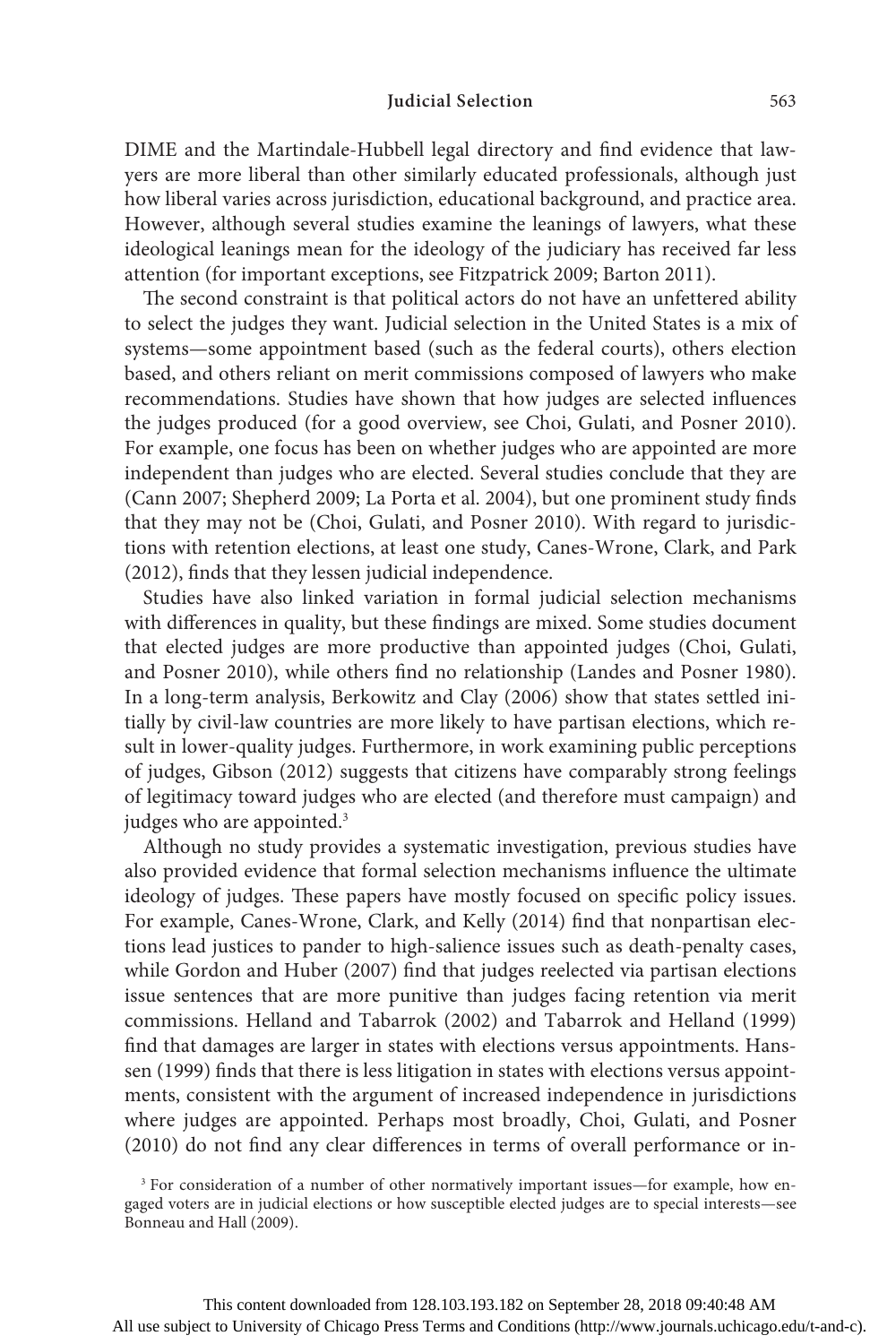dependence between elected and appointed judges, but they do find that elected judges focus their efforts on productivity whereas appointed judges issue fewer but higher-quality opinions. The authors interpret this as evidence that elected judges behave more like politicians while appointed judges behave more like professionals seeking to enhance their reputation in the legal community. Taken together, these papers suggest that different formal selection processes not only create different incentives for judicial behavior but could also result in judges with different policy (or ideological) proclivities and professional interests.

Bringing the two threads together, we consider another, mostly unexplored issue, which is that different selection mechanisms afford the legal profession more (or less) input in judicial selection, therefore affording the bar varying degrees of ideological influence. This is particularly likely in jurisdictions that rely on merit commissions. For example, as Fitzpatrick (2009, p. 679) notes, "[M]erit systems transfer power to the bar through the composition of the commission that selects the nominees from which the governor must make the appointment." In these states, political actors are especially constrained with regard to the bar, which wields substantial discretion over the potential pool of nominees for a judicial position. Even so, with a few exceptions (most notably Fitzpatrick [2009], which looks at two merit-commission states, Tennessee and Missouri), no study has addressed both the ideology of the bar and the bar's ideological influence via the different formal selection systems.

# **3. A Framework for the Role of Ideology in Judicial Selection**

In this section, we present our theoretical framework, which incorporates these two important constraints on the preferences of political actors. We characterize the incentives faced by politicians to interject ideology into judicial selection as a function of the ideology of the pertinent political actors and the ideology of attorneys in that jurisdiction. We use the framework to generate several testable predictions regarding efforts to interject ideology into judicial selection and the eventual ideological distribution of judges in a given jurisdiction. Moreover, formal judicial selection mechanisms are not exogenous to these forces; thus, we discuss not only how our theory may predict changes in judicial ideology across selection mechanisms (elections, appointments, and so on) but also how our theory might predict attempts at judicial reform.

*Ideology of Political Actors*. We start with the proposition that political actors have ideological preferences that vary from jurisdiction to jurisdiction (Poole and Rosenthal 1985). Given the political importance of the courts in furthering and upholding policy, we assume that political actors want to seat judges who reflect these preferences (Ferejohn 2002). Thus, political actors in Massachusetts (where the average politician is liberal) will prefer more liberal judges who are more likely to uphold liberal laws, while political actors in Kansas (where the average politician is conservative) will prefer more conservative judges who will strike down more liberal laws.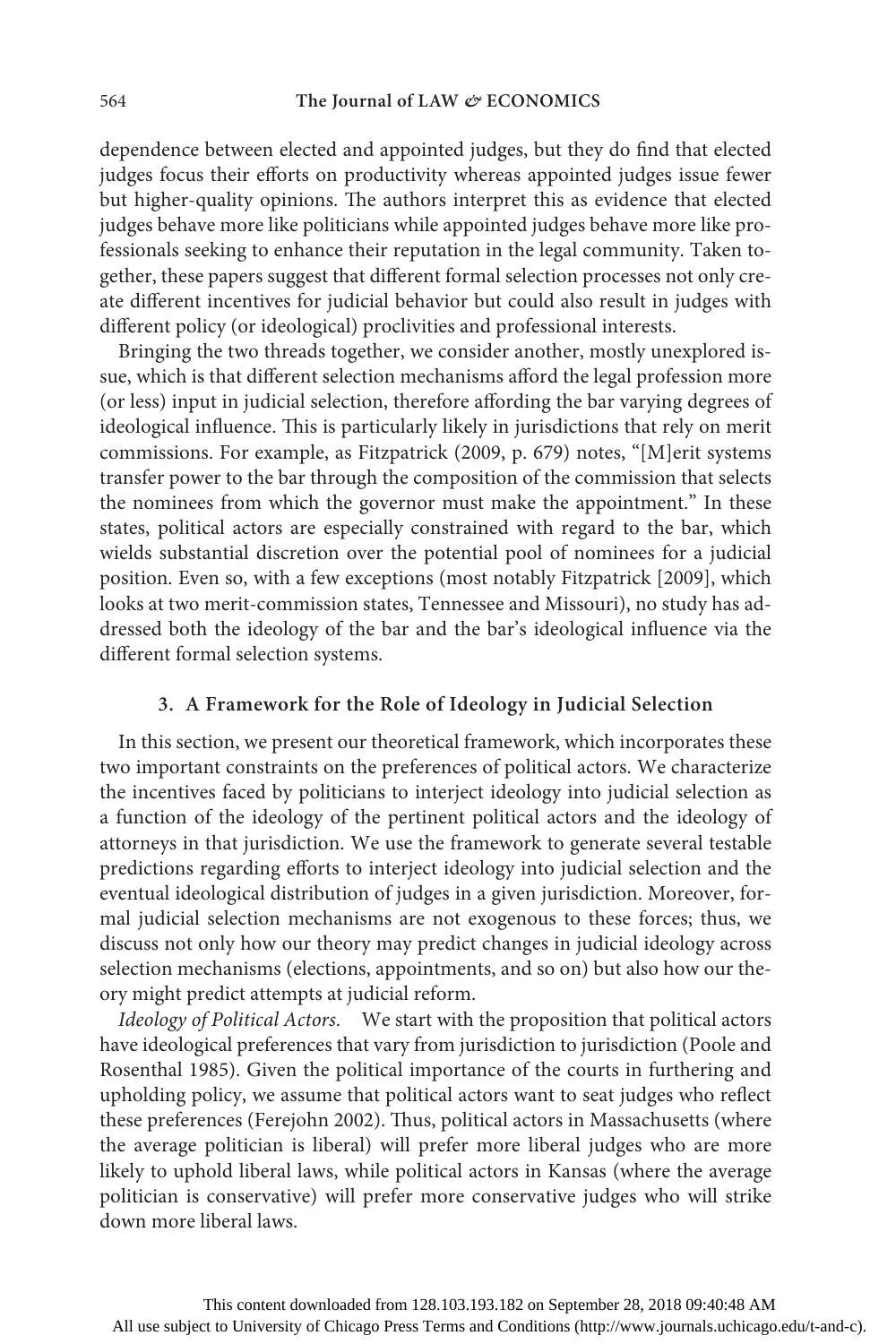*Ideology of Lawyers*. As judges are drawn exclusively from the nation's pool of lawyers, the ideological distributions of lawyers also inform the eventual ideological distributions of judges. That is, political actors are constrained in choosing judges from the pool of people who currently are, or who formerly were, attorneys. Moreover, research (McGinnis, Schwartz, and Tisdell 2004; Bonica, Chilton, and Sen 2016) suggests that lawyers as a group lean to the left even conditional on education, which in turn establishes an ideological mismatch between the bar and political actors in some jurisdictions.<sup>4</sup> For example, the average political actor in Kansas, who is likely to be conservative, may be frustrated by the fact that lawyers in Kansas are more left leaning, which makes it challenging to find suitable conservative candidates for judicial office. In such situations, the average politician would be better off with an increased reliance on ideology in judicial selection. On the other hand, the average political actor in Massachusetts, who is likely to be liberal, will likely be satisfied with the fact that lawyers in Massachusetts are left leaning, since choosing from this pool more or less randomly would result in a judiciary that is ideologically compatible.<sup>5</sup>

## *3.1. How Ideology Can Factor into Judicial Selection*

How do the ideological interests of political actors and lawyers shape the resulting judiciary? To explain, we consider the role that ideology plays in how judges are selected.<sup>6</sup> (We address formal selection mechanisms—such as elections, appointments, merit commissions, and so on—below.) One possibility, which we call ideologically neutral (or random) selection, involves judges being selected on the basis of nonideological factors. Indeed, if judges are somehow selected on a basis unrelated (or orthogonal) to ideology, or are randomly selected from the population of attorneys, we would expect the judiciary to resemble the overall ideological distribution of lawyers in that jurisdiction. In other words, if judges are selected (elected, appointed, or some combination) for reasons uncorrelated with ideology, then the overall population of judges should tilt to the left, resembling the ideological leanings of lawyers.<sup>7</sup>

Note that this kind of ideologically neutral selection is distinct from selecting judges to achieve a judiciary that has partisan balance or is broadly representative of the electorate (for example, one that is moderate or unimodal in its dis-

<sup>4</sup> Studies on the bar's leftward ideological leanings examine the legal profession in contemporary periods. Lawyers in past eras were, however, more conservative. This was especially notable during the New Deal era, during which the legal profession (both the bench and the bar) opposed Franklin Roosevelt's progressive agenda.

<sup>5</sup> In a few other states, for example, Connecticut (as we show later), attorneys might be more ideologically moderate than politicians. There the average political actor (who is more liberal than the average attorney) will want to use more ideological selection to move the judiciary leftward. This would be an instance in which interjecting ideology would make conservatives worse off, since the use of ideology would have the effect of making the judiciary more liberal (not more conservative).

<sup>6</sup> We focus primarily on ideology as opposed to partisanship; however, the two closely track one another in our data and more broadly in the American political landscape. Indeed, a comparison of our measures and data on partisanship shows a close relationship.

<sup>7</sup> It could be the case that judges are selected on the basis of attributes that correlate closely with ideology; we find no evidence of this, however.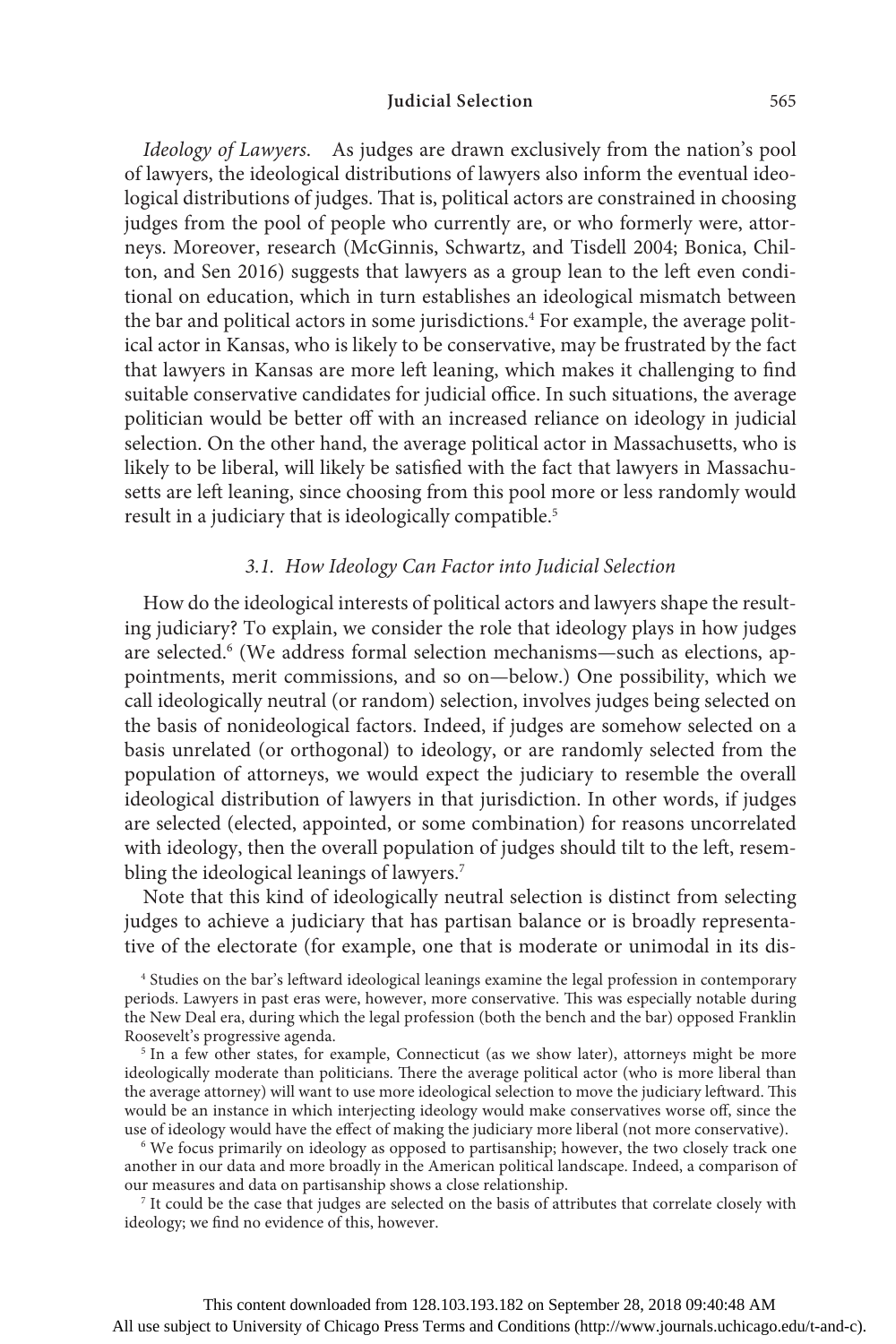tribution). For example, the selection process for several independent agencies, such as the Federal Election Commission, requires that an equal number of seats be filled by Republicans and Democrats. This results in bipartisan outcomes that may be more nationally representative and more likely to engender greater public trust and perceptions of legitimacy. Even so, such balance is achieved by directly incorporating ideology (or partisanship) into the selection process. In other words, this kind of process—in which political actors have certain goals in mind in terms of ideological balance—necessarily involves selecting on the basis of ideology, which distinguishes it from what we refer to here as ideologically neutral selection.

Indeed, the fact that judges do not resemble the ideological distribution of lawyers suggests a more likely possibility, which is that judges are subject to ideologically based judicial selection. That is, ideology is an active consideration in evaluating which candidates are named to the judicial bench. The observable implication is that if judges are selected on the basis of ideology, then the overall ideological distribution of judges will not resemble the overall leftward-leaning distribution of lawyers. The distribution could more closely resemble a bimodal distribution, with some judges being ideologically conservative and others liberal, or a unimodal distribution, with most judges being ideologically moderate. Both would suggest that ideology is somehow playing a role in judicial selection.

To see these possibilities more crisply, consider a hypothetical configuration of preferences across attorneys and political parties, shown in Figure 1. The parties' ideologies follow a bimodal distribution, with Republicans on the right and Democrats on the left. In terms of the bar's preferences, we consider as a starting prior belief that lawyers are to the left of the general population (supported by studies such as McGinnis, Schwartz, and Tisdell [2004], Bonica, Chilton, and Sen [2016], and by our analyses here). Under a scenario in which judges are selected for reasons unrelated to ideology, they would be drawn roughly randomly from the population of attorneys shown in Figure 1. In such a scenario, the liberal skew in the preferences of attorneys would result in a judiciary that more closely resembles the preferences of Democrats. That is, any extant liberal bent in the attorney pool serves to advantage Democrats and disadvantage Republicans. As we show below, this captures what we see across many jurisdictions.

This, in turn, is likely to shape the parties' incentives and strategies regarding judicial selection. To see this, we first assume that a party most prefers a judiciary with an ideological distribution identical to its own. Second, we assume that the degree to which ideology can be interjected into judicial selection, *ω*, can vary. Under an ideologically neutral judicial selection system,  $\omega = 0$ , and judges are sampled randomly from the distribution of attorneys, which results in the ideological distribution of judges mirroring the distribution of lawyers. Under the scenario of complete ideologically based judicial selection,  $\omega = 1$ , the distribution of judges mirrors the distribution of the relevant political actors, while a scenario in which  $0 < \omega < 1$  suggests some intermediate level of ideological selection.<sup>8</sup>

<sup>8</sup> We take  $\omega$  to be distinct from the formal selection mechanism in place (for example, elections, appointments, and so on), although the nature of the formal selection mechanism informs the value that *ω* can take.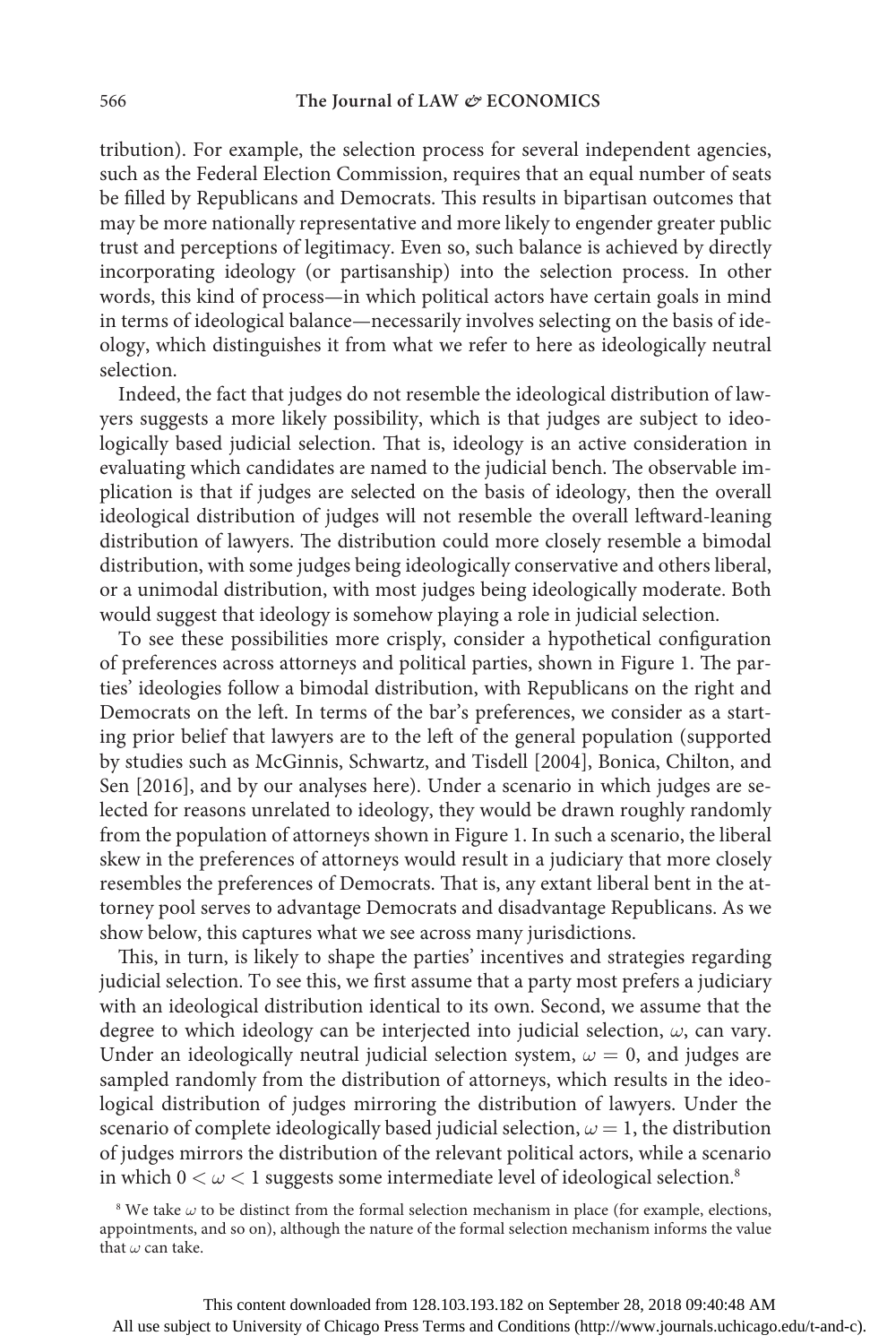

**Figure 1.** Hypothetical ideological distributions of attorneys and politicians

Figure 2 shows three representations of the distribution of judges at different levels of politicization ( $\omega = \{0, .5, 1\}$ ), assuming the same configuration of politicians' and attorneys' ideologies as in Figure 1. As evidenced by the higher overlap at  $\omega = 0$  between Democrats and judges, an ideologically neutral selection process yields better outcomes for Democrats than for Republicans. That is, Democrats are better off when ideology is kept entirely out of the judicial selection process and judges are sampled randomly (or for reasons orthogonal to ideology) from attorneys. Republicans, on the other hand, have incentives to interject ideology into the selection of judges: they are better off with some degree of politicization ( $\omega = .5$ ) but are best off with complete politicization ( $\omega = 1$ ). In this example, Republicans are best off when they can select judges as much as possible on the basis of ideology.

The observed distributions of lawyers and political actors roughly correspond to the stylized distributions in Figures 1 and 2.<sup>9</sup> This illustrates the incentives for the introduction of ideology in judicial selection: insofar as attorneys are more liberal than politicians, efforts to move toward ideologically based judicial selection will result in a rightward shift in the distribution of judges. In other words, with a liberal bar and comparatively more conservative politicians, increased reliance on ideology in judicial selection will result in a rightward shift in the judiciary. As the use of ideology in judicial selection becomes more pronounced, the distribution of judges will look less like the underlying population of attorneys and more like the population of politicians.

## *3.2. Judicial Selection Mechanisms*

As noted above, jurisdictions in the United States employ a variety of formal judicial selection mechanisms, with some allotting more control to politicians.

<sup>9</sup> As we later show, in a handful of states the average attorney is to the left of the average Democratic politician, which creates incentives for both parties to move toward ideologically based judicial selection.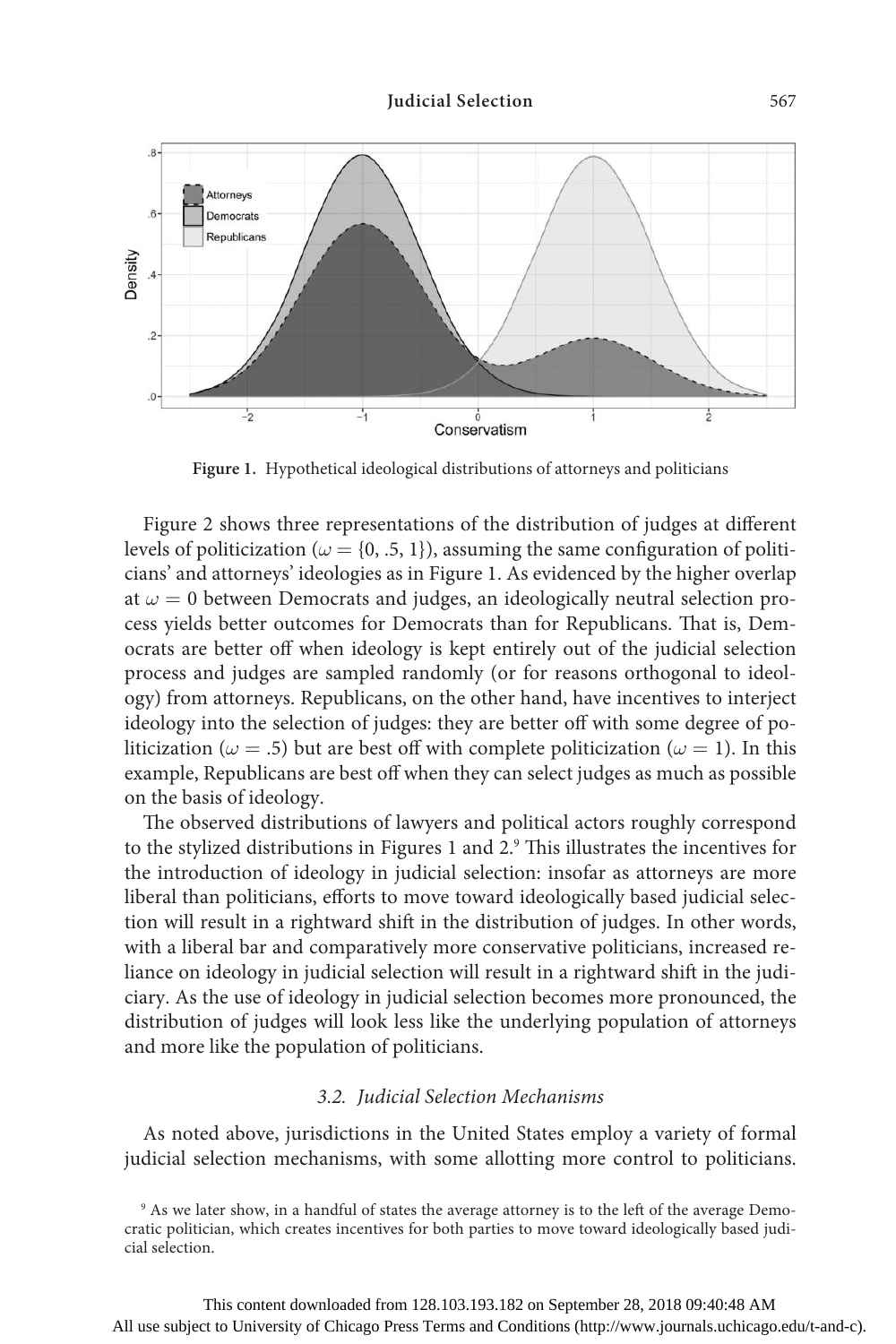

Figure 2. Distributions of judges **Figure 2.** Distributions of judges

This content downloaded from 128.103.193.182 on September 28, 2018 09:40:48 AM All use subject to University of Chicago Press Terms and Conditions (http://www.journals.uchicago.edu/t-and-c).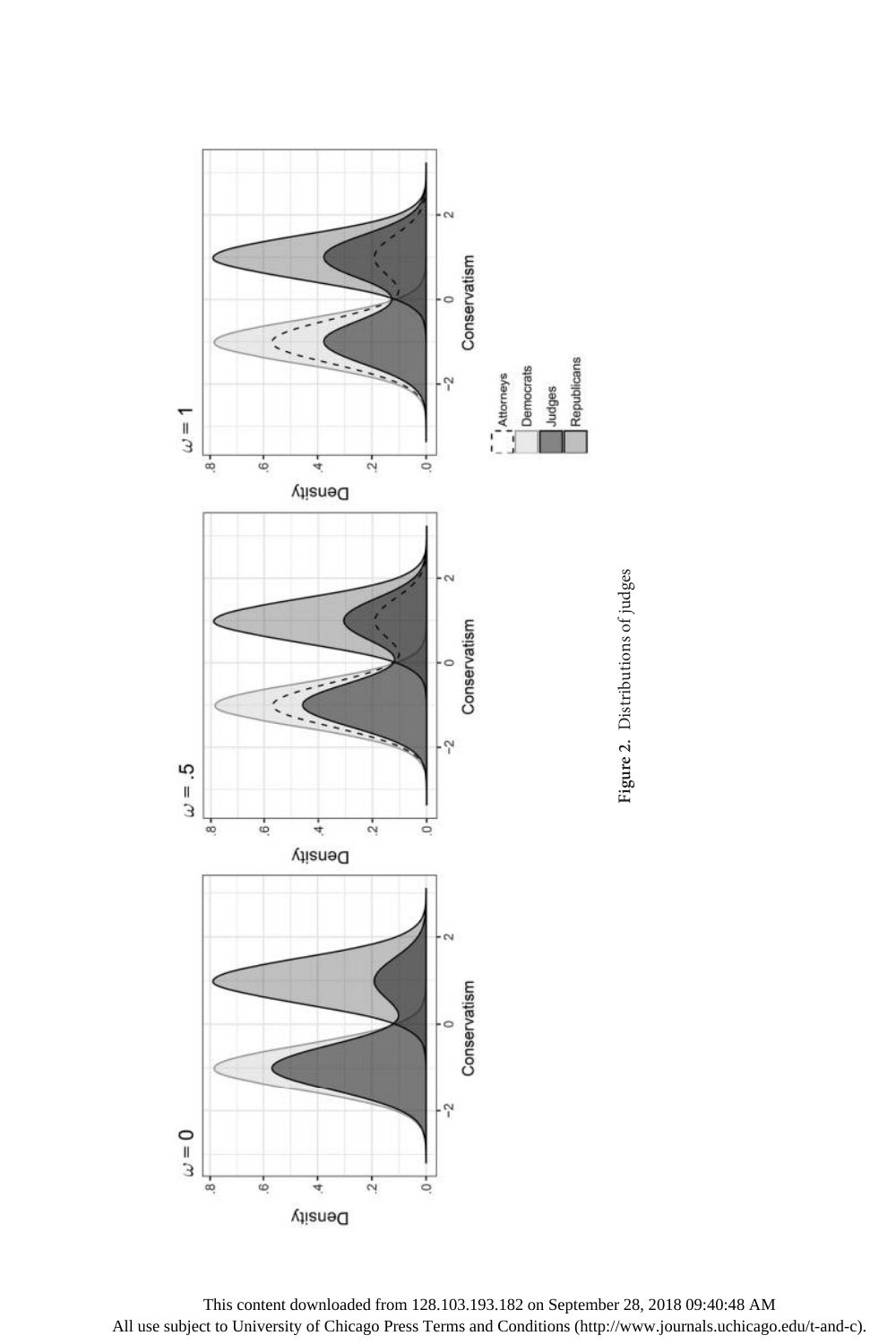#### **Iudicial Selection** 569

The federal system and some states rely on appointments, in which the executive names a candidate and the candidate is then confirmed by a legislative body. However, a large number of states rely on merit commissions, which tend to be composed of lawyers who review judicial candidates and recommend a slate to the executive; the executive can then choose from the slate. Other states rely on elections for their judges, some of which are partisan while others are nonpartisan.

We expect that these judicial selection mechanisms have different implications for Republicans and Democrats and that they serve to differentially constrain the role of ideology in the selection of judges. Gubernatorial and legislative appointment systems—which place political actors at the center of the selection process—afford the most opportunities to interject ideology into the selection of judges. On the other side of the spectrum, merit appointments, which rely on bipartisan or nonpartisan commissions composed of members of the state or local bar (Fitzpatrick 2009), remove political actors from the forefront of judicial selection and instead put more power in the hands of the bar and legal profession. Likewise, nonpartisan elections, which are not only devoid of ideological signals but also rely on electoral processes, also afford fewer opportunities for political actors to interject ideology into the selection of judges.

For this reason, the overall ideological landscape of the judiciary—and the degree to which ideology plays a role in the selection of judges—will vary not just according to the ideologies of attorneys and of political actors but also in relation to the existing mechanisms of judicial selection. First, Republicans, who might stand to benefit from increased politicization (in most circumstances, assuming a left-leaning professional bar), benefit from appointments and partisan election systems; Democrats, who stand to lose from increased politicization (again, assuming a left-leaning bar), benefit from merit-oriented and nonpartisan elections. This informs our analysis below, where we examine how ideology shapes judiciaries across jurisdictions using appointments, elections, and merit-oriented systems.

These incentives also inform how the parties might be expected to approach or initiate attempts at judicial reform. Given a left-leaning bar, we would expect Republicans to agitate for selection systems that allow more ideological influence, including appointments and partisan elections; we would expect Democrats to oppose these and to support merit-oriented criteria and merit commissions.

#### *3.3. Supply-Side Constraints and Strategic Ideologically Based Judicial Selection*

We have so far focused on how the ideological landscape of the bar and of political actors influences the demand for certain kinds of judges, but our framework also has implications for how Republicans and Democrats approach the supply of judicial candidates. If the overall ideological distribution of lawyers skews leftward, then conservatives may have to exert more effort in the selection and recruitment of (conservative) judges than their liberal counterparts. We refer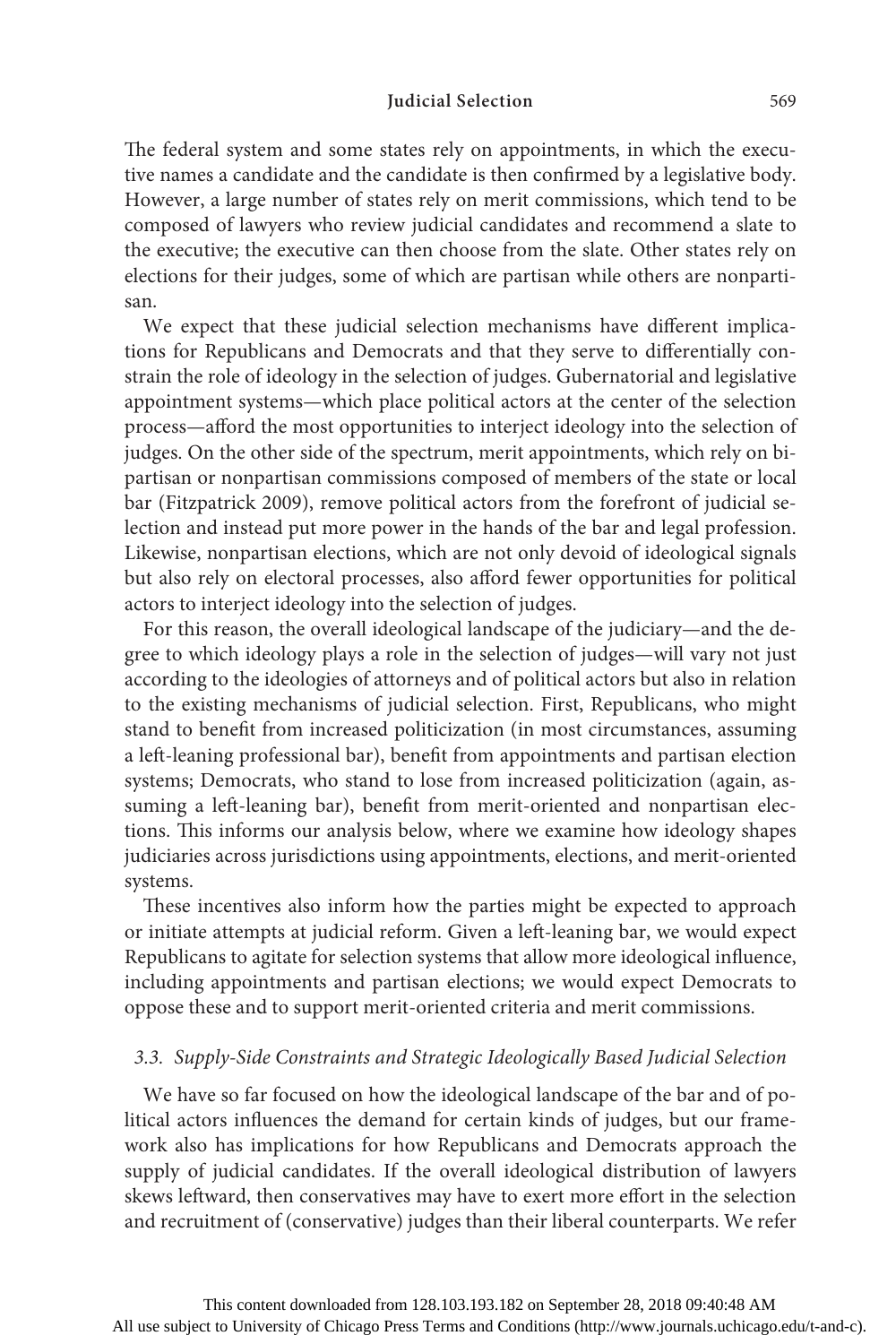to this as strategic ideologically based judicial selection because of the fact that it incorporates and responds to relative ideological scarcity in judicial candidates.

These considerations lead to two observable implications. The first is that if there is indeed a smaller pool of right-leaning lawyers from which conservative elites can draw potential judicial candidates, then we would expect that these conservative efforts would be strategically directed toward courts higher in the judicial hierarchy—where ideology matters most for decision making (Sunstein et al. 2006). Note that this implies that the effects of ideologically based judicial selection will be felt first by the upper tiers of the judiciary and will extend down the judicial hierarchy only as resources allow. That is, the distributional shifts will be greatest at the higher courts and diminish moving down the judicial hierarchy.10

The second implication is that, conditional on pedigree and quality, conservatives should be more likely to become judges, especially among graduates of the most prestigious law schools. In other words, ideologically based judicial selection improves the prospects of joining the bench for attorneys in areas along the ideological spectrum that are underpopulated relative to politicians—that is, on the conservative end of the spectrum. This suggests that ideologically based judicial selection could translate into a career advantage for attorneys with political views that are underrepresented among members of the bar who aspire to judicial careers.

# **4. Data on Lawyers and Campaign Contributions**

We conduct our empirical analysis using two sources of data: DIME and the Martindale-Hubbell legal directory. Robustness checks and details of record linkage are provided in Bonica and Sen (2016) and in the online appendix. The online appendix also includes additional findings on the nature of possible selection bias, the contribution patterns of lawyers by location and conditional on party, and the contributions and partisanship of judges from different tiers of state and federal judiciaries.

#### *4.1. Database on Ideology, Money in Politics, and Elections*

Our first step was to collect data on the ideologies of lawyers and judges, which is necessary to address the theoretical questions above. For this we turn to DIME, which includes ideological scores (also known as common-space campaign finance scores) for all individuals and organizations making campaign contributions to state and federal candidates from 1979 to 2014.

The primary advantage of DIME is that it provides consistently estimated ideo-

<sup>10</sup> Our theory of ideologically based judicial selection accommodates the fact that higher-court judges may be drawn from the lower courts rather than from the pool of attorneys overall (and that the sample space of potential candidates is conditioned accordingly). Below we present evidence showing that, for example, federal appeals judges differ ideologically not just from attorneys overall but also from district judges, which suggests strong evidence that ideologically based strategic selection holds regardless of how the pool of potential candidates is conditioned.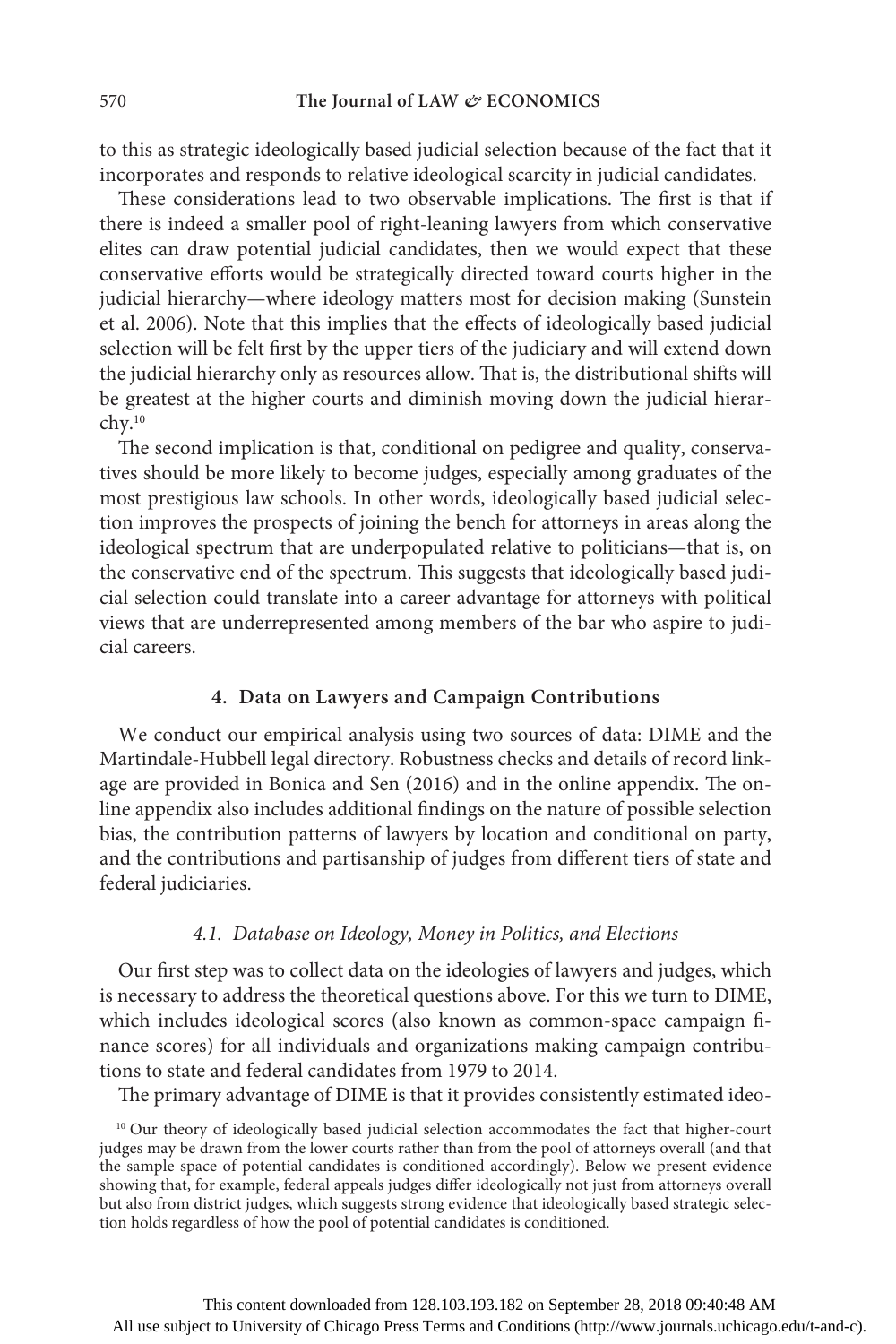#### **Judicial Selection** 571

logical scores for politicians, lawyers, and judges, all of which are necessary for our analysis. Indeed, good ideological measures for the US Supreme Court justices exist, and these include measures that account for preconfirmation information (Segal and Cover 1989) and ideological shifts across time (see, for example, Martin and Quinn 2002). However, measuring judicial ideology has been challenging at the lower-court or state-court level owing to the fact that judges from various jurisdictions rarely sit together, which makes relative measurements difficult. Instead, estimates of lower-court ideology have most often involved looking at the identity of the appointing president or, when senatorial courtesy applies, the ideology of the senior home-state senator or some combination of the two senators (see, for example, Boyd 2011; Epstein et al. 2007; Giles, Hettinger, and Peppers 2001). In the state-courts literature, the most widely cited measure has been the party-adjusted justice ideology scores of Brace, Langer, and Hall (2000), a measure imputed from the ideological scores of the state's elites and citizens developed by Berry et al. (1998). Thus, even though ideological measures for federal and state judges exist, they are not consistently measured; moreover, no ideological measures exist that capture the ideologies of individual lawyers.

Because it leverages federally reported campaign contributions, DIME provides the necessary data. These data leverage the fact that a person contributing to a liberal (conservative) candidate is more likely to be liberal (conservative) herself. The final campaign finance scores are ideological estimates for individual donors placed in a common space with other candidates and organizations spanning state and federal politics. These scores range continuously from *+*2 (most conservative) to −2 (most liberal) and are normalized with respect to the weighted mean and standard deviation of recipients' scores weighted by total amounts raised. Thus, for the purposes of interpreting the scale, a 1-unit change on the scale is roughly equivalent to a standard deviation in recipients' scores. The technical details behind the construction of the scores are provided in Bonica (2014). A simplified account of how the scores are estimated for lawyers follows: A lawyer who contributes equal amounts to Elizabeth Warren (D-MA, DIME score of −1.57) and Barack Obama (D-IL, DIME score of −1.28) would be assigned a score that is the average of the two,  $-1.425$ . Meanwhile, a lawyer who contributes equal amounts to Max Baucus (D-MT, DIME score of −.33) and Joe Manchin (D-WV, DIME score of −.02) would be assigned a score of −.175. An advantage of this approach is that it differentiates between more moderate and more extreme members of the same party. (Most lawyers and judges donate exclusively to one party; in our example, even though both lawyers donated exclusively to liberal politicians, their scores take into account the ideology of the candidates they support.) We provide illustrations of these data when we discuss which of these contributors are judges and lawyers.<sup>11</sup>

<sup>&</sup>lt;sup>11</sup> Data from the Database on Ideology, Money in Politics, and Elections (DIME) are also used in studies of Supreme Court law clerks (Bonica, Chilton, Goldin et al. 2017a), appeals court law clerks (Bonica, Chilton, Goldin et al. 2017b, 2017c), and law professors (Bonica, Chilton, Rozema et al. 2017).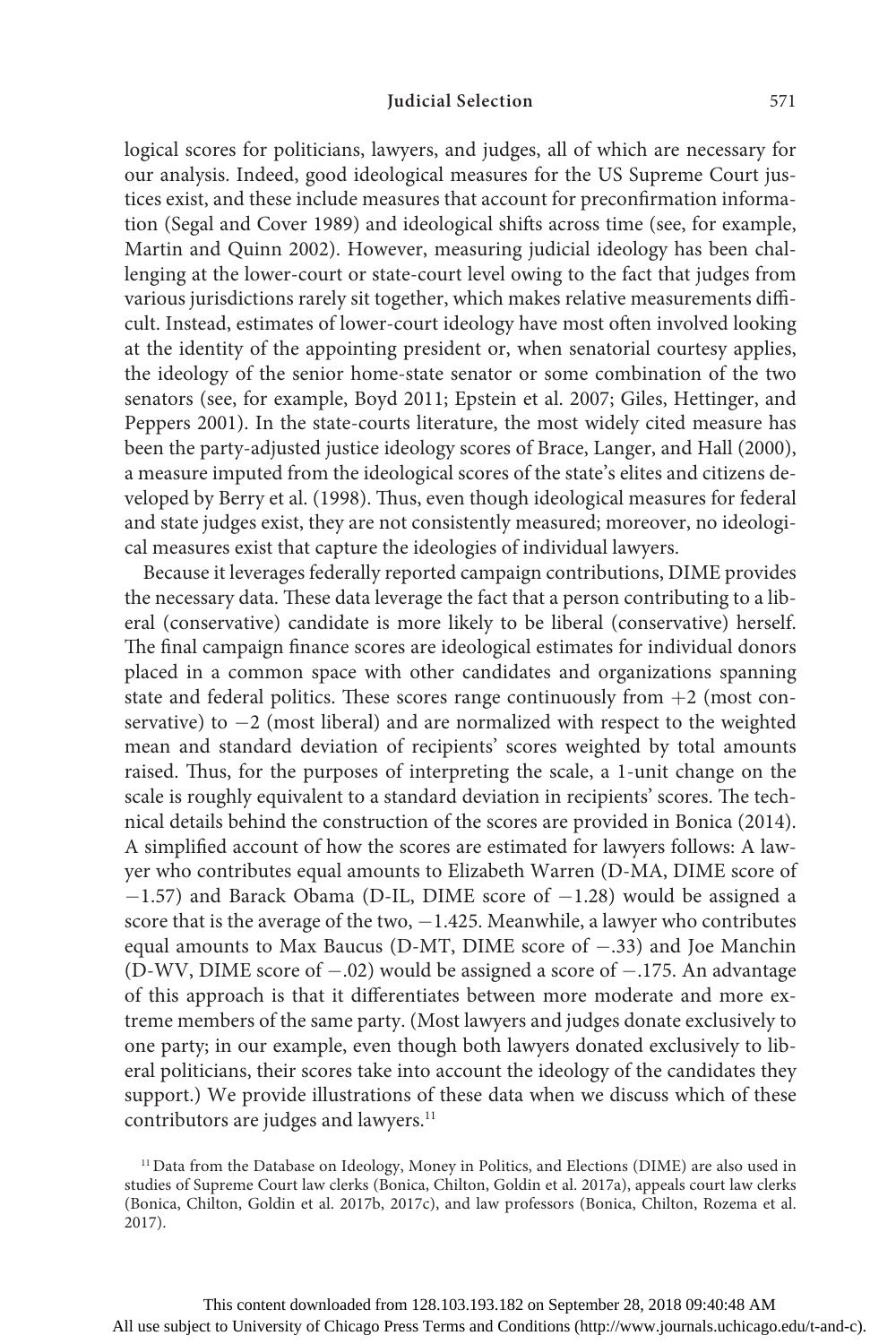The DIME scores have been shown to be a valid measure of judicial ideology for state supreme court justices (Bonica and Woodruff 2015). There are no extant ideological measures for lawyers against which we could validate. We were able to cross validate the lawyers' DIME scores against party-identification data in voter registrations using one state that provides these data, Florida. We were able to match 47,601 lawyers in our data set to their records in the Florida voters file, 21,359 of whom have corresponding DIME scores. The results confirm that the DIME scores are a reliable indicator of partisanship for attorneys.

However, there are two additional concerns with using the DIME data. The first is that donors may differ from nondonors (Tausanovitch and Warshaw 2013), and, despite the high participation rates, this self-selection into the population of donors could bias results. For example, we have evidence that law-firm partners and graduates of top law schools are more likely to be in the DIME data, and women, government lawyers, and graduates of law schools outside the top 100 are less likely. To address these concerns, we employ a Heckman correction, which under certain conditions can estimate model parameters even in the face of nonrandom selection into the donor population (Heckman 1979). The results without correcting for self-selection are substantively identical to those we present here.

Another concern stems from speculation that lawyers might donate for strategic reasons, which would lead them to support candidates with whom they disagree. There is little empirical support for the prevalence of such behavior among individual donors. Instead, the primacy of ideological considerations for individual donors has been corroborated by observational data (McCarty, Poole, and Rosenthal 2006; Ensley 2009; Bonica 2014) and by surveying donors about their contribution decisions (Barber 2016). When we reestimate the DIME scores for lawyers with contributions to judicial candidates excluded, the resulting scores correlate with the original scores at .99. This leads us to conclude that the special relationship between lawyers and judges has little bearing on the estimated ideal points. We also find no evidence that lawyers behave differently than other donors; indeed, most lawyers and judges donate exclusively to one party.12

#### *4.2. Martindale-Hubbell Legal Directory*

Our next task is to identify individual lawyers and judges in the DIME data. To identify individual lawyers, we turn to the Martindale-Hubbell legal directory, a comprehensive database of attorneys that has been published continuously since 1931. The Martindale-Hubbell database draws on state bar directories, law-firm listings, professional organizations, and other publicly available data sources. The directory is widely viewed as among the most authoritative and comprehensive

<sup>12</sup> The substantial within-party variation observed in Figure 4 largely reflects partisans giving to moderate versus extreme party members. Partisanship does not crowd out ideological considerations in contribution patterns in the same way it can for roll-call voting. Donors must still decide which of the thousands of candidates and organizations from their party to support, and they frequently decide between candidates competing against each other in primaries.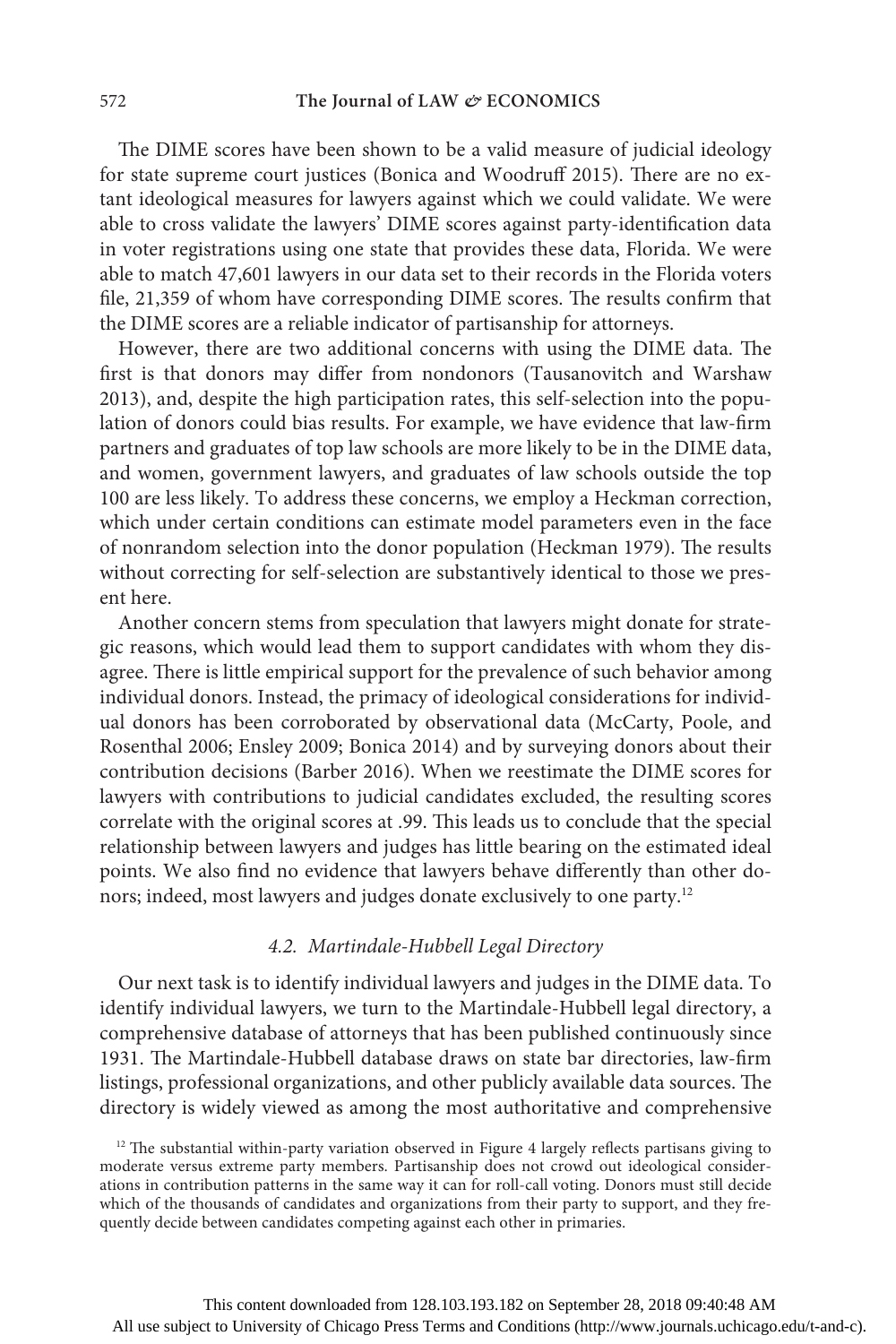sources of information about the nation's attorneys (Whisner 2014). While the amount of information available varies by attorney, a minimal entry includes name, professional address, date of bar admission, law school attended, and employer type. Although historical data are available, the database used here represents a snapshot of the population of active legal professionals as of 2012.

The Martindale-Hubbell directory contains entries for 974,448 individuals. This includes 42,548 serving as in-house counsel at corporations and other private institutions, 34,734 government attorneys, 24,681 judges, and 5,444 law professors<sup>13</sup>

To link records between DIME and the Martindale-Hubbell directory, we developed a customized probabilistic record-linkage algorithm. We linked 422,362 attorneys in the Martindale-Hubbell database to their contribution records, corresponding to a coverage rate of 43.3 percent, about 10 times higher than the overall national rate (Bonica, Chilton, and Sen 2016). Summary statistics are provided in Table 1.

## **5. Ideology of Attorneys**

Figure 3 displays the distribution of DIME scores for the nation's attorneys and the estimated ideal points of several political figures. (Larger DIME scores indicate a more conservative ideology.) It shows that attorneys are generally to the left of other mainstream political actors; substantively, the median attorney is ideologically proximate to political actors such as Democrats Andrew Cuomo or Bill Clinton. Additional descriptive information is provided in Table 2, in which ideology is the outcome variable. (Table 2 presents results from models corrected for selection bias. Uncorrected estimates are substantively similar.)14 In our analyses, a negative coefficient indicates increased liberalism, while a positive

<sup>13</sup> Although the Martindale-Hubbell directory is relatively comprehensive, a small but unknown fraction of lawyers appear to be missing.

<sup>14</sup> To aid with the identification of the Heckman correction model, we rely on an exclusionrestriction assumption involving a single variable, the number of top state executive offices (attorney general, lieutenant governor, secretary of state, state treasurer, and auditor) that are elected in the individual's state. The logic is as follows. When selected via elections, these state executive offices typically have high-profile races fueled by intense fundraising efforts that often attract a sizable number of new donors. However, whether a state holds elections for executive offices is an institutional feature typically determined closer to the state's founding and does not appear to be related to variation in contemporary partisan leanings across states. Whereas increased campaign activity is likely to slightly increase the probability that an individual donates, there is no obvious mechanism whereby holding competitive elections for state executives would bias the latent ideological preferences of donors in the state. Fifteen states have appointed secretaries of state (Alaska, Delaware, Florida, Hawaii, Maine, Maryland, New Hampshire, New Jersey, New York, Oklahoma, Pennsylvania, Tennessee, Texas, Utah, and Virginia), six states have appointed attorneys general (Arkansas, Hawaii, Maine, New Jersey, Tennessee, and Wyoming), 12 states have appointed treasurers (Arkansas, Georgia, Hawaii, Maine, Maryland, Minnesota, Mississippi, Montana, New Hampshire, New Jersey, Tennessee, and Virginia), 25 states have no elected auditors or comptrollers (Alaska, Arizona, California, Colorado, Connecticut, Florida, Georgia, Hawaii, Idaho, Illinois, Kansas, Louisiana, Maine, Maryland, Michigan, Nevada, New Hampshire, New Jersey, Oregon, Rhode Island, South Carolina, Tennessee, Texas, Virginia, and Wisconsin), and seven states have no elected lieutenant governors (Arizona, Maine, New Hampshire, Oregon, Tennessee, West Virginia, and Wyoming).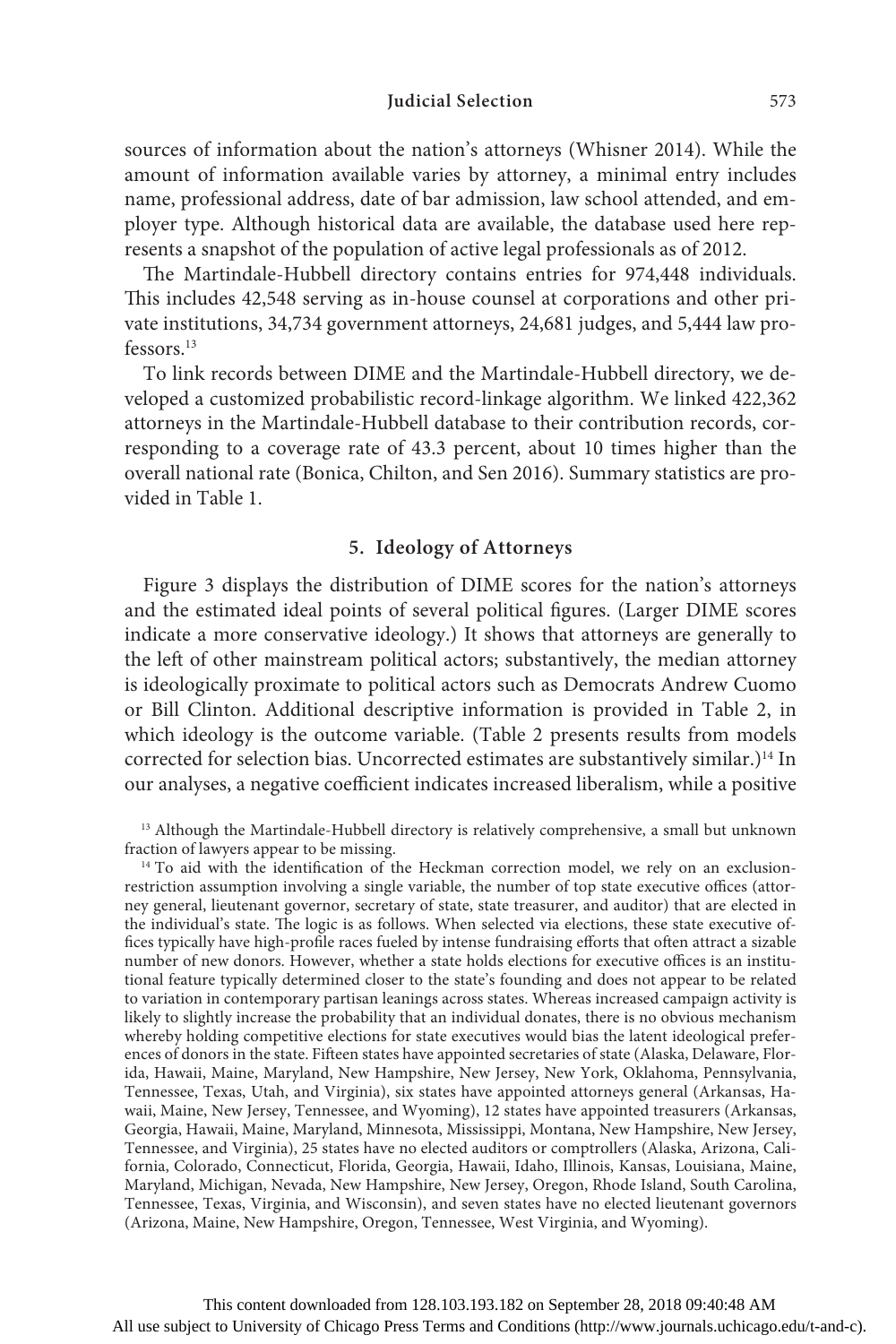|        | Campaign<br>Finance Score |          |         |
|--------|---------------------------|----------|---------|
| Donors | Mean                      | Median   | Ν       |
| .433   | $-.311$                   | $-.520$  | 974,448 |
| .313   | $-.612$                   | $-.844$  | 305,811 |
| .492   | $-.229$                   | $-.410$  | 680,696 |
| .467   | $-.119$                   | $-.263$  | 20,512  |
| .675   | .067                      | .172     | 345     |
| .527   | .010                      | .006     | 1,193   |
| .628   | .110                      | .467     | 218     |
| .305   | $-.173$                   | $-.316$  | 1,681   |
| .400   | $-.091$                   | $-.061$  | 510     |
| .374   | $-.350$                   | $-.590$  | 222     |
| .312   | $-.568$                   | $-.857$  | 34,734  |
| .340   | $-.379$                   | $-.640$  | 42,548  |
| .515   | $-.828$                   | $-1.091$ | 5,444   |
| .670   | $-.375$                   | $-.612$  | 37,560  |
| .515   | $-.475$                   | $-.721$  | 66,232  |
| .337   | $-.317$                   | $-.540$  | 18,886  |
| .286   | $-.767$                   | $-.979$  | 4,855   |
| .565   | $-.551$                   | $-.790$  | 119,748 |
| .428   | $-.301$                   | $-.506$  | 518,240 |
| .396   | $-.205$                   | $-.359$  | 336,460 |
| .203   | $-.537$                   | $-.804$  | 166,191 |
| .352   | $-.372$                   | $-.606$  | 244,202 |
| .483   | $-.320$                   | $-.531$  | 230,549 |
| .575   | $-.301$                   | $-.505$  | 206,065 |
| .572   | $-.144$                   | $-.299$  | 127,557 |
|        | Proportion                | $\ldots$ |         |

**Table 1 Summary Statistics**

**Note.** Values are based on the donors identified in the Database on Ideology, Money, and Elections and their common-space campaign finance ideological scores. Admittance is to the bar.

coefficient indicates increased conservatism. Model 2 controls for district-level two-party presidential vote shares in the 2008 elections to account for geographic variation in preferences.

As Table 2 shows, the distribution of attorneys varies in meaningful ways across areas of employment, demographic characteristics, and location. For example, female lawyers are more likely to be liberal, as are law professors, public defenders, and government lawyers. On the other side, those who work in top-100 firms and those who are identified as partners are more conservative. We also see increased conservatism associated with time since bar admission, which suggests that older lawyers are more conservative. Lawyers' ideology meaningfully varies by location, an important point for our discussion of ideologically based judicial selection in Section 7.

Model 2 includes the Democratic share of two-party votes in the 2012 presidential election by congressional district to capture the partisan leanings of vot-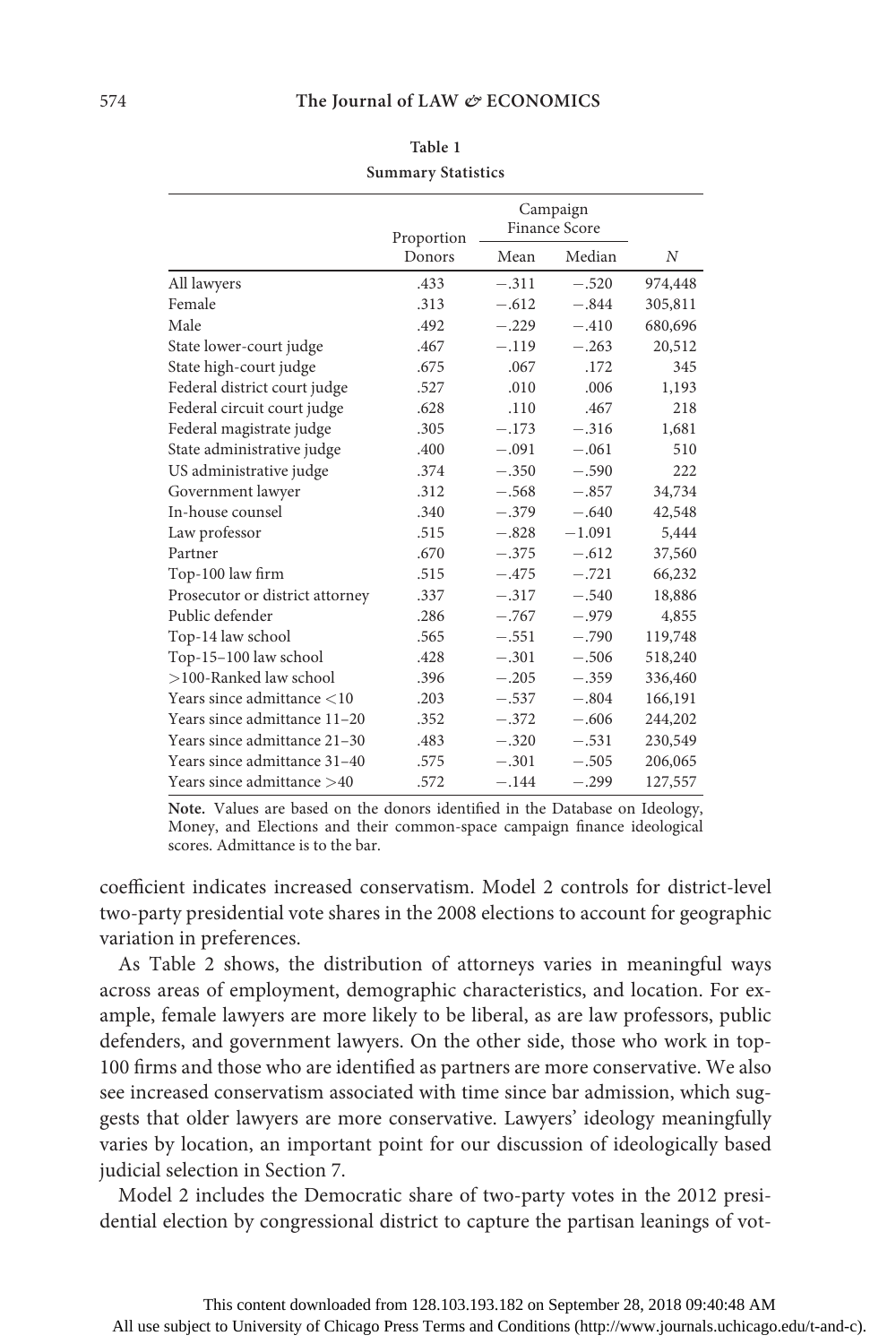

**Figure 3.** Ideal point distributions for attorneys and politicians

ers. We see that, like the rest of the population, attorneys tend to live in areas that share their politics. But, even after accounting for location effects, the patterns are largely consistent between the two models.

# **6. Ideology of Judges Compared with Attorneys**

We now address our key question of how attorneys' preferences compare to the ideological distribution of judges. The DIME scores for the various tiers of the judiciary (state lower courts, state high courts, federal district, and federal courts of appeals) are presented in Figure 4, along with the ideological distribution of attorneys. (The box-and-whisker plots beneath each graph represent the median, interquantile range, and the 9th and 91st percentiles for each distribution.) Each group of judges differs meaningfully from the overall distribution of lawyers, with the judicial distributions being more conservative overall.15 This result is confirmed when we compare the ideological distribution of lawyers with all judges (combined) using a nonparametric two-sample Kolmogorov-Smirnov test (K-S test), which yields a *D*-statistic of .122 with a *p*-value of .00.16 We therefore reject the null hypothesis that lawyers and judges are sampled from an identical underlying distribution.

In addition, the overall distribution of judges varies meaningfully across courts. Indeed, the higher a court is in the judicial hierarchy, the less the overall distribution resembles the distribution of attorneys. The most conservative courts (and thus the least representative of the overall distribution of lawyers) are federal appeals courts, followed by the state high courts, the federal district courts, and state

<sup>&</sup>lt;sup>15</sup> Federal administrative judges are more liberal than lawyers.

<sup>&</sup>lt;sup>16</sup> The Kolmogorov-Smirnov test has the advantage of making no assumptions about the underlying data distribution, as opposed to the *t*-test, which assumes normality. Repeating these comparisons using *t*-tests yields similar substantive conclusions.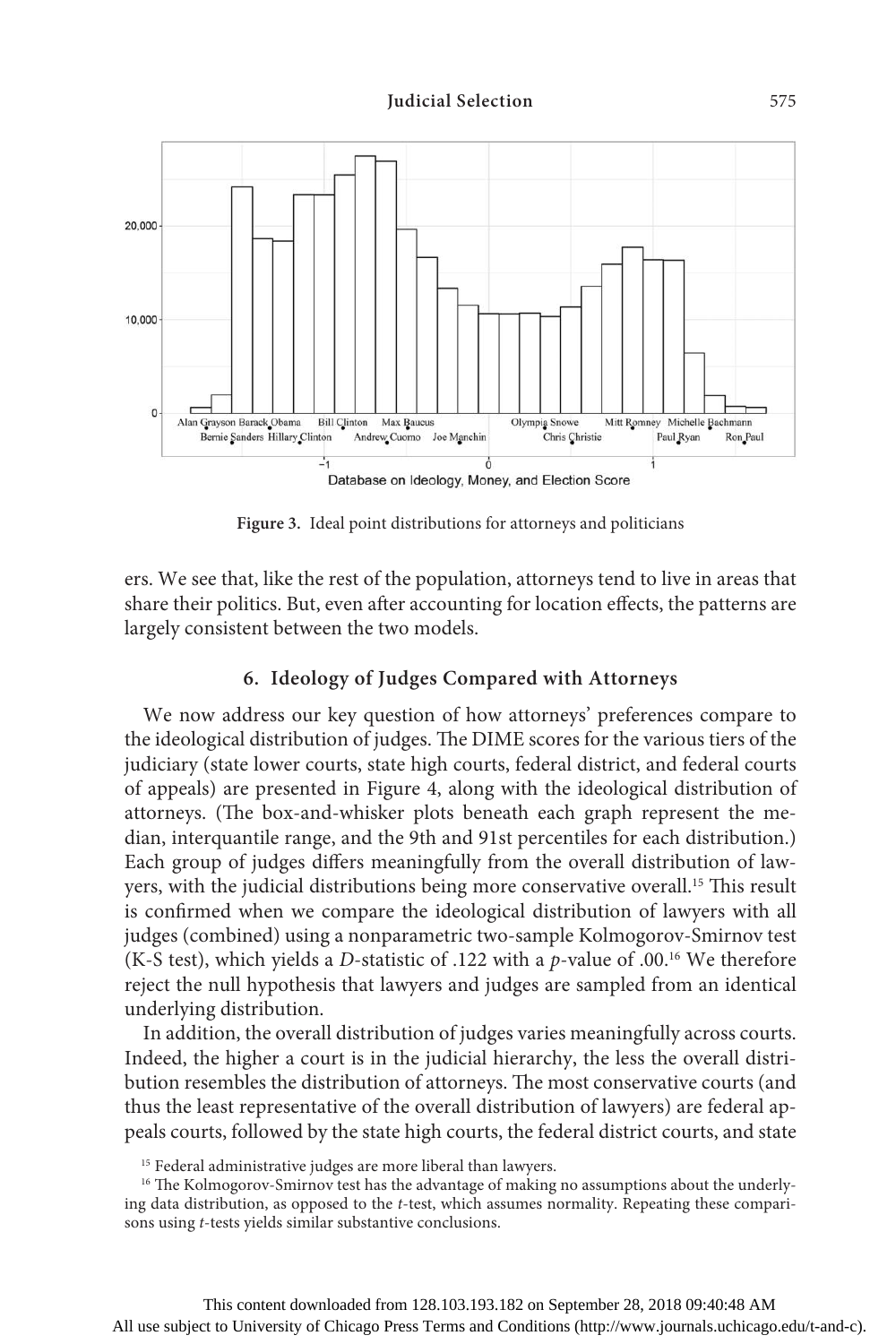|                                    | Model 1    | Model 2    |
|------------------------------------|------------|------------|
| Female                             | $-.460**$  | $-.545**$  |
|                                    | (.010)     | (.012)     |
| Years since admitted               | $.032**$   | $.055**$   |
|                                    | (.002)     | (.002)     |
| Years since admitted <sup>2</sup>  | $-.0003**$ | $-.001**$  |
|                                    | (.00003)   | (.00003)   |
| Government lawyer                  | $-.333**$  | $-.367**$  |
|                                    | (.014)     | (.017)     |
| In-house counsel                   | $-.098**$  | $-.127**$  |
|                                    | (.012)     | (.012)     |
| Top-100 law firm                   | $.020*$    | $.218**$   |
|                                    | (.008)     | (.009)     |
| Solo practice                      | $-.026**$  | $-.048**$  |
|                                    | (.003)     | (.004)     |
| Law professor                      | $-.366**$  | $-.335**$  |
|                                    | (.014)     | (.016)     |
| Partner                            | $.090**$   | $.226**$   |
|                                    | (.010)     | (.012)     |
| Prosecutor or district attorney    | $-.079**$  | $-.169**$  |
|                                    | (.013)     | (.014)     |
| Public defender                    | $-.543**$  | $-.637**$  |
|                                    | (.025)     | (.028)     |
| Top-14 law school                  | $-.146**$  | $.025**$   |
|                                    | (.009)     | (.009)     |
| >100-Ranked law school             | $.062**$   | .006       |
|                                    | (.004)     | (.004)     |
| Democratic presidential vote share |            |            |
| (congressional district)           |            | $-1.085**$ |
|                                    |            | (.014)     |
| Constant                           | $-1.325**$ | $-1.466**$ |
|                                    | (.072)     | (.089)     |
| N                                  | 395,237    | 395,128    |
| $R^2$                              | .063       | .119       |
| $\rho$                             | .626       | .923       |
| Inverse Mills ratio                | $.596**$   | $1.098**$  |
|                                    | (.043)     | (.050)     |
| F-statistic                        | 770.8      | 566.9      |

**Table 2 Ideological Distribution of Attorneys**

**Note.** Results are from second-stage ordinary least squares regressions with the contributor's Database on Ideology, Money, and Elections score as the outcome variable. A small percentage of observations could not be mapped onto a congressional district and thus are excluded from model 2. The *F*-statistics are for the exclusion restriction from the first-stage selection model. Admittance is to the bar.

 $*$   $p < .05$ .

 $** p < .01$ .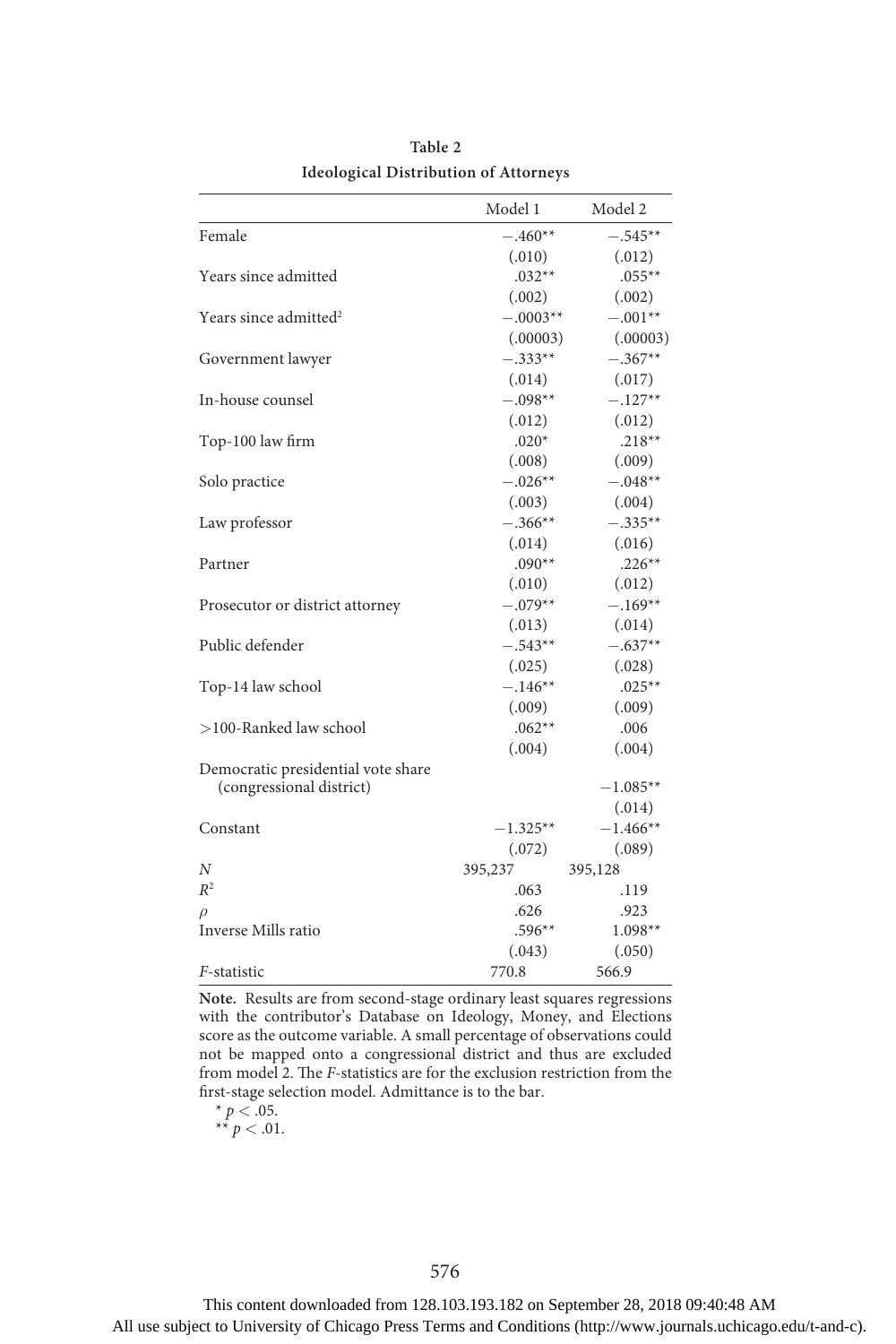

**Figure 4.** Ideal point distributions for attorneys and judges

This content downloaded from 128.103.193.182 on September 28, 2018 09:40:48 AM All use subject to University of Chicago Press Terms and Conditions (http://www.journals.uchicago.edu/t-and-c).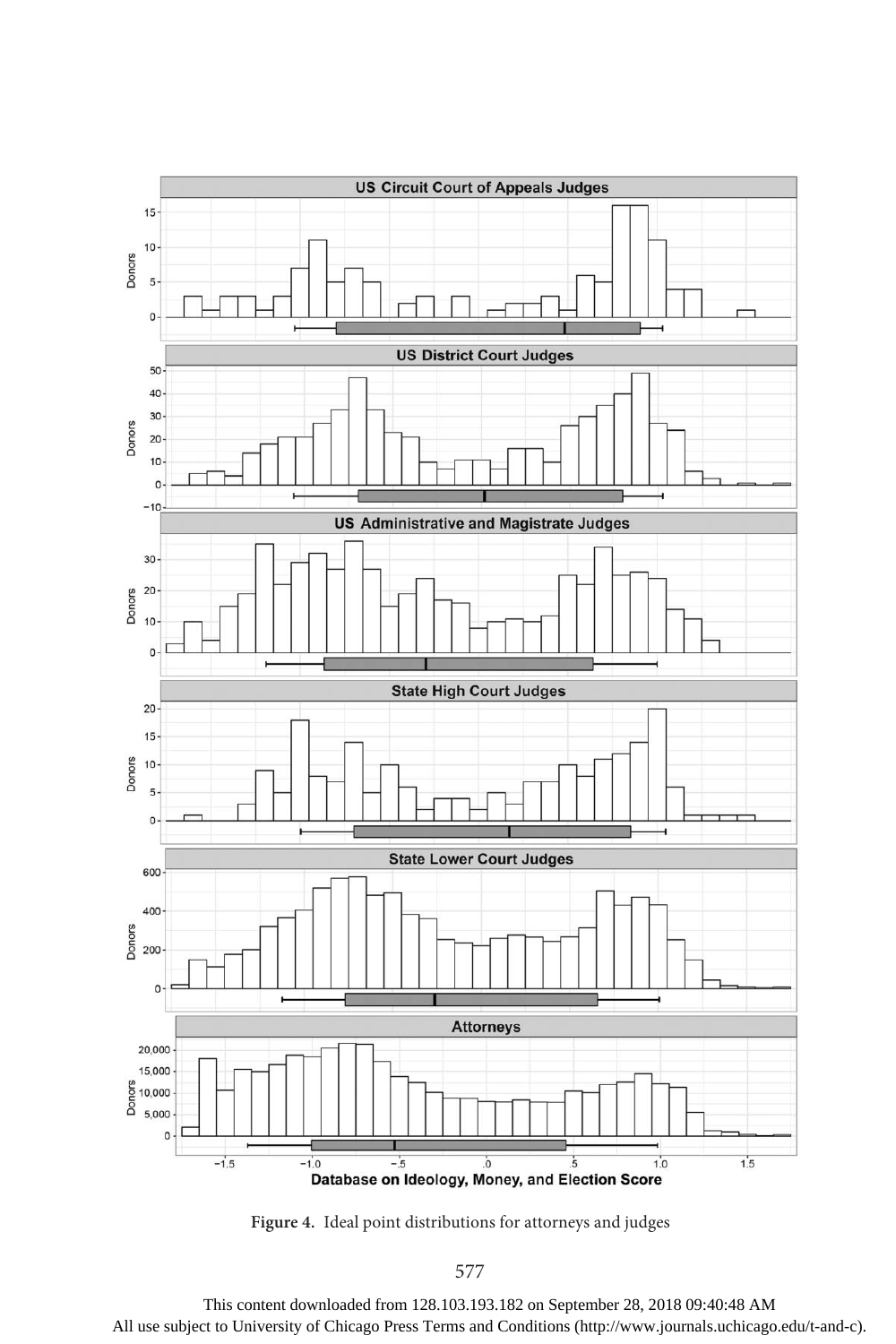trial courts. These differences are significant at conventional levels, confirmed via a series of K-S tests comparing the overall distribution of lawyers to the distribution of state lower courts, where the null hypothesis is rejected (*D*-statistic = .112 and *p*-value = .00); state high courts (*D*-statistic = .154 and *p*-value = .00); federal district courts (*D*-statistic  $= .158$  and *p*-value  $= .00$ ); and federal appeals courts (*D*-statistic = .222 and *p*-value = .00). If anything, the higher the level of the court, the more pronounced the difference in distribution. (Comparisons among the distributions for different tiers of the judicial hierarchy also lead to rejections of the null hypothesis at the .01 level.) Thus, the higher or more politically important the court, the more conservative it is, especially when compared with the overall population of attorneys. To place these results in context, we see that while the median US attorney is in the vicinity of center-left politicians such as Andrew Cuomo or Bill Clinton, the median US Court of Appeals judge approximates center-right politicians such as Chris Christie or Olympia Snowe.

Table 3 provides further evidence of the conservative nature of the higher courts. Here, as in Tables 1 and 2, the outcome variable is the individual's DIME score. The model includes indicator variables for several categories of judges, ranging from state trial courts to the federal circuit courts, and covariates associated with merit-based qualifications. Models 1 and 2 include a single indicator variable for judges and indicators for administrative judges. Models 3 and 4 include indicators for the various levels of the judicial hierarchy. Models 1 and 3 include the exclusion restriction used in Table 2; models 2 and 4 instead include state fixed effects.

The results confirm both hypotheses formulated in Section 3. First, they confirm that judges are more conservative than lawyers, with significant differences even after including state fixed effects.17 Second, the conservatism is increasing with the court's level; the higher the court, the more conservative the corresponding DIME score.18 Moreover, the conservative skew of the federal courts is not simply the result of a disproportionate number of judges in our sample having been appointed during Republican administrations. Among US court of appeals judges included in the sample, there are 74 Democratic appointees and 76 Republican appointees. Among US district court judges, 326 are Republican appointees and 328 are Democratic appointees.

## **7. Where and How Does Ideologically Based Judicial Selection Benefit Parties?**

The results in Table 3 provide affirmative evidence of ideologically based selection. However, Table 3 does not clarify if and how ideologically based judicial

 $17$  A possibility that we consider is whether judges are selected on the basis of characteristics that covary with partisanship—for example, age, race, or gender. We find no support for this contention, however, and our results hold when we include controls for many of these factors.

<sup>&</sup>lt;sup>18</sup> We obtain substantively similar results when we exclude lawyers who were admitted to the bar within the last 15 years (who are less likely to be judges) and when we dichotomize the outcome variable as liberals (DIME score  $<$  0) versus conservatives (DIME score  $>$  0).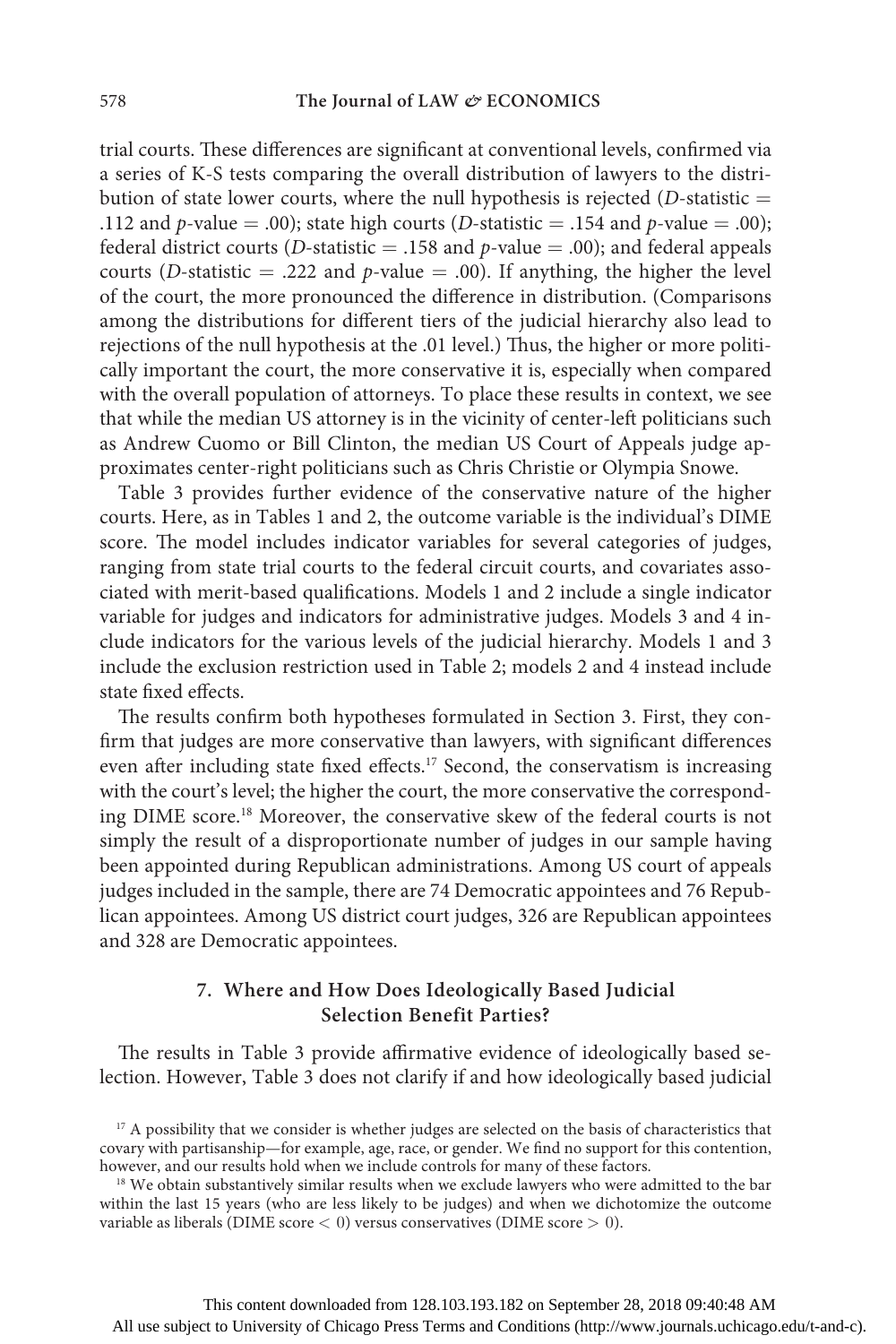|                                   | Model 1    | Model 2    | Model 3    | Model 4   |
|-----------------------------------|------------|------------|------------|-----------|
| Judge                             | $.119**$   | $.187**$   |            |           |
|                                   | (.009)     | (.011)     |            |           |
| Federal court of appeals          |            |            | $.387**$   | $.385**$  |
|                                   |            |            | (.80)      | (.84)     |
| Federal district court            |            |            | $.208**$   | $.284**$  |
|                                   |            |            | (.039)     | (.041)    |
| State high court                  |            |            | $.269**$   | $.193**$  |
|                                   |            |            | (.066)     | (.069)    |
| State lower court                 |            |            | $.075***$  | $.145**$  |
|                                   |            |            | (.011)     | (.012)    |
| Federal magistrate                | $-.011$    | $.324**$   | $-.010$    | $.329**$  |
|                                   | (.039)     | (.044)     | (.039)     | (.044)    |
| Federal administrative judge      | .084       | $.362**$   | .085       | $.365***$ |
|                                   | (.094)     | (.097)     | (.094)     | (.097)    |
| State administrative judge        | $-.176**$  | .115       | $-.175**$  | .117      |
|                                   | (.063)     | (.065)     | (.063)     | (.065)    |
| Female                            | $-.443**$  | $-.134**$  | $-.440**$  | $-.128**$ |
|                                   | (.009)     | (.016)     | (.009)     | (.016)    |
| Years since admitted              | $.023**$   | $-.033**$  | $.023**$   | $-.034**$ |
|                                   | (.002)     | (.003)     | (.002)     | (.003)    |
| Years since admitted <sup>2</sup> | $-.0002**$ | $.0005**$  | $-.0002**$ | $.0005**$ |
|                                   | (.00002)   | (.00004)   | (.00002)   | (.00004)  |
| Top-14 law school                 | $-.179**$  | $.106**$   | $.073**$   | $.107**$  |
|                                   | (.008)     | (.015)     | (.008)     | (.015)    |
| >100-Ranked law school            | $.072**$   | $.106**$   | $.073**$   | $.107**$  |
|                                   | (.004)     | (.005)     | (.004)     | (.005)    |
| Constant                          | $-1.086**$ | $.611**$   | $-1.072**$ | $.642**$  |
|                                   | (.063)     | (.107)     | (.063)     | (.108)    |
| State fixed effects               | No         | <b>Yes</b> | No         | Yes       |
| $\rho$                            | .499       | $-.758$    | .491       | $-.773$   |
| Inverse Mills ratio               | $.450**$   | $-.746**$  | $.440**$   | $-.769**$ |
|                                   | (.039)     | (.069)     | (.039)     | (.069)    |
| F-statistic                       | 705.5      |            | 1,092.1    |           |
| $R^2$                             | .060       | .156       | .060       | .156      |

**Table 3 Ideological Distribution by Court**

**Note.** Results are from second-stage ordinary least squares regressions with the contributor's Database on Ideology, Money, and Elections score as the outcome variable. The *F*-statistics are for the exclusion restriction from the first-stage selection model. Values in both models far exceed the *F*-statistic > 10 rule-of-thumb test for weak instruments. Admittance is to the bar. *N*  $= 974,419.$ 

\*\*  $p < .01$ .

selection varies across jurisdictions. The fact that lawyers appear to be unevenly distributed with respect to location (with liberals concentrated in certain states) leaves open the possibility that politicians face very different incentives across jurisdictions because of variation in the ideological composition of the pool of attorneys.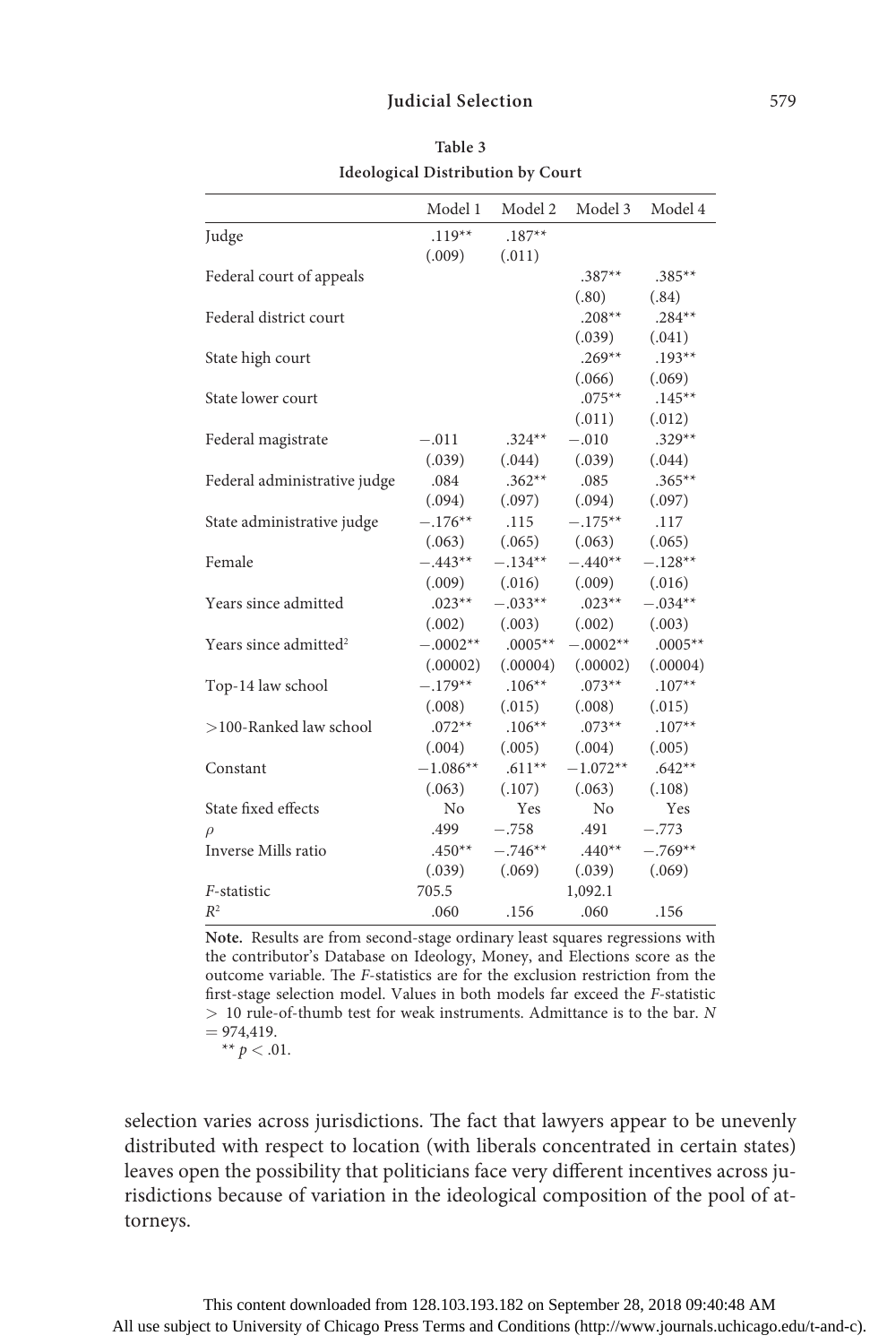#### 580 **The Journal of LAW**  $\mathcal{O}$  **<b>ECONOMICS**

#### *7.1. Partisan Incentives*

To explore this, we turn to a cross-jurisdictional analysis. We begin by examining incentives for state parties to move toward ideologically based judicial selection (and away from merit-oriented or nonpartisan systems), conditional on the distribution of attorneys from the DIME data. (We consider related questions of how judicial selection mechanisms may interact with incentives in Section 8.) Here our theoretical framework in Section 3 provides expectations regarding the incentives for introducing ideology into judicial selection across jurisdictions. Recall that we represent the degree of ideologically based judicial selection as *ω*. High values of *ω* (close to 1) suggest a selection process whereby parties select judges who reflect their own ideologies, while low values (close to 0) are consistent with judges being chosen for reasons orthogonal to ideology. We compare values of  $\omega$  in terms of their effect on the overlap coefficient, which is the degree to which the composition of the judiciary would resemble (or not) the composition of Republican and Democratic officeholders from the same state. Note that the ideology of politicians elected in a state proxies for the preferences of the electorate; thus, these analyses also function to roughly compare the judiciary with voters.

We estimate the overlap coefficient using a nonparametric estimator proposed by Schmid and Schmidt (2006). This estimator is also used by Hare et al. (2015) to measure partisan overlap in ideal points for survey respondents.19 Figure 5 displays how the overlap coefficient by party varies according to values of *ω* by jurisdiction (including federal district courts, denoted US), conditional on the distribution of attorneys in that jurisdiction. The panels are ordered by the predicted increase in the overlap coefficient for Republicans moving from  $\omega = 0$  to  $\omega = 1$ . Substantively, a positive relationship between the overlap coefficient and  $\omega$  indicates that the party stands to benefit from the increased use of ideology in judicial selection; a negative relationship suggests that the use of ideology in judicial selection is disadvantageous to the party. Figure 5 reveals two general patterns. The first is that, conditional on the ideology of attorneys, Republicans stand to gain (often substantially) from increased ideological selection in nearly every state and in the federal system. In only two strongly Democratic states, Massachusetts and Rhode Island, are Republicans worse off from increased ideological selection. We note that Kansas and Florida, which rank second and third, respectively, in terms of Republican incentives, stand out as being recent hot spots for conservative judicial reform efforts (see, for example, Simon 2013; Ward 2011).

The second relates to the differing incentives for Democrats. In many states the Republicans' gain would be the Democrats' loss, similar to what is observed at the federal level. In others, both parties would share in the gains from ideologically based judicial selection. One state where this holds is Tennessee. This is notable

<sup>19</sup> Given two densities, *f*(⋅) and *g*(⋅), the overlap coefficient is calculated as the ratio of the shared area between them such that  $\Delta(f, g) = \int \min\{f(x), g(x)\} dx$ .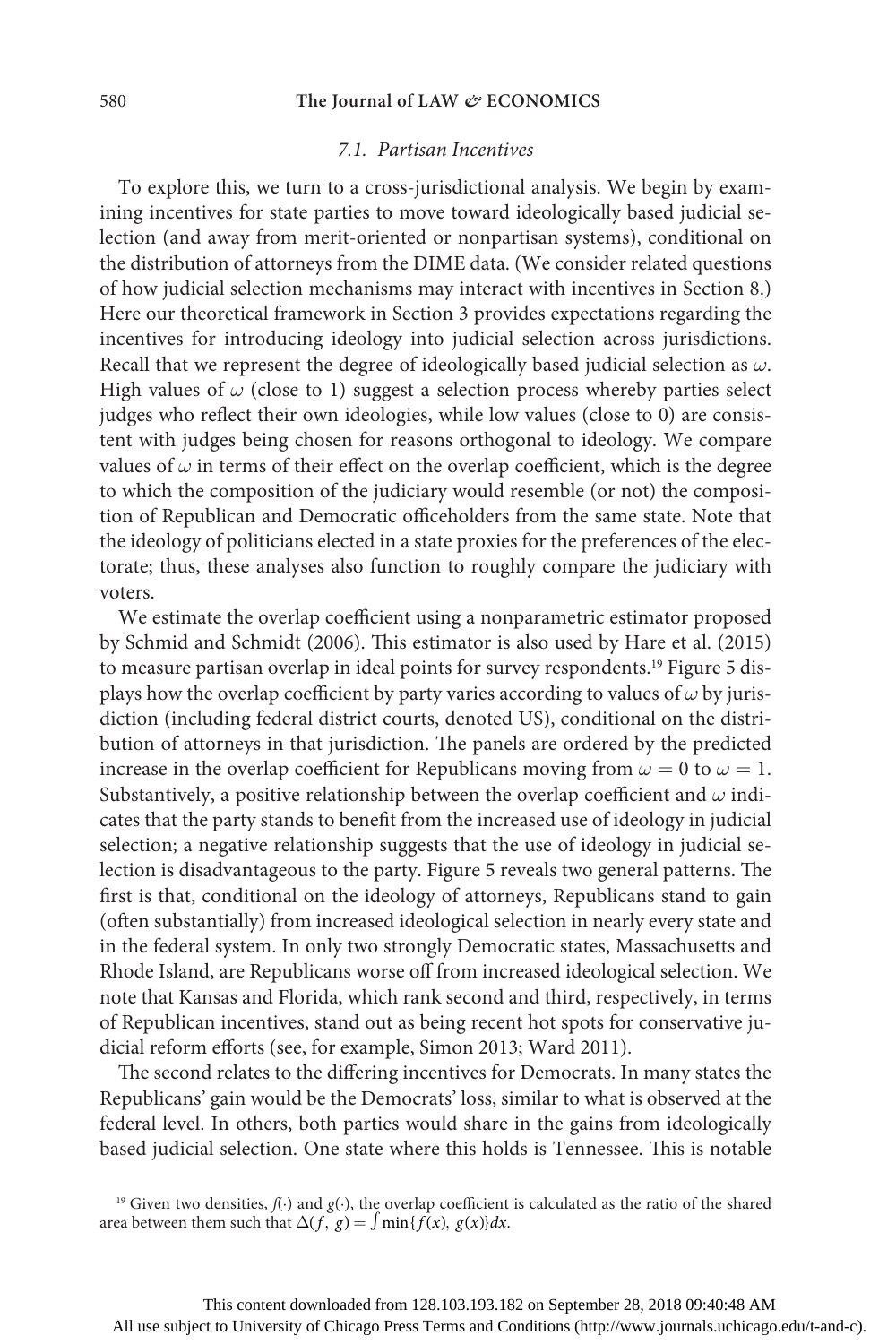#### **Judicial Selection** 581



**Figure 5.** Predicted overlap coefficient for judges and politicians

because of the recent success of a 2014 ballot measure that sought to dismantle the state's judicial nominating commission in a move away from merit selection. The legislatively referred ballot measure enjoyed strong bipartisan support in the state legislature, with substantial crossover by Democratic officeholders. This example fits well with our theoretical expectations.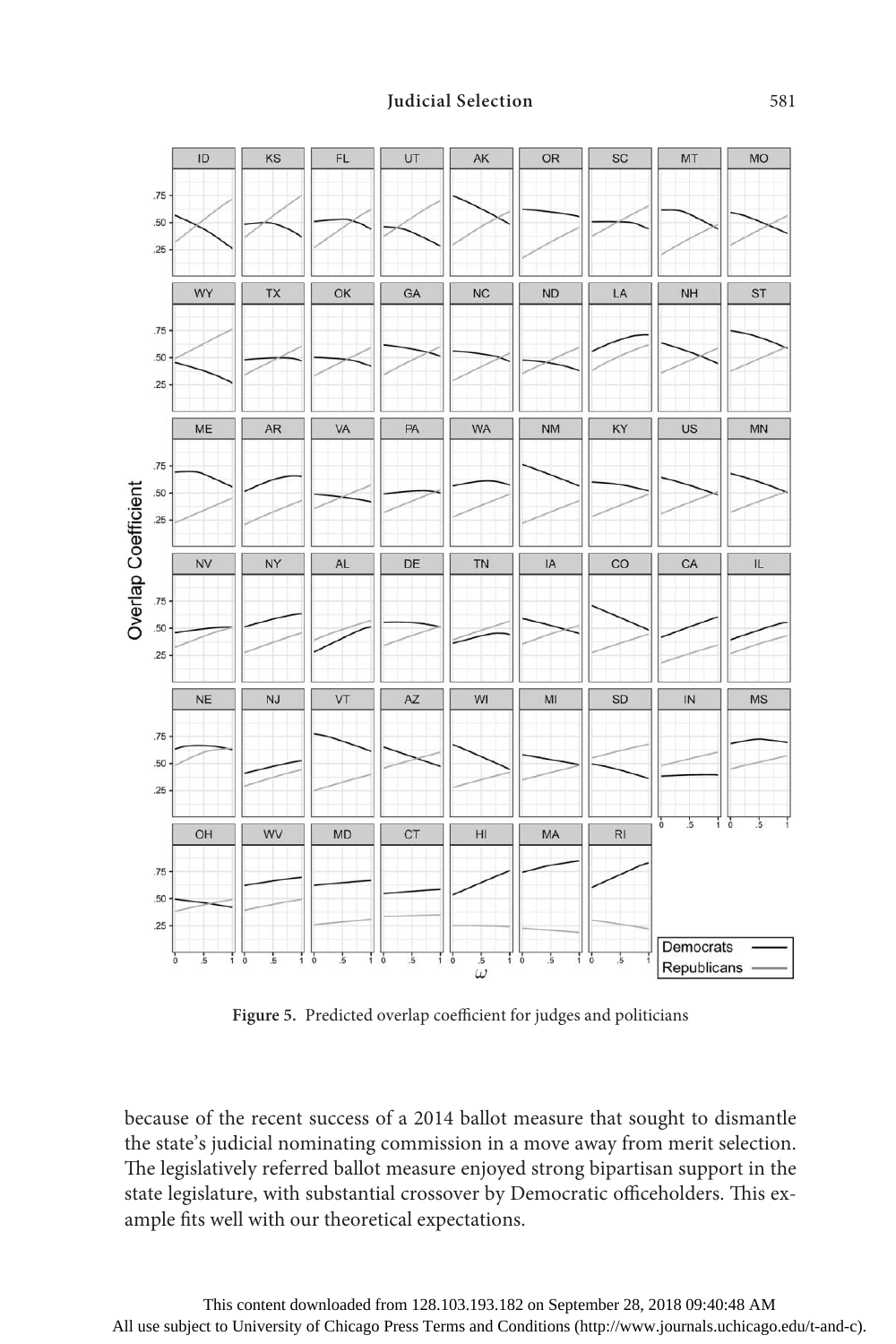## 582 **The Journal of LAW** *&* **ECONOMICS**

## *7.2. Empirical Evidence*

Figure 5 serves to highlight the various ways in which the configuration of attorneys can shape the parties' incentives. Given these incentives, how many jurisdictions exhibit evidence of ideologically based judicial selection?

We test for ideologically based judicial selection by examining whether the ideology of judges is statistically distinguishable from attorneys practicing in the jurisdiction. We restrict the sample to attorneys who have been members of the bar for at least 5 years, which reflects the law (or custom) in many jurisdictions that requires attorneys to practice law for some years before becoming judges. As before, we use two-sample K-S tests to test for distributional differences among the judges and attorneys in each jurisdiction. We then group jurisdictions into two categories: strong evidence of ideological selection, or those with a statistically significant difference ( $p$ -value  $\leq$  .05), and weak or no evidence of ideological selection, or those for which we cannot reject the null hypothesis that judges and attorneys are drawn from the same underlying ideological distribution. We reject the null hypothesis in 24 states but fail to reject it in the remaining 26 states.

To place these results in context, Figure 6 plots the mean position for attorneys (A), judges (J), and elected politicians (P) for each state and for the federal and state courts.<sup>20</sup> The top panel in Figure 6 includes states with statistically significant differences between judges and attorneys. The bottom panel includes states for which a K-S test was unable to reject the null hypothesis. Within groups, states are ordered by the average attorney ideal point.

The analysis reveals that while ideologies of attorneys vary greatly across states, judges are for the most part more conservative than are the attorneys in a state, as evidenced by the number of states where there is evidence of ideologically based judicial selection. (This includes the federal courts as well.) We note that this is the case for four key states identified as having strong incentives to increase the reliance of ideology in judicial selection (on the conservative side) in Figure 5: Florida, Missouri, Texas, and Georgia. We note also that, with the exceptions of Connecticut and Rhode Island, attorneys are, on average, more liberal than politicians, consistent with the empirical assumptions in our theoretical discussion. Thus, we have strong evidence of ideologically based judicial selection in a number of jurisdictions, with the move toward incorporating ideology in selection mostly working to Republicans' advantage.

Surprisingly, Figure 6 also reveals that, even among states that exhibit evidence of ideologically based judicial selection, judges are generally closer to attorneys

<sup>&</sup>lt;sup>20</sup> The positions for politicians are averaged over the DIME scores for all politicians elected in the jurisdiction between 2004 and 2012. This provides a measure of state policy centrality based on the revealed preferences of voters in the state by leveraging information on the types of candidates they have elected in the past. This measurement strategy is similar to the one used by Berry et al. (2013) to construct measures of citizens' and institutional ideology. Berry et al. (2013) make use of Americans for Democratic Action ratings or roll-call scores of congressional delegates from a state to infer overall measures of ideology for the state. By comparison, our measures of state-level ideology are derived from the DIME scores for a much larger set of officeholders in the state. We note that our measures strongly correlate with alternative measures of a state's ideology, including the aforementioned measures of citizens' and governmental ideology and two-party presidential vote shares.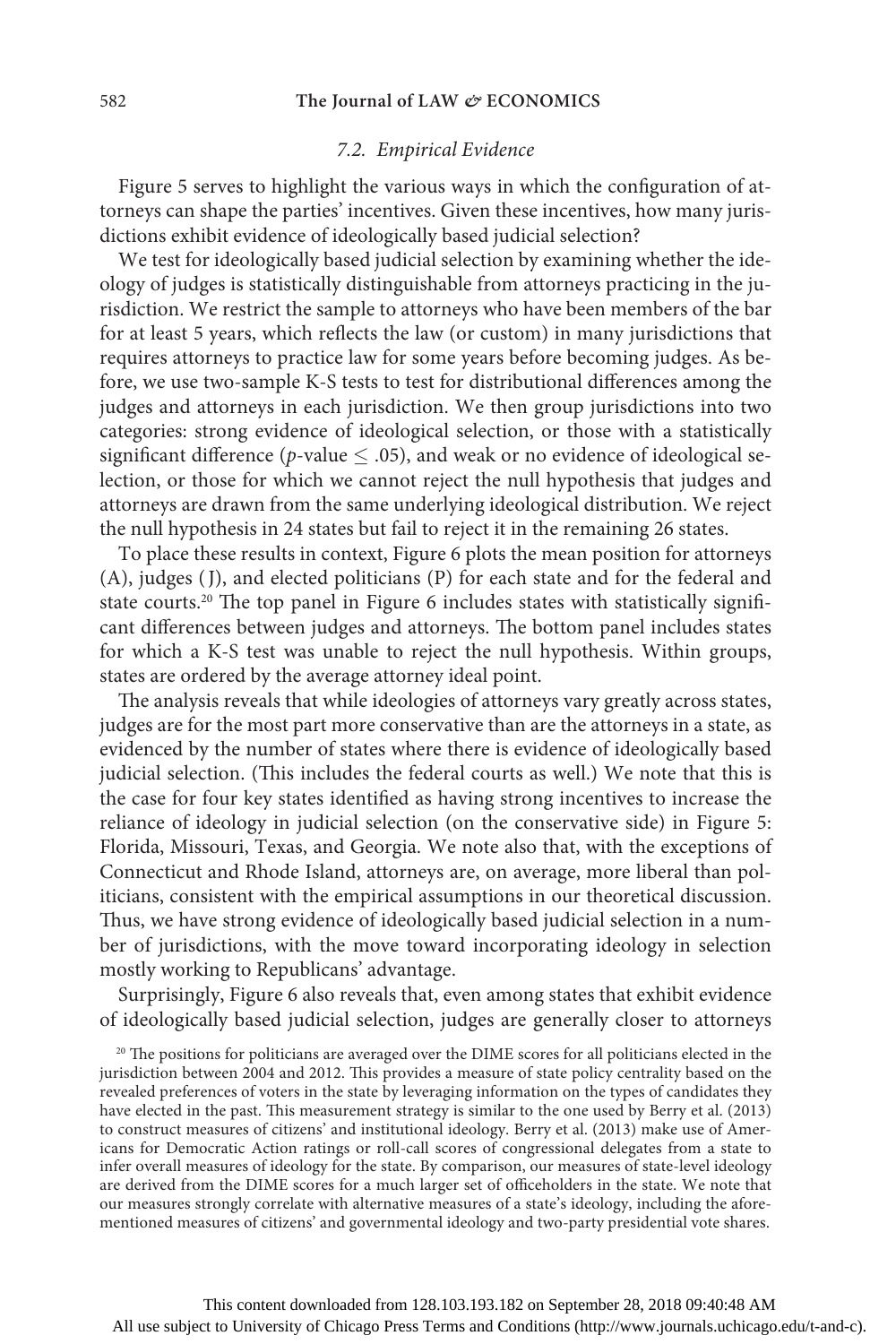

**Figure 6.** Average ideologies of judges, politicians, and attorneys

than to politicians. This suggests that most judiciaries are only partially ideologically based in terms of their selection. There are two exceptions. The first is Virginia, the only state to select judges exclusively via legislative election. In fact, it is the only state where judges are statistically distinguishable from attorneys (*D*statistic = .26 and  $p$ -value = .00) but not from politicians (*D*-statistic = .11 and *p*-value = .28). The other is the federal judiciary (US district courts and US courts of appeals). In federal courts, judges are significantly closer to federal political ac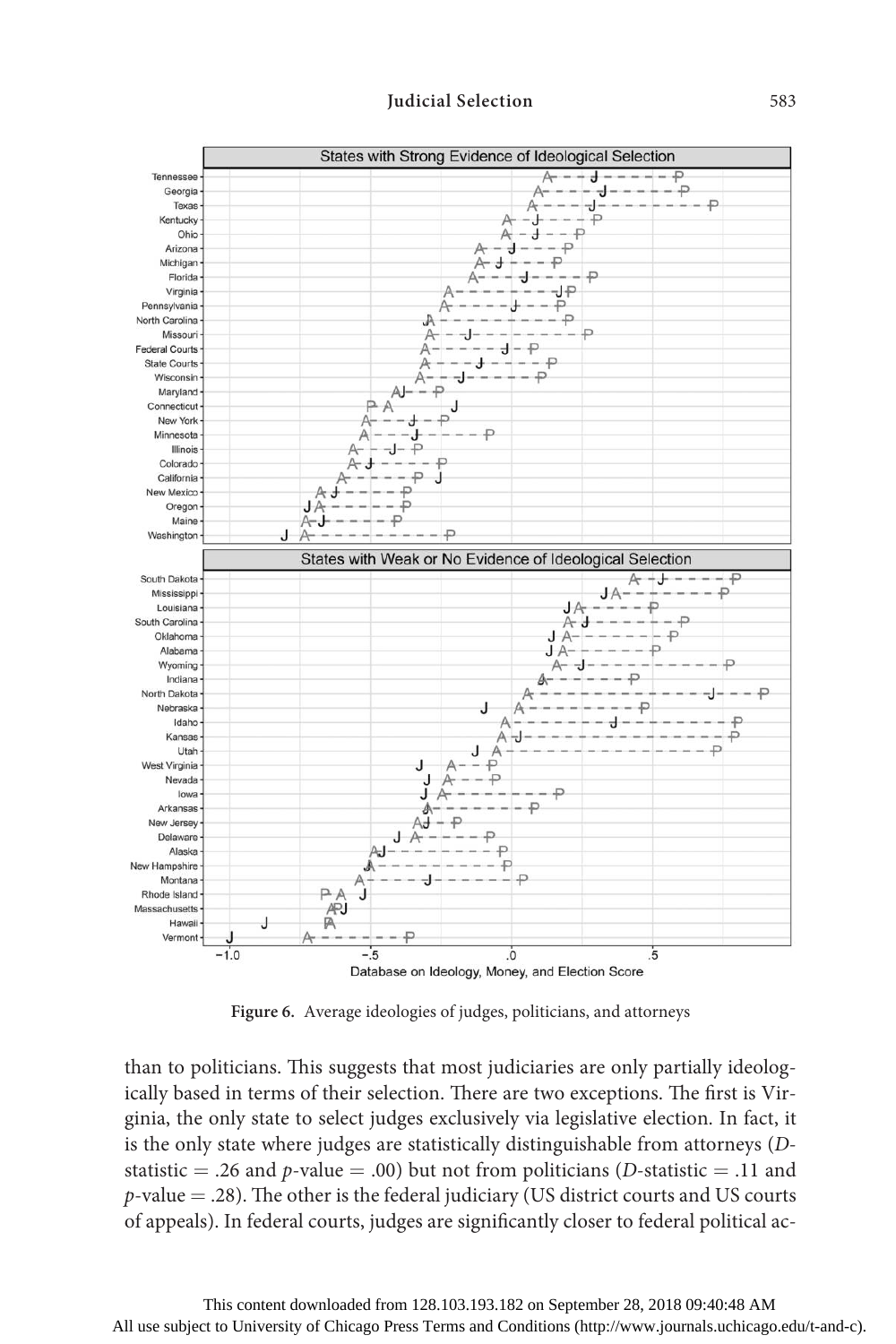tors than to the underlying pool of national attorneys, consistent with heightened levels of ideologically based judicial selection in more important courts.

Also intriguing is the lack of evidence of ideologically based judicial selection in roughly half of the states, including some states we identify as having an incentive to increase the reliance on ideology in judicial selection in Figure 5. The failure to reject the null hypothesis in some less populous states such as Alaska, Idaho, North Dakota, South Dakota, and Wyoming may be due to small sample sizes. Judges in the remaining states appear to be genuinely indistinguishable from the populations of attorneys. For example, Republicans in Utah and Nebraska have strong incentives to increase the reliance on ideology in judicial selection (Figure 5); however, judges in those states are, if anything, to the left of attorneys (although the differences are not significant). In Section 8, we consider possible explanations for this, including judicial selection methods.

#### **8. Ideologically Based Judicial Selection and Judicial Selection Methods**

These analyses raise questions about how the rules and procedures for selecting judges may facilitate (or present obstacles to) ideologically based judicial selection. For example, partisan elections likely lead voters to weigh partisanship and ideology more than nonpartisan elections, where such information is less readily available. Consistent with this, Gordon and Huber (2007) find that trial court judges who stand for reelection in partisan contests issue sentences that are more punitive than do those facing merit retention, while Canes-Wrone, Clark, and Kelly (2014) find that judges elected in nonpartisan elections are more responsive to public opinion on the death penalty than those elected in partisan elections. Contrariwise, there is some evidence that merit commissions, especially those dominated by members of the bar, limit the ability of governors to make politically motivated appointments. Fitzpatrick (2009) finds evidence that merit commissions favor the selection of more Democratic judges in Missouri and Tennessee but lacked measures needed to test the claims more broadly. Our analysis departs from earlier studies in two important ways. First, we incorporate the preferences of attorneys. Second, we note that past studies are concerned primarily with the reselection of sitting judges. Here we are primarily concerned with the initial selection process.

As in the literature, we group judicial selection methods into four general categories: gubernatorial or legislative appointment (Appointed), merit selection systems that combine appointment with nominating commissions (Merit), popular elections with the party affiliation of judicial candidates listed on the ballot (Partisan Election), and popular elections without party affiliation on the ballot (Nonpartisan Election). To obtain more granular data on methods of initial selection, we link records from the Martindale-Hubbell directory with profiles collected from Judgepedia,<sup>21</sup> which provide detailed information about state and federal judges. This also allows for inclusion of states that employ combinations of selec-

<sup>21</sup> Ballotpedia, Judgepedia ([http://ballotpedia.org/Judgepedia\)](http://ballotpedia.org/Judgepedia).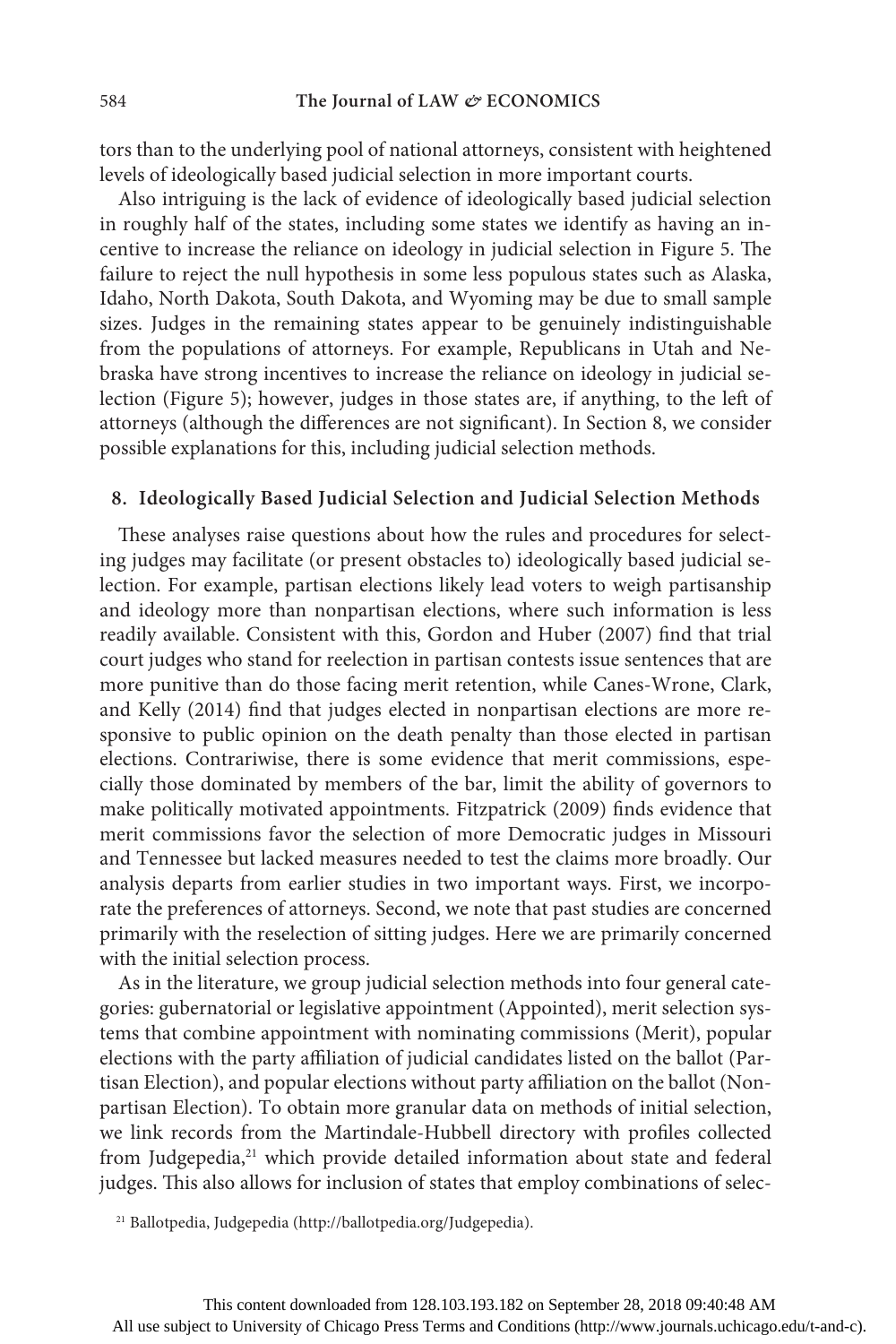tion mechanisms in different courts—for example, the state trial courts in Kansas or Missouri. Categorizing judges by judicial selection method is further complicated by interim replacements. Most states—including those with competitive judicial elections—use gubernatorial appointments to fill interim vacancies. More than 30 percent of judges in elected seats in some states were initially appointed to fill interim vacancies.<sup>22</sup> As a result, we reestimate the model with interim replacements recoded by their initial method of selection. The results are reported in model 2 of Table 4.

We model judicial ideology as a function of selection method interacted with the preferences of attorneys and politicians in the state, while controlling for individual-level characteristics:

$$
J_{si} \sim (P_s + A_s) \times (\text{Appointed}_{si} + \text{Merit}_{si} + \text{Partisan Electron}_{si} + \text{Nonpartisan Electronic}_{si}) + X_{si},
$$

where  $J_{si}$  is the ideal point of judge *i* in state *s*,  $P_s$  and  $A_s$  are the average ideal points for politicians and attorneys in that state, and  $X_a$  is a vector of individuallevel controls for gender, age, and law school attended. Interacting selection methods with  $A_s$  and  $P_s$  captures how responsive judicial ideology is to attorneys and politicians in the state. Results are reported in Table 4.

Figures 7 and 8 illustrate how judicial ideology changes in response to lawyers and politicians, respectively. The *X*-axes represent lawyers' ideologies (Figure 7) and political actors' ideologies (Figure 8). Movement across the *Y*-axis in judges' ideology would suggest that the selection mechanism aids in reflecting lawyers' or political actors' ideologies. For example, consider gubernatorial or legislative appointments. The figures show that when judges are appointed in this manner, judicial ideology is unresponsive to changes in attorneys' ideology but is highly sensitive to changes in the ideology of political actors. (This relationship is also seen with respect to the interaction effects in Table 4.) The results are similar for partisan elections. Partisan elections produce judiciaries that closely resemble politicians in a state. This suggests that when judges are selected via gubernatorial or legislative appointment or partisan elections, ideology informs decisions about who should serve on the bench in much the same way as it does for other political offices.23

The results for the two other judicial selection systems offer a stark contrast. Under merit selection, the more conservative the underlying ideology of attorneys, the more conservative judges become; however, the relationship is both weak and inverted for the ideology of politicians. The same is true for selection systems that rely on nonpartisan elections. Under nonpartisan elections, judicial

<sup>22</sup> Judgepedia allows us to identify judges' initial method of selection for interim replacements.

<sup>&</sup>lt;sup>23</sup> Simulated first differences associated with moving *A<sub>s</sub>* from −.5 to .5 are .34 [−.11, .81] for Appointed, 1.25 [.96, 1.56] for Merit, .05 [−.31, .38] for Partisan Election, and 1.10 [.89, 1.31] for Nonpartisan Election. Simulated first differences associated with moving *Ps* from −.5 to .5 are .55 [.20, .92] for Appointed, −.24 [−.45, −.06] for Merit, .59 [.35, .84] for Partisan Election, and −.25 [−.46, −.05] for Nonpartisan Election.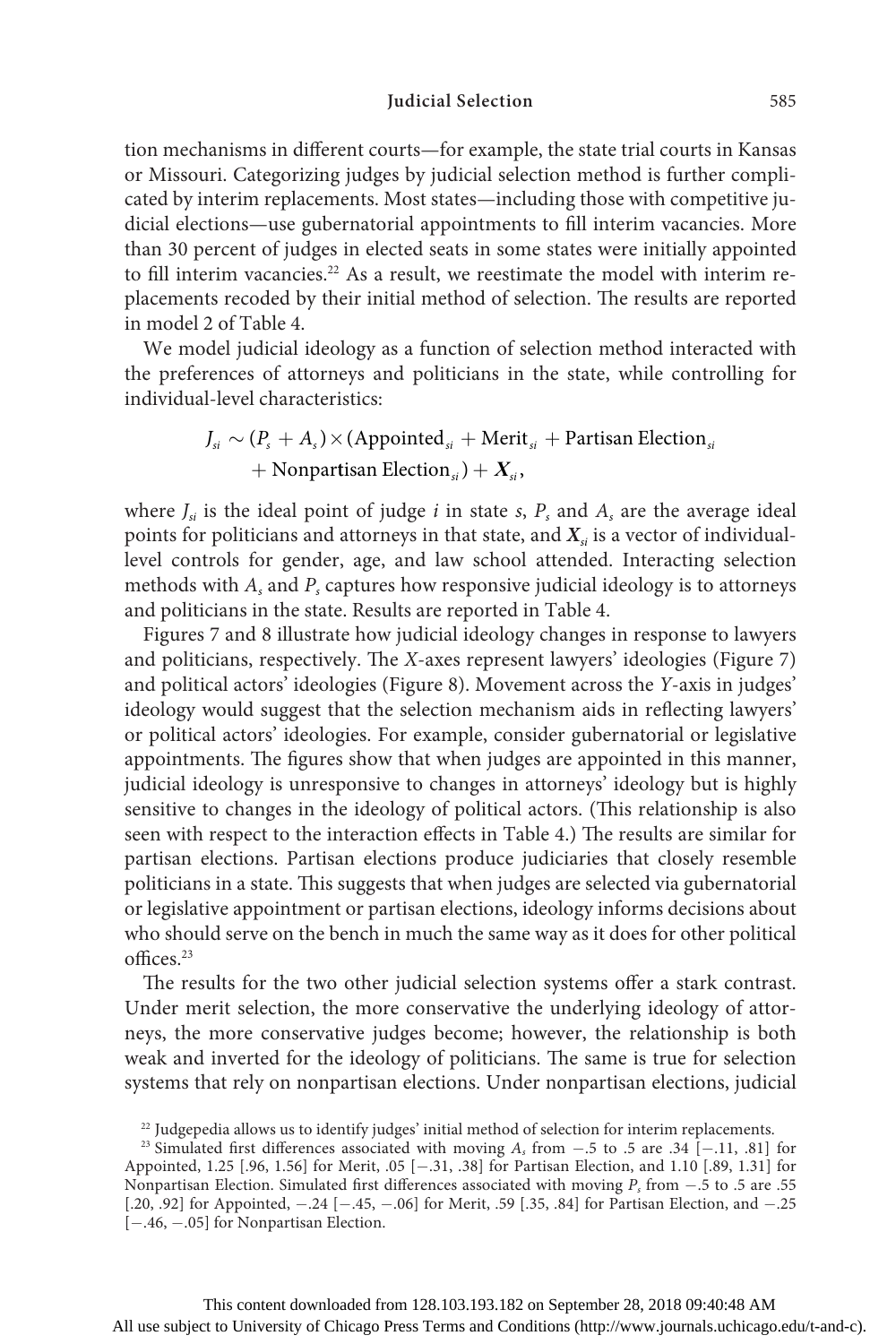|                                                  | Model 1   | Model 2   |
|--------------------------------------------------|-----------|-----------|
| Appointed                                        | .187      | $.310**$  |
|                                                  | (.128)    | (.106)    |
| Merit                                            | $.392**$  | $.461**$  |
|                                                  | (.092)    | (.090)    |
| Partisan Election                                | .132      | .134      |
|                                                  | (.093)    | (.094)    |
| Nonpartisan Election                             | $.501**$  | $.469**$  |
|                                                  | (.079)    | (.081)    |
| Average Lawyer $\times$ Partisan Election        | .044      | .047      |
|                                                  | (.171)    | (.174)    |
| Average Lawyer $\times$ Nonpartisan Election     | $1.152**$ | $1.097**$ |
|                                                  | (.107)    | (.112)    |
| Average Lawyer $\times$ Merit                    | $1.108**$ | $1.255**$ |
|                                                  | (.173)    | (.164)    |
| Average Lawyer $\times$ Appointed                | .070      | .347      |
|                                                  | (.353)    | (.241)    |
| Average Politician $\times$ Partisan Election    | $.627**$  | $.594**$  |
|                                                  | (.117)    | (.119)    |
| Average Politician $\times$ Nonpartisan Election | $-.297**$ | $-.246**$ |
|                                                  | (.097)    | (.104)    |
| Average Politician $\times$ Merit                | $-.230*$  | $-.246*$  |
|                                                  | (.107)    | (.105)    |
| Average Politician $\times$ Appointed            | $.675**$  | $.558**$  |
|                                                  | (.247)    | (.180)    |
| Years since Admitted                             | $-.013**$ | $-.013**$ |
|                                                  | (.003)    | (.004)    |
| Years since Admitted <sup>2</sup>                | $.0001**$ | $.0001**$ |
|                                                  | (.00004)  | (.00004)  |
| Female                                           | $-.256**$ | $-.256**$ |
|                                                  | (.019)    | (.019)    |
| Top-14 law school                                | $-.127**$ | $-.129**$ |
|                                                  | (.027)    | (.027)    |
| >100-Ranked law school                           | $.039*$   | $.036*$   |
|                                                  | (.016)    | (.016)    |
| In-state law school                              | $.033*$   | .031      |
|                                                  | (.016)    | (.016)    |

**Table 4 Analysis of Judicial Selection Methods**

**Note.** The outcome variable is contributors' Database on Ideology, Money, and Elections scores. Model 1 categorizes the selection method on the basis of the procedure used under normal circumstances. Model 2 allows the selection method to vary within courts on the basis of whether a judge was initially selected as interim replacement via a method different from that typically used. Admittance is to the bar.  $N = 9,768; R^2 = .166$ .

 $* p < .05$ .

 $** p < .01$ .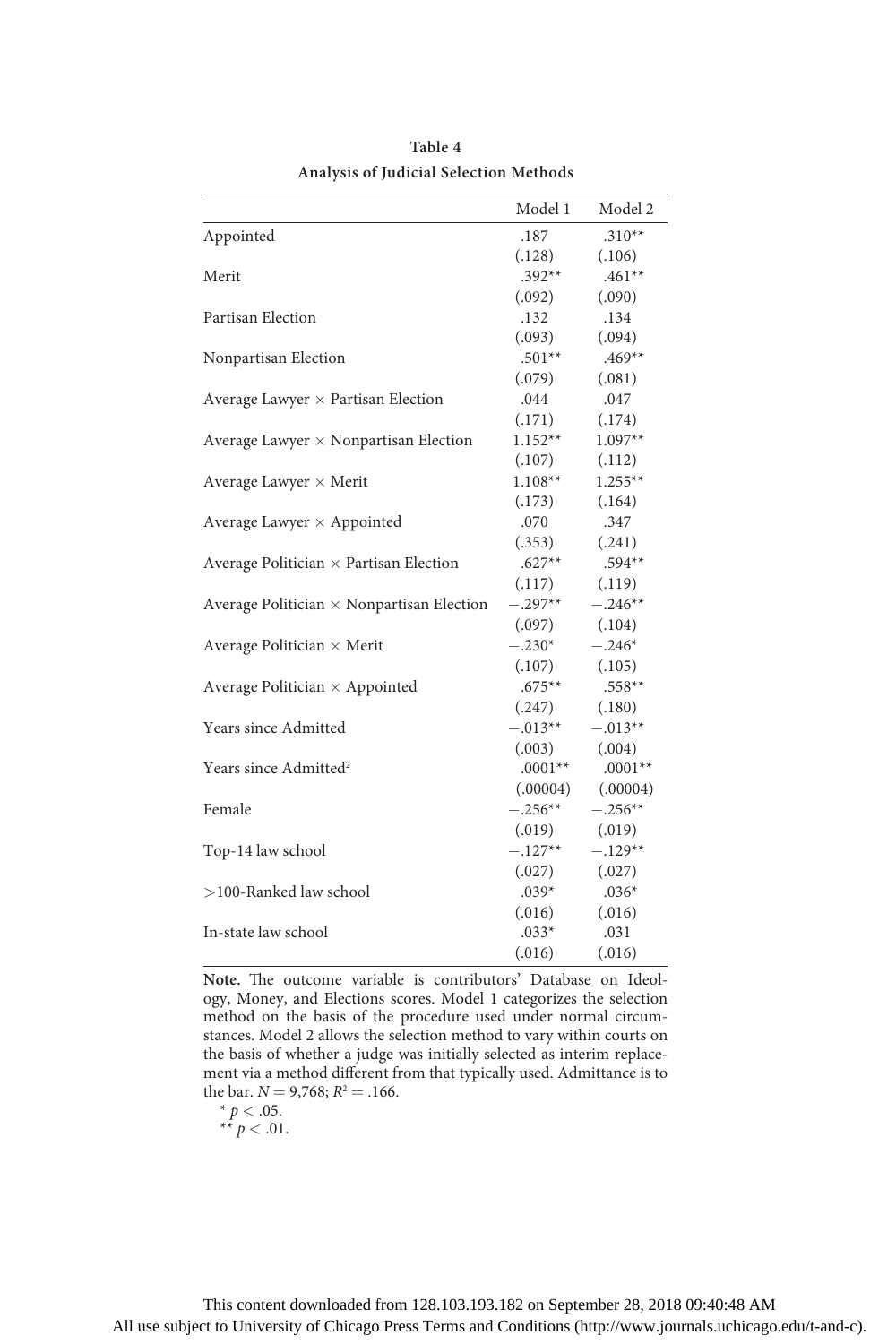

**Figure 7.** Predicted judicial ideology and lawyers' ideologies



**Figure 8.** Predicted judicial ideology and politicians' ideologies

ideal points covary closely with attorneys' ideology; however, they are less sensitive to the ideology of politicians, and the relationship is inverted.

In summary, the evidence strongly supports the claim that selection methods are central to understanding ideologically based judicial selection. Selection systems that rely on merit commissions or nonpartisan elections exhibit lower levels of ideologically based judicial selection, under our definition, than gubernatorial or legislative systems or partisan elections. Among other conclusions, this suggests that the decision to elect or appoint judges is far less consequential than the rules that govern the two approaches. In addition, the importance of judicial selection methods in shaping the judiciary is reflected in partisan politics. Conservative-leaning groups and politicians have led reform attempts oriented at reducing the power of merit commissions, which they contend give undue influence to the bar; given a general rightward shift in state politics across some states (Kansas, Iowa, North Carolina), we might see increased reform attempts in these directions. On the other hand, state bar associations and left-leaning groups generally advocate in favor of merit-based selection and oppose judicial reform efforts aimed at weakening judicial nomination commissions. However, this raises the point that support for merit selection is, given the distribution of attorneys'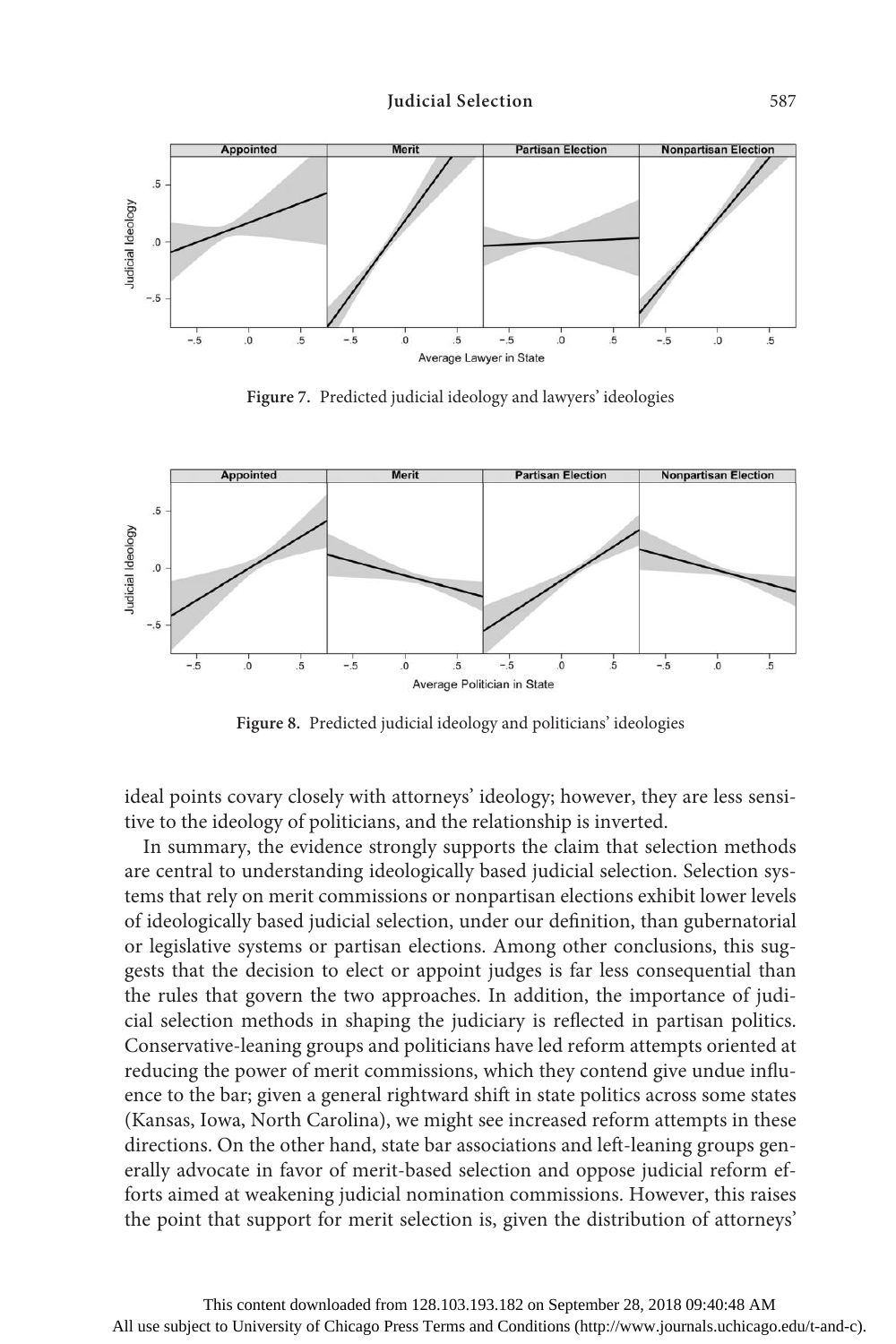ideology, a much easier position for those on the left to take. If the distribution of lawyers were reversed, so too might be the parties' positions on judicial selection methods.

# **9. Strategic Ideologically Based Judicial Selection in Higher Courts**

The analyses provide some explanation for the opposing stances the parties have taken on attempts at judicial reform. Partisan battles over judicial nominations have worked in the Republicans' favor by shifting federal courts to the right, as shown in Figure 6. On the other hand, there is evidence that the effects of ideologically based judicial selection have not been felt uniformly throughout the judicial hierarchy, as shown in Figure 4. To explain this, we consider that qualified nominees to the courts are a scarce resource. Given that the supply of attorneys on the right is comparatively more limited (as evidenced in Section 5 and Figure 3), conservative political actors are better off prioritizing resources for the higher courts (including federal courts), where decision making may be more likely to be predicted by ideology and have greater consequences (Sunstein et al.  $2006$ ).<sup>24</sup>

In terms of our analyses, if conservative elites are actively seeking out and recruiting potential conservative candidates from a smaller pool, this should be empirically demonstrable in examining the population of lawyers conditional on education. That is, conditional on elite legal training, conservatives should be more likely to head toward the judiciary. We provide support for this by modeling career outcomes as a function of ideology for graduates of elite law schools. We further restrict the sample to graduates who are at least 15 years into their careers (as measured by the time since first being admitted to the bar). We estimate separate models for each of the four categories of judges, where the outcome variable is status as a judge for a given tier of the judiciary. Given that only a small fraction of lawyers become judges, we adopt a rare-events logit specification (King and Zeng 2001).

Figure 9 plots the predicted probability of serving on each type of court according to ideology, conditional on being a graduate of an elite law school (see Table 5). Substantively, Figure 8 shows that conservative graduates of elite law schools are significantly more likely to be judges than their more liberal peers. This is particularly notable for federal courts of appeals and state high courts. The predicted probability of serving on the federal circuit courts is nine times greater

<sup>24</sup> An implication of this is that conservative elites may have to work harder to produce comparable numbers of qualified conservative candidates. Attracting and recruiting conservative candidates from the elite cadre of schools thus becomes, for conservatives, quite important given the small shares of conservatives at those schools. Perhaps the best illustration of how conservatives have addressed this difficulty is in the creation of the Federalist Society, the conservative-leaning intellectual organization that was founded in 1982 and has members at nearly 200 US law schools. The society was founded with the explicit aim of retaining and fostering conservative talent at law schools, with an eye toward grooming younger members for seats on important courts and in important policy-making positions. Members of the Federalist Society include Justices Antonin Scalia, Clarence Thomas, Samuel Alito, and Neil Gorsuch.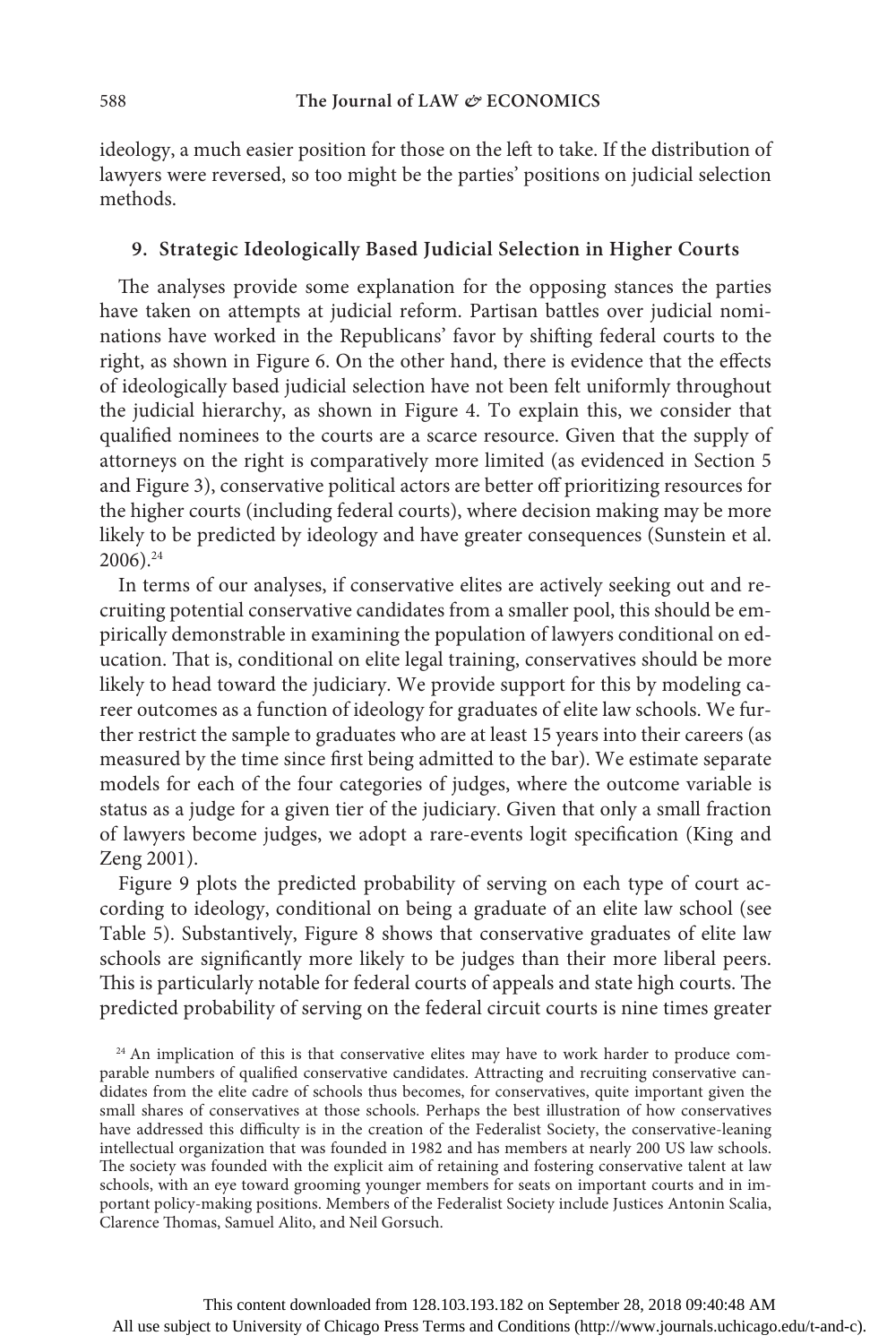

**Figure 9.** Predicted probability of judgeship for top graduates

for a conservative with an ideal point of 1.5 than for a liberal with an ideal point of −1.5. (To provide some context, this is about the distance between Ted Cruz [R-TX] and Elizabeth Warren [D-MA].) The corresponding likelihoods for federal district judges and state high court judges are three times and nearly six times greater, respectively, for conservatives. (In line with results presented above, conservative graduates of elite law schools are not significantly more likely to serve as state lower-court judges.) The disparity further intensifies when subsetting more narrowly on alumni of Harvard, Yale, and the University of Chicago. For that group, conservatives are 12 times more likely than their liberal counterparts to serve on the federal circuit courts and 4.5 times more likely to be a federal district judge.

Expanding the sample to include all lawyers with at least 15 years of experience without regard to educational background still shows conservatives to be favored in the judicial selection process, with conservatives slightly more than twice as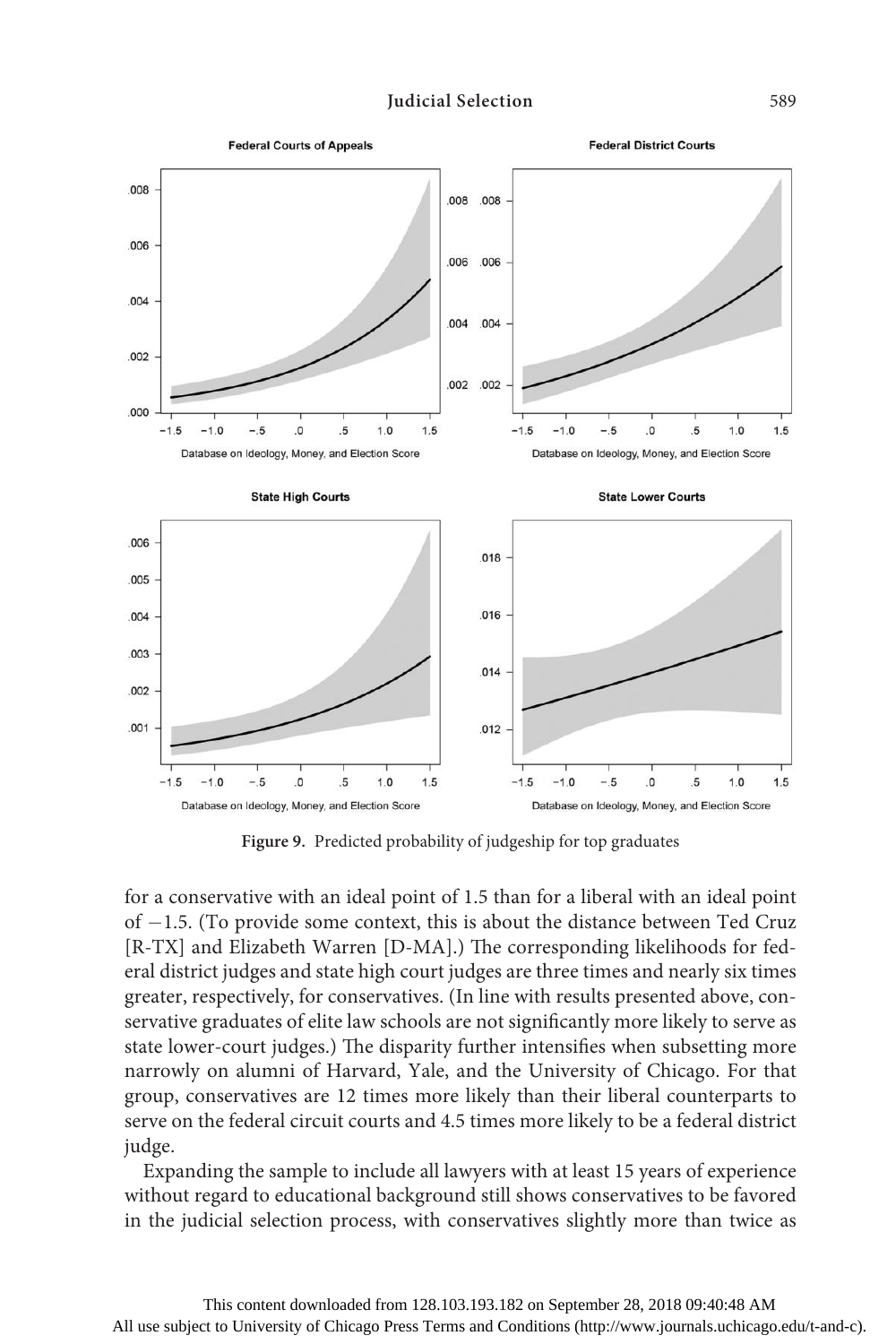| Probability of Judgeship for Graduates of 10p-14 Law Schools |                                |                              |                               |                         |
|--------------------------------------------------------------|--------------------------------|------------------------------|-------------------------------|-------------------------|
|                                                              | Federal<br>Court of<br>Appeals | Federal<br>District<br>Court | <b>State</b><br>High<br>Court | State<br>Lower<br>Court |
| Database on Ideology, Money, and Elections score             | $.653**$                       | $.372**$                     | $.573**$                      | .066                    |
|                                                              | (.152)                         | (.098)                       | (.200)                        | (.049)                  |
| Years since admitted                                         | $.192*$                        | .062                         | $.295*$                       | $.138*$                 |
|                                                              | (.077)                         | (.039)                       | (.135)                        | (.020)                  |
| Years since admitted <sup>2</sup>                            | $-.002*$                       | $-.001$                      | $-.004*$                      | $-.001**$               |
|                                                              | (.001)                         | (.0005)                      | (.002)                        | (.0002)                 |
| Constant                                                     | $-10.372**$                    |                              | $-7.051** -11.606**$          | $-7.466**$              |
|                                                              | (1.471)                        | (.724)                       | (2.262)                       | (.398)                  |
| Log likelihood                                               | $-445.164$                     | $-990.040 -267.622$          |                               | $-3,536,762$            |
|                                                              |                                |                              |                               |                         |

| Table 5                                                      |
|--------------------------------------------------------------|
| Probability of Judgeship for Graduates of Top-14 Law Schools |

**Note.** Admittance is to the bar. *N* = 52,988.

\*\*  $p < .01$ .

likely as their liberal counterparts to be selected to serve on the federal bench.<sup>25</sup> These findings are consistent with our theoretical predictions, which are that efforts to more strongly incorporate ideology into judicial selection are strategically directed toward the most politically important courts. Given the relatively fewer numbers of conservative attorneys (particularly those who attended the top end of ranked law schools), conservatives can minimize costs and get more satisfaction by funneling those potential candidates toward more politically important judicial positions. This is more broadly consistent with a theory of strategic recruitment, one in which pedigree interacts with ideology to introduce a greater degree of ideological selection at higher courts.

# **10. Concluding Remarks**

In this paper, we analyze the most comprehensive data available on the political preferences of the legal community. We use these data to make several contributions. The first is that partisan efforts to shape the judiciary cannot be understood without accounting for the ideological preferences of attorneys. As we show, attorneys as a whole lean to the left of the ideological spectrum. Under a judicial selection method devoid of ideological considerations, our argument is that the judiciary will resemble the liberal-leaning population of lawyers rather than the more bimodal population of political actors. This poses a dilemma for those on the right seeking to push the courts in a more conservative direction and for those trying to interject more ideological diversity into the courts.

 $* p < .05.$ 

 $25$  Moreover, sorting into career outcomes on the basis of political ideology cuts both ways. The relationship is reversed for highly sought after positions in academia. A liberal graduate of an elite law school with an ideal point of −1.5 is more than 10 times as likely to be a law professor as a conservative with an ideal point of 1.5. For additional findings on law professors, see Bonica et al. (2017), which shows that the legal academy is more left leaning than lawyers overall but that this varies by subject area and university.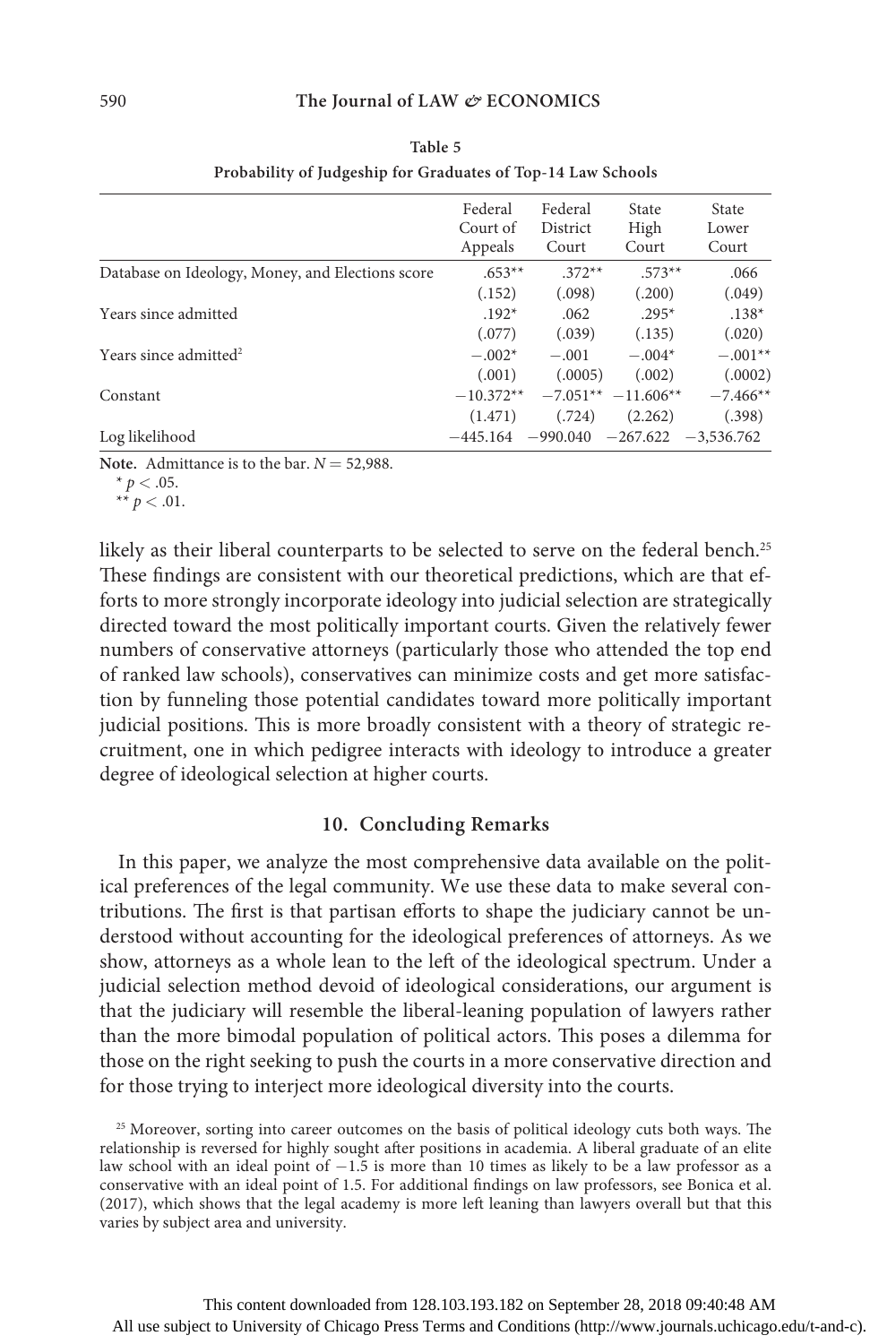## **Judicial Selection** 591

Second, we show that judicial ideology often departs from the preferences of attorneys. The higher the court, the more it deviates from the overall population of attorneys. The most compelling explanation for this is that politicians prioritize seating like-minded judges higher in the judiciary, especially when the selection mechanism affords the opportunity to do so. As evidence of this, we demonstrate that higher courts exhibit heightened levels of ideologically based judicial selection and that conservative graduates of top law schools are much more likely to become judges.

Third, although we see strong evidence of ideologically based judicial selection in the federal courts, many state courts exhibit little to no signs of ideologically based judicial selection. We find that the configuration of preferences of lawyers and politicians in a jurisdiction and judicial selection methods are both critical to the process. Of course, it would be unwise to assume that the institutions and rules for selecting judges are exogenous to political preferences and incentives. As the example of the Bush White House's refusal to rely on allegedly liberal ABA ratings illustrates, the battles over judicial selection (and its reform) being waged across the nation serve as a direct reminder that selection methods are endogenous to the preferences of politicians and voters. On the other hand, what we show in this paper generates predictions about which party is the most likely to call for judicial reform in a given state, its motivations for doing so, and, most important, the anticipated effects on the judiciary. As we demonstrate, even seemingly small changes to the ways in which judges are selected, such as transitioning from partisan to nonpartisan elections or incorporating a judicial nomination commission into the appointment process, have the potential to completely reshape a state's judiciary in ways that are largely predictable given knowledge of the configuration of preferences of the state's politicians and attorneys.

We conclude with two additional thoughts regarding these data. First, we believe they provide a valuable new resource for legal and judicial politics scholars. Several other empirical patterns are of interest in their own right, including the high percentage of lawyers donating to campaigns, variation in the ideology of lawyers and judges across states, ideological divisions in the profession based on career choice (for example, prosecutors versus law professors), and the relationship between law school rank and ideology. Future researchers stand to benefit from the breadth of these data. Second, although we examine lawyers and judges using the same measures, we analyze them separately. However, the judiciary functions primarily to rule on cases presented and argued by lawyers. We would therefore expect to see interactions between lawyers' ideology and judicial ideology, perhaps with more conservative judges being more likely to rule in favor of conservative lawyers (and the opposite being true for liberal judges). To date, these questions are unexplored. The data that we present here will enable these inquiries.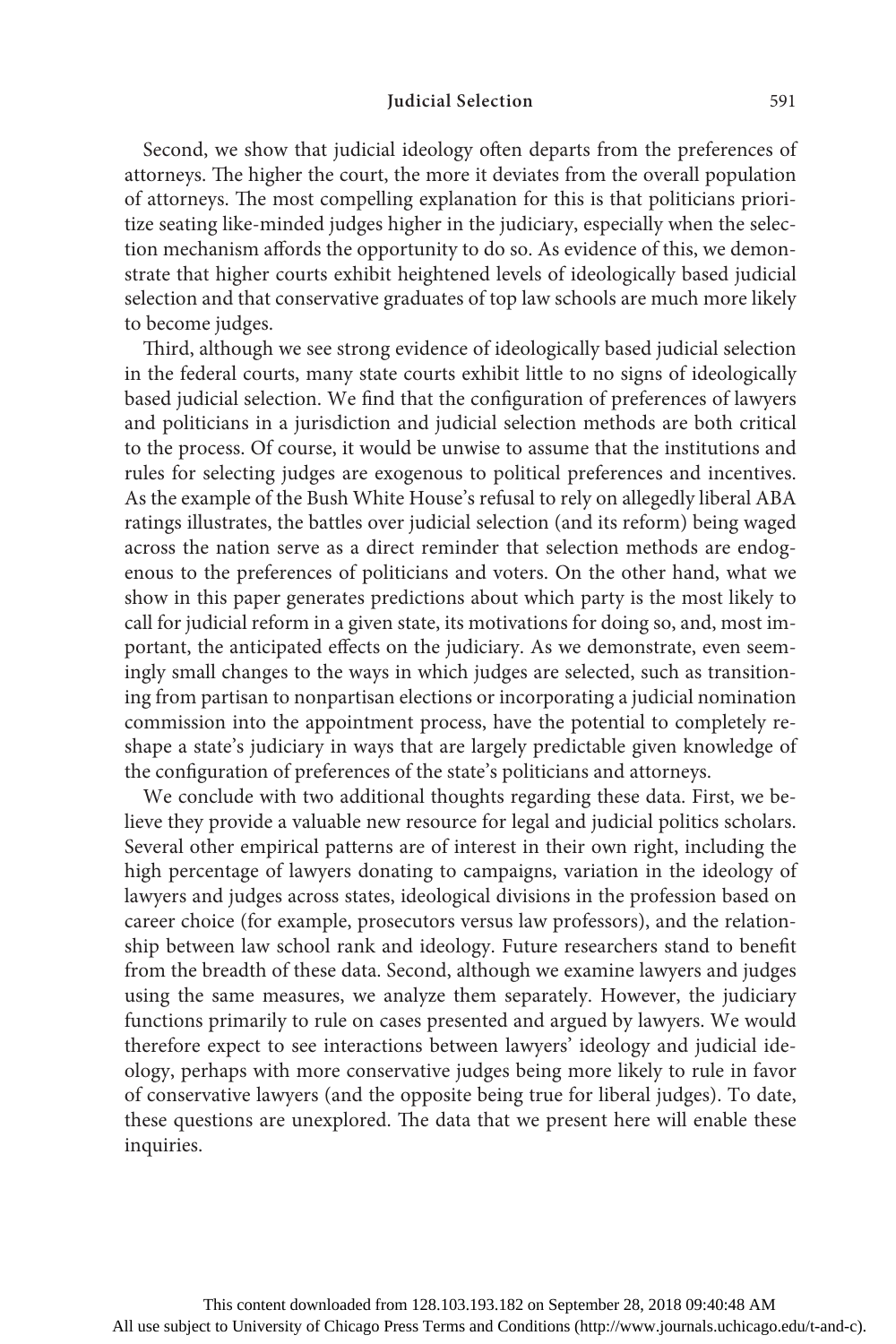#### **References**

- American Bar Association. 2009. *ABA Standing Committee on the Federal Judiciary: What It Is and How It Works.* Chicago: American Bar Association.
- Bailey, Michael A. 2007. Comparable Preference Estimates across Time and Institutions for the Court, Congress, and Presidency. *[American Journal of Political Science](https://www.journals.uchicago.edu/action/showLinks?doi=10.1086%2F696575&crossref=10.1111%2Fj.1540-5907.2007.00260.x&citationId=p_33)* 51:433– 48.
- Bailey, Michael A., and Forrest Maltzman. 2011. *The Constrained Court: Law, Politics, and the Decisions Justices Make*. Princeton, NJ: Princeton University Press.
- Barber, Michael. 2016. Donation Motivations: Testing Theories of Access and Ideology. *[Political Research Quarterly](https://www.journals.uchicago.edu/action/showLinks?doi=10.1086%2F696575&crossref=10.1177%2F1065912915624164&citationId=p_35)* 69:148–59.
- Barton, Benjamin H. 2011. *The Lawyer-Judge Bias in the American Legal System*. New York: Cambridge University Press.
- Berkowitz, Daniel, and Karen Clay. 2006. The Effect of Judicial Independence on Courts: Evidence from the American States. *[Journal of Legal Studies](https://www.journals.uchicago.edu/action/showLinks?doi=10.1086%2F696575&system=10.1086%2F505052&citationId=p_37)* 35:399–440.
- Berry, William D., Richard C. Fording, Evan J. Ringquist, Russell L. Hanson, and Carl Klarner. 2013. A New Measure of State Government Ideology, and Evidence That Both the New Measure and an Old Measure Are Valid. *[State Politics and Policy Quarterly](https://www.journals.uchicago.edu/action/showLinks?doi=10.1086%2F696575&crossref=10.1177%2F1532440012464877&citationId=p_38)* 13:164–82.
- Berry, William D., Evan J. Ringquist, Richard C. Fording, and Russell L. Hanson. 1998. Measuring Citizen and Government Ideology in the American States, 1960–93. *[Ameri](https://www.journals.uchicago.edu/action/showLinks?doi=10.1086%2F696575&crossref=10.2307%2F2991759&citationId=p_39)[can Journal of Political Science](https://www.journals.uchicago.edu/action/showLinks?doi=10.1086%2F696575&crossref=10.2307%2F2991759&citationId=p_39)* 42:327–48.
- Bonica, Adam. 2014. Mapping the Ideological Marketplace. *[American Journal of Political](https://www.journals.uchicago.edu/action/showLinks?doi=10.1086%2F696575&crossref=10.1111%2Fajps.12062&citationId=p_40) [Science](https://www.journals.uchicago.edu/action/showLinks?doi=10.1086%2F696575&crossref=10.1111%2Fajps.12062&citationId=p_40)* 58:367–86.

———. 2016. Database on Ideology, Money in Politics, and Elections (computer file). Public version 2.0. Stanford University, Department of Political Science, Stanford, CA. [https://data.stanford.edu/dime.](https://data.stanford.edu/dime)

- Bonica, Adam, Adam S. Chilton, Jacob Goldin, Kyle Rozema, and Maya Sen. 2017a. Influence and Ideology in the American Judiciary: Evidence from Supreme Court Law Clerks. Working paper. Stanford University, Department of Political Science Stanford, CA.
	- ———. 2017b. Measuring Judicial Ideology Using Law Clerk Hiring. *American Law and Economics Review* 19:129–61.
- ———. 2017c. The Political Ideologies of Law Clerks. *American Law and Economics Review* 19:96–128.
- Bonica, Adam, Adam S. Chilton, Kyle Rozema, and Maya Sen. 2017. The Legal Academy's Ideological Uniformity. Working paper. Stanford University, Department of Political Science, Stanford, CA.
- Bonica, Adam, Adam S. Chilton, and Maya Sen. 2016. The Political Ideologies of American Lawyers. *[Journal of Legal Analysis](https://www.journals.uchicago.edu/action/showLinks?doi=10.1086%2F696575&crossref=10.1093%2Fjla%2Flav011&citationId=p_46)* 8:277–335.
- Bonica, Adam, and Maya Sen. 2016. A Common-Space Scaling of the American Judiciary and Legal Profession. *[Political Analysis](https://www.journals.uchicago.edu/action/showLinks?doi=10.1086%2F696575&crossref=10.1017%2Fpan.2016.10&citationId=p_47)* 25:114–21.
- Bonica, Adam, and Michael J. Woodruff. 2015. A Common-Space Measure of State Supreme Court Ideology. *[Journal of Law, Economics, and Organization](https://www.journals.uchicago.edu/action/showLinks?doi=10.1086%2F696575&crossref=10.1093%2Fjleo%2Fewu016&citationId=p_48)* 31:472–98.
- Bonneau, Chris W., and Melinda Gann Hall. 2003. Predicting Challengers in State Supreme Court Elections: Context and the Politics of Institutional Design. *[Political Re](https://www.journals.uchicago.edu/action/showLinks?doi=10.1086%2F696575&crossref=10.1177%2F106591290305600308&citationId=p_49)[search Quarterly](https://www.journals.uchicago.edu/action/showLinks?doi=10.1086%2F696575&crossref=10.1177%2F106591290305600308&citationId=p_49)* 56:337–49.

<sup>———</sup>. 2009. *In Defense of Judicial Elections*. New York: Routledge.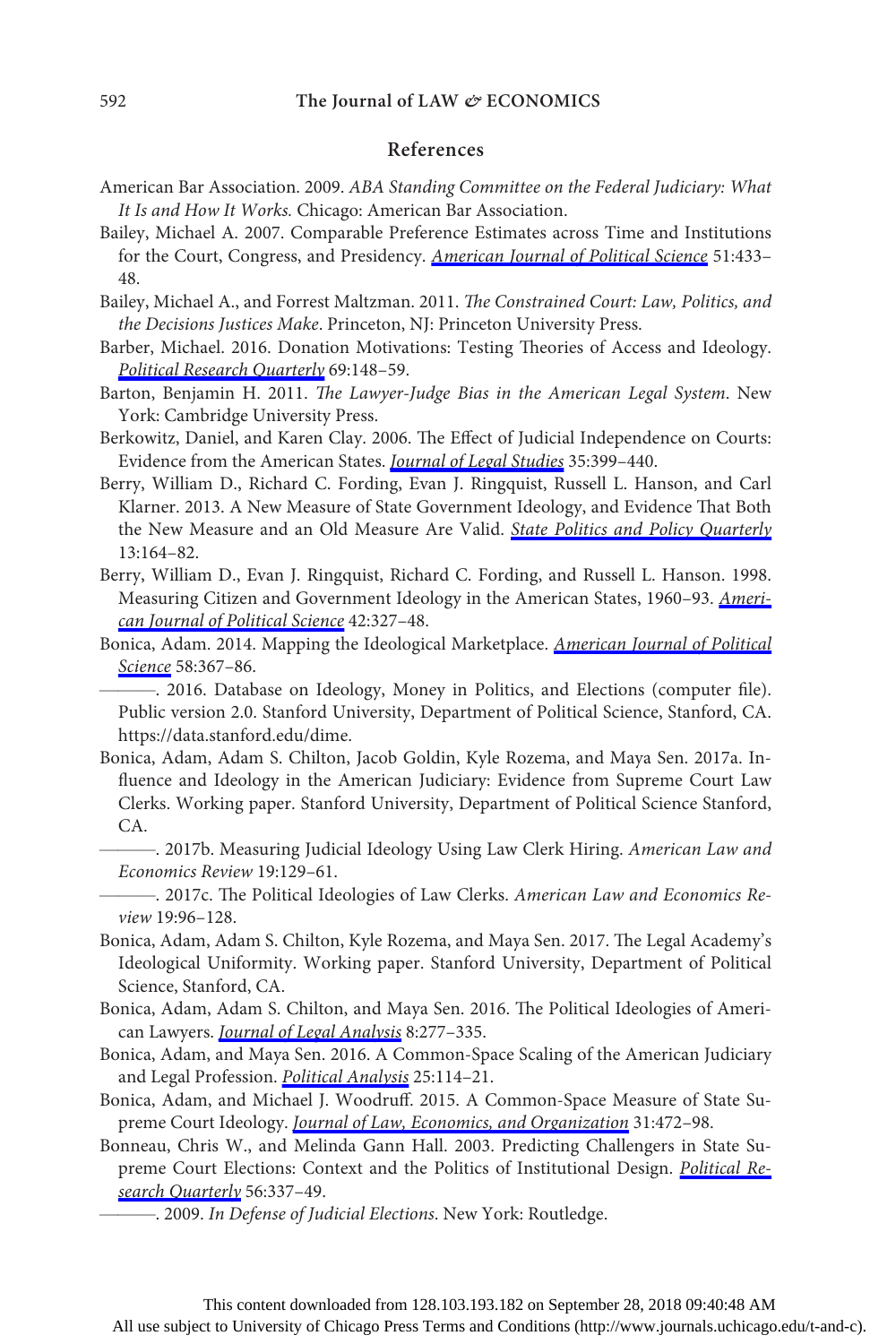- Boyd, Christina L. 2011. Federal District Court Judge Ideology Data (computer file). University of Georgia, Department of Political Science, Athens. [http://clboyd.net/ideology](http://clboyd.net/ideology.html) [.html](http://clboyd.net/ideology.html).
- Brace, Paul, Laura Langer, and Melinda Gann Hall. 2000. Measuring the Preferences of State Supreme Court Judges. *[Journal of Politics](https://www.journals.uchicago.edu/action/showLinks?doi=10.1086%2F696575&system=10.1111%2F0022-3816.00018&citationId=p_52)* 62:387–413.
- Canes-Wrone, Brandice, Tom S. Clark, and Jason P. Kelly. 2014. Judicial Selection and Death Penalty Decisions. *[American Political Science Review](https://www.journals.uchicago.edu/action/showLinks?doi=10.1086%2F696575&crossref=10.1017%2FS0003055413000622&citationId=p_53)* 108:23–39.
- Canes-Wrone, Brandice, Tom S. Clark, and Jee-Kwang Park. 2012. Judicial Independence and Retention Elections. *[Journal of Law, Economics, and Organization](https://www.journals.uchicago.edu/action/showLinks?doi=10.1086%2F696575&crossref=10.1093%2Fjleo%2Fewq009&citationId=p_54)* 28:211–34.
- Cann, Damon M. 2007. Justice for Sale? Campaign Contributions and Judicial Decisionmaking. *[State Politics and Policy Quarterly](https://www.journals.uchicago.edu/action/showLinks?doi=10.1086%2F696575&crossref=10.1177%2F153244000700700303&citationId=p_55)* 7:281–97.
- Carter, Stephen L. 1994. *The Confirmation Mess: Cleaning up the Federal Appointments Process*. New York: Basic Books.
- Choi, Stephen J., G. Mitu Gulati, and Eric A. Posner. 2010. Professionals or Politicians: The Uncertain Empirical Case for an Elected Rather than Appointed Judiciary. *[Journal](https://www.journals.uchicago.edu/action/showLinks?doi=10.1086%2F696575&crossref=10.1093%2Fjleo%2Fewn023&citationId=p_57) [of Law, Economics, and Organization](https://www.journals.uchicago.edu/action/showLinks?doi=10.1086%2F696575&crossref=10.1093%2Fjleo%2Fewn023&citationId=p_57)* 26:290–336.
- Clark, Tom S., and Benjamin Lauderdale. 2010. Locating Supreme Court Opinions in Doctrine Space. *[American Journal of Political Science](https://www.journals.uchicago.edu/action/showLinks?doi=10.1086%2F696575&crossref=10.1111%2Fj.1540-5907.2010.00470.x&citationId=p_58)* 54:871–90.
- de Figueiredo, Rui J. P., Tonja Jacobi, and Barry R. Weingast. 2008. The New Separationof-Powers Approach to American Politics. Pp. 199–221 in *The Oxford Handbook of Political Economy,* edited by Barry R. Weingast and Donald A. Wittman. New York: Oxford University Press.
- Ensley, Michael J. 2009. Individual Campaign Contributions and Candidate Ideology. *[Public Choice](https://www.journals.uchicago.edu/action/showLinks?doi=10.1086%2F696575&crossref=10.1007%2Fs11127-008-9350-6&citationId=p_60)* 138:221–38.
- Epstein, Lee, and Jack Knight. 1998. *The Choices Justices Make*. Washington, DC: CQ Press.
- Epstein, Lee, William M. Landes, and Richard A. Posner. 2013. *The Behavior of Federal Judges: A Theoretical and Empirical Study of Rational Choice*. Cambridge, MA: Harvard University Press.
- Epstein, Lee, Andrew D. Martin, Jeffrey A. Segal, and Chad Westerland. 2007. The Judicial Common Space. *[Journal of Law, Economics, and Organization](https://www.journals.uchicago.edu/action/showLinks?doi=10.1086%2F696575&crossref=10.1093%2Fjleo%2Fewm024&citationId=p_63)* 23:303–25.
- Ferejohn, John. 2002. Judicializing Politics, Politicizing Law. *[Law and Contemporary Prob](https://www.journals.uchicago.edu/action/showLinks?doi=10.1086%2F696575&crossref=10.2307%2F1192402&citationId=p_64)[lems](https://www.journals.uchicago.edu/action/showLinks?doi=10.1086%2F696575&crossref=10.2307%2F1192402&citationId=p_64)* 65(3):41–68.
- Fitzpatrick, Brian T. 2009. The Politics of Merit Selection. *Missouri Law Review* 74:675– 709.
- Gibson, James L. 2012. *Electing [Judges: The Surprising Effects of Campaigning on Judicial](https://www.journals.uchicago.edu/action/showLinks?doi=10.1086%2F696575&crossref=10.7208%2Fchicago%2F9780226291109.001.0001&citationId=p_66) [Legitimacy](https://www.journals.uchicago.edu/action/showLinks?doi=10.1086%2F696575&crossref=10.7208%2Fchicago%2F9780226291109.001.0001&citationId=p_66)*. Chicago: University of Chicago Press.
- Giles, Micheal W., Virginia A. Hettinger, and Todd Peppers. 2001. Picking Federal Judges: A Note on Policy and Partisan Selection Agendas. *[Political Research Quarterly](https://www.journals.uchicago.edu/action/showLinks?doi=10.1086%2F696575&crossref=10.1177%2F106591290105400307&citationId=p_67)* 54:623– 41.
- Gordon, Sanford C., and Gregory A. Huber. 2007. The Effect of Electoral Competitiveness on Incumbent Behavior. *[Quarterly Journal of Political Science](https://www.journals.uchicago.edu/action/showLinks?doi=10.1086%2F696575&crossref=10.1561%2F100.00006035&citationId=p_68)* 2:107–38.
- Hanssen, F. Andrew. 1999. The Effect of Judicial Institutions on Uncertainty and the Rate of Litigation: The Election versus Appointment of State Judges. *[Journal of Legal Studies](https://www.journals.uchicago.edu/action/showLinks?doi=10.1086%2F696575&system=10.1086%2F468050&citationId=p_69)* 28:205–32.
- Hare, Christopher, David A. Armstrong II, Ryan Bakker, Royce Carroll, and Keith T. Poole. 2015. Using Bayesian Aldrich-McKelvey Scaling to Study Citizens' Ideological Preferences and Perceptions. *[American Journal of Political Science](https://www.journals.uchicago.edu/action/showLinks?doi=10.1086%2F696575&crossref=10.1111%2Fajps.12151&citationId=p_70)* 59:759–74.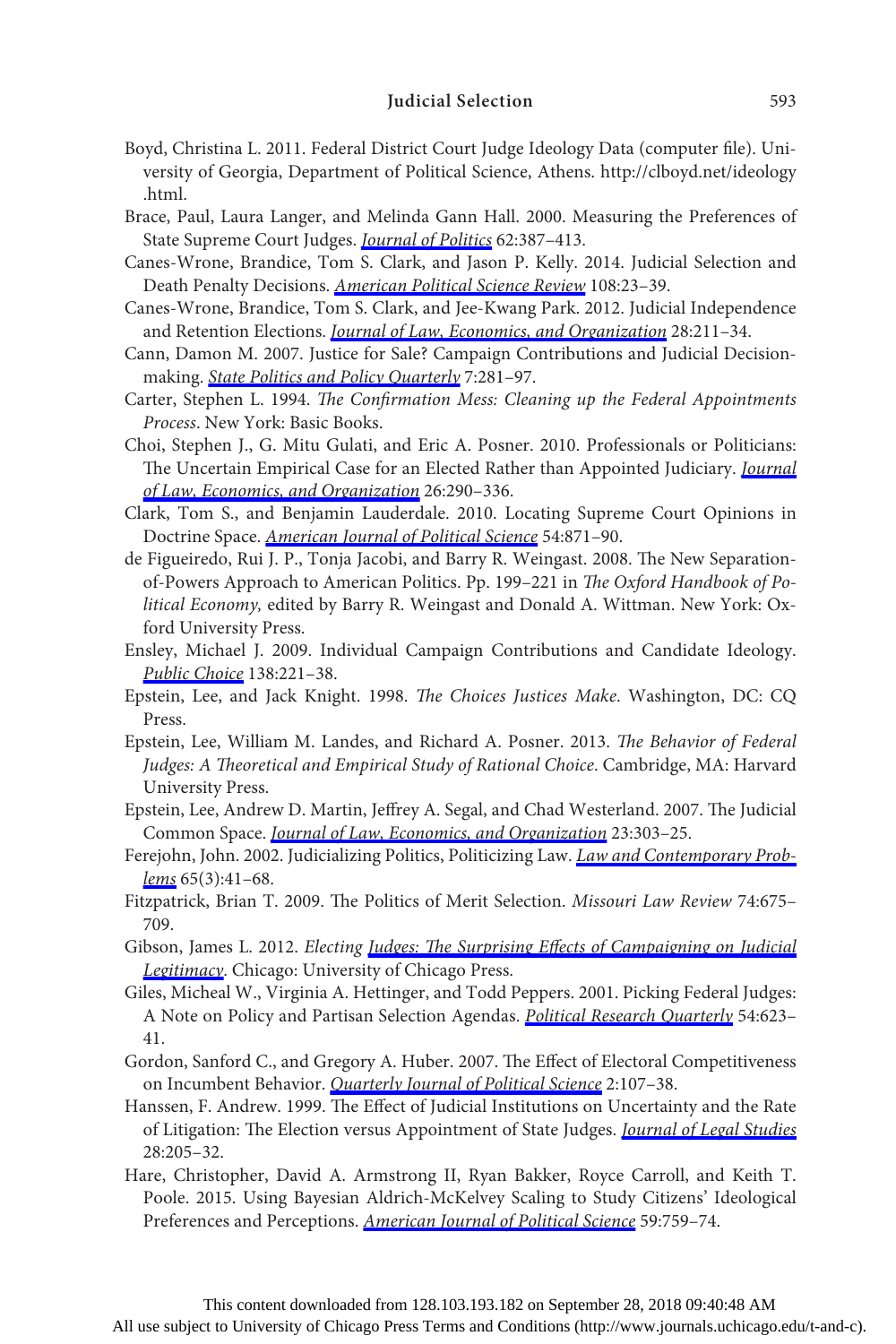- Heckman, James J. 1979. Sample Selection Bias as a Specification Error. *[Econometrica](https://www.journals.uchicago.edu/action/showLinks?doi=10.1086%2F696575&crossref=10.2307%2F1912352&citationId=p_71)* 47:153–61.
- Helland, Eric, and Alexander Tabarrok. 2002. The Effect of Electoral Institutions on Tort Awards. *[American Law and Economics Review](https://www.journals.uchicago.edu/action/showLinks?doi=10.1086%2F696575&crossref=10.1093%2Faler%2F4.2.341&citationId=p_72)* 4:341–70.
- Howard, Robert M., Scott E. Graves, and Julianne Flowers. 2006. State Courts, the U.S. Supreme Court, and the Protection of Civil Liberties. *[Law and Society Review](https://www.journals.uchicago.edu/action/showLinks?doi=10.1086%2F696575&crossref=10.1111%2Fj.1540-5893.2006.00283.x&citationId=p_73)* 40:845–70.
- Kagan, Elena. 1995. Confirmation Messes, Old and New. *[University of Chicago Law Re](https://www.journals.uchicago.edu/action/showLinks?doi=10.1086%2F696575&crossref=10.2307%2F1600153&citationId=p_74)[view](https://www.journals.uchicago.edu/action/showLinks?doi=10.1086%2F696575&crossref=10.2307%2F1600153&citationId=p_74)* 62:919–42.
- King, Gary, and Langche Zeng. 2001. Logistic Regression in Rare Events Data. *[Political](https://www.journals.uchicago.edu/action/showLinks?doi=10.1086%2F696575&crossref=10.1093%2Foxfordjournals.pan.a004868&citationId=p_75) [Analysis](https://www.journals.uchicago.edu/action/showLinks?doi=10.1086%2F696575&crossref=10.1093%2Foxfordjournals.pan.a004868&citationId=p_75)* 9:137–63.
- Kritzer, Herbert M., and Darryn C. Beckstrom. 2007. *Daubert* in the States: Diffusion of a New Approach to Expert Evidence in the Courts. *[Journal of Empirical Legal Studies](https://www.journals.uchicago.edu/action/showLinks?doi=10.1086%2F696575&crossref=10.1111%2Fj.1740-1461.2007.00112.x&citationId=p_76)* 4:983–1006.
- Landes, William M., and Richard A. Posner. 1980. Legal Change, Judicial Behavior, and the Diversity Jurisdiction. *[Journal of Legal Studies](https://www.journals.uchicago.edu/action/showLinks?doi=10.1086%2F696575&system=10.1086%2F467645&citationId=p_77)* 9:367–86.
- La Porta, Rafael, Florencio López-de-Silanes, Cristian Pop-Eleches, and Andrei Shleifer. 2004. Judicial Checks and Balances. *[Journal of Political Economy](https://www.journals.uchicago.edu/action/showLinks?doi=10.1086%2F696575&system=10.1086%2F381480&citationId=p_79)* 112:445–70.
- Lauderdale, Benjamin E., and Tom S. Clark. 2014. Scaling Politically Meaningful Dimensions Using Texts and Votes. *[American Journal of Political Science](https://www.journals.uchicago.edu/action/showLinks?doi=10.1086%2F696575&crossref=10.1111%2Fajps.12085&citationId=p_80)* 58:754–71.
- Maltzman, Forrest, James F. Spriggs II, and Paul J. Wahlbeck. 2000. *Crafting Law on the Supreme Court: The Collegial Game*. Cambridge, MA: Cambridge University Press.
- Martin, Andrew D., and Kevin M. Quinn. 2002. Dynamic Ideal Point Estimation via Markov Chain Monte Carlo for the U.S. Supreme Court, 1953–1999. *Political Analysis* 10:134–53.
- McCarty, Nolan, Keith T. Poole, and Howard Rosenthal. 2006. *Polarized America: The Dance of Ideology and Unequal Riches*. Cambridge, MA: MIT Press.
- McGinnis, John O., Matthew A. Schwartz, and Benjamin Tisdell. 2004. The Patterns and Implications of Political Contributions by Elite Law School Faculty. *Georgetown Law Journal* 93:1167–1212.
- McNollgast. 1995. Politics and Courts: A Positive Theory of Judicial Doctrine and the Rule of Law. *Southern California Law Review* 68:1631–83.
- Poole, Keith T., and Howard Rosenthal. 1985. A Spatial Model for Legislative Roll Call Analysis. *[American Journal of Political Science](https://www.journals.uchicago.edu/action/showLinks?doi=10.1086%2F696575&crossref=10.2307%2F2111172&citationId=p_86)* 29:357–84.
- Post, Robert, and Reva Siegel. 2006. Questioning Justice: Law and Politics in Judicial Confirmation Hearings. *Yale Law Journal Pocket Part* 115:38–51.
- Pritchett, C. Herman. 1948. *The Roosevelt Court: A Study in Judicial Politics and Values, 1937–1947*. New York: Macmillan.
- Savchak, Elisha Carol, and A. J. Barghothi. 2007. The Influence of Appointment and Retention Constituencies: Testing Strategies of Judicial Decisionmaking. *[State Politics and](https://www.journals.uchicago.edu/action/showLinks?doi=10.1086%2F696575&crossref=10.1177%2F153244000700700403&citationId=p_89)  [Policy Quarterly](https://www.journals.uchicago.edu/action/showLinks?doi=10.1086%2F696575&crossref=10.1177%2F153244000700700403&citationId=p_89)* 7:394–415.
- Schmid, Friedrich, and Axel Schmidt. 2006. Nonparametric Estimation of the Coefficient of Overlapping: Theory and Empirical Application. *[Computational Statistics and Data](https://www.journals.uchicago.edu/action/showLinks?doi=10.1086%2F696575&crossref=10.1016%2Fj.csda.2005.01.014&citationId=p_90) [Analysis](https://www.journals.uchicago.edu/action/showLinks?doi=10.1086%2F696575&crossref=10.1016%2Fj.csda.2005.01.014&citationId=p_90)* 50:1583–96.
- Segal, Jeffrey A., and Albert D. Cover. 1989. Ideological Values and the Votes of U.S. Supreme Court Justices. *[American Political Science Review](https://www.journals.uchicago.edu/action/showLinks?doi=10.1086%2F696575&crossref=10.2307%2F1962405&citationId=p_91)* 83:557–65.
- Segal, Jeffrey A., and Harold J. Spaeth. 2002. *The Supreme Court and the Attitudinal Model Revisited*. New York: Cambridge University Press.
- Sen, Maya. 2014. How Judicial Qualification Ratings May Disadvantage Minority and Fe-